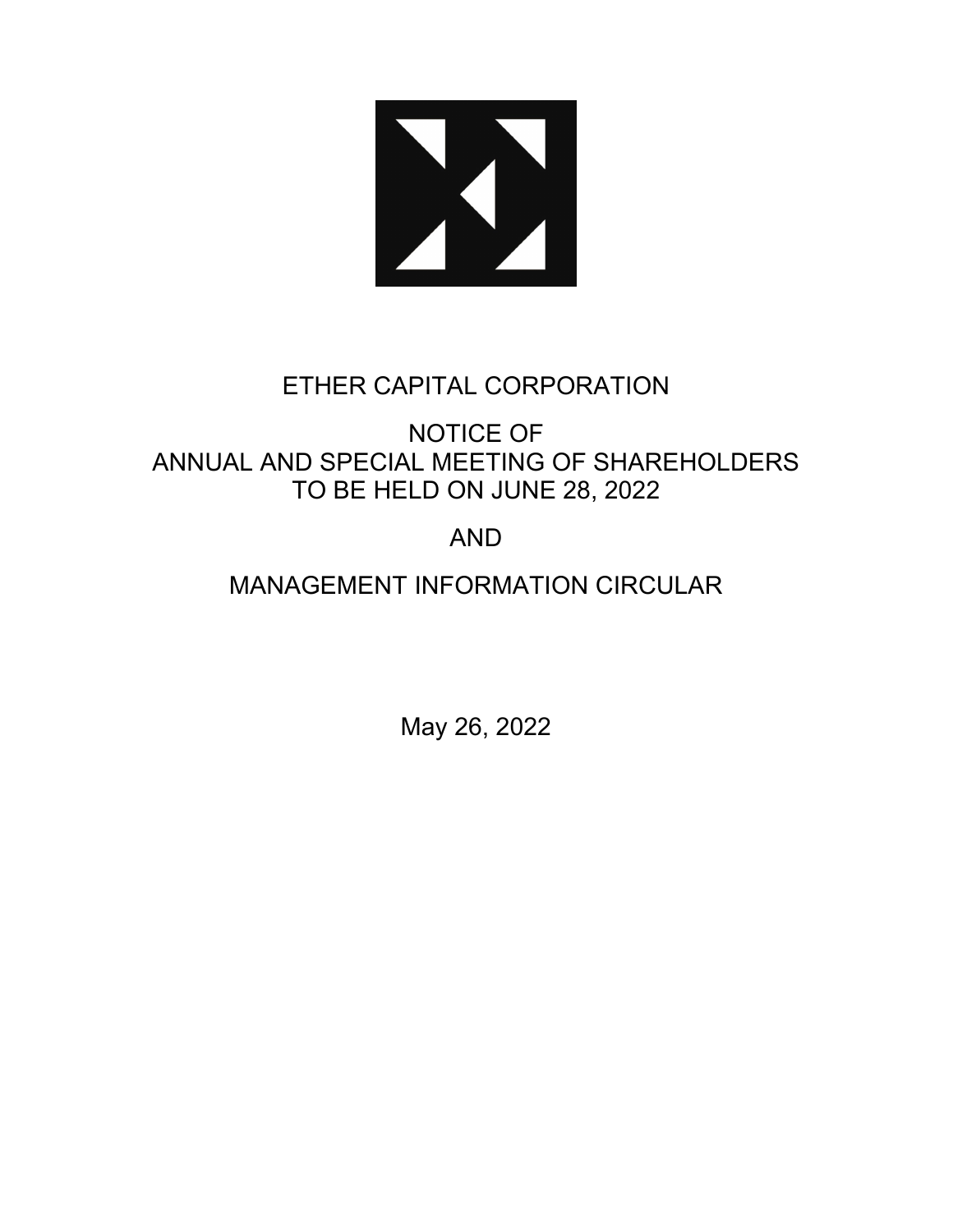

# **ETHER CAPITAL CORPORATION**

#### **Notice of Annual and Special Meeting of Shareholders to be Held on June 28, 2022**

Notice is hereby given that the annual and special meeting of the holders of common shares of Ether Capital Corporation (the "Corporation") will be held at the offices of Osler, Hoskin & Harcourt LLP located at 100 King Street West, Suite 6300, Toronto, Ontario on Tuesday, June 28, 2022 at 10:00 a.m. (Toronto time) (the "Meeting") for the following purposes:

- 1. to receive the Corporation's audited consolidated financial statements for the year ended December 31, 2021 and the auditors' report thereon;
- 2. to consider and, if deemed advisable, to pass, with or without variation, a special resolution, the full text of which is set forth in Schedule A to the Circular (as defined below), fixing the number of directors of the Corporation to be elected at the Meeting at seven and authorizing and empowering the directors to determine the number of directors of the Corporation from time to time within the minimum and maximum numbers provided in the articles of the Corporation and the number of directors of the Corporation to be elected at the annual meeting of the shareholders of the Corporation;
- 3. to elect the directors of the Corporation;
- 4. to appoint Ernst & Young LLP as auditors of the Corporation until the next annual meeting of the shareholders and to authorize the directors of the Corporation to fix their remuneration; and
- 5. to transact such other business as may properly come before the Meeting or any adjournment thereof.

The specific details of the foregoing matters to be put before the Meeting are set forth in the Management Information Circular (the "Circular") accompanying this Notice of Meeting under the heading of "Matters to be Acted Upon at Meeting".

The Circular includes important information about the items to be considered at the Meeting and how to exercise your vote. Proxies must be received not later than Friday, June 24**,** 2022 at 10:00 a.m. (Toronto time), or in the case of any adjournment or postponement of the Meeting, not less than 48 hours, Saturdays, Sundays and holidays excepted, prior to the time of the adjournment or postponement.

DATED the 26<sup>th</sup> day of May, 2022.

By Order of the Board of Directors

*(Signed) Som Seif* Som Seif

Executive Chairman and Co-Chief Investment **Officer**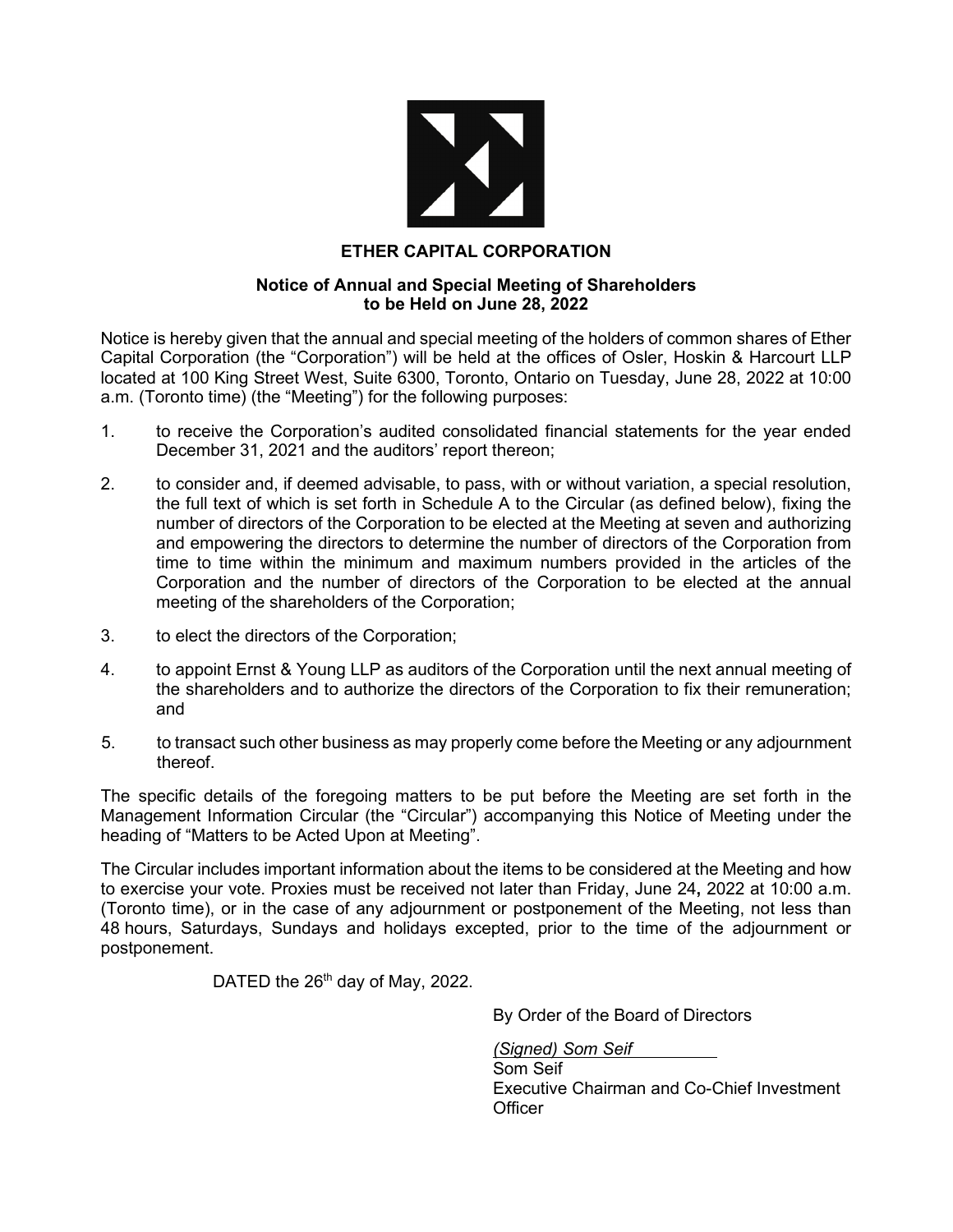#### **CAUTIONARY NOTE REGARDING FORWARD-LOOKING STATEMENTS AND INFORMATION**

This Circular contains forward-looking information within the meaning of applicable securities laws ("forward-looking statements"). Such forward-looking statements, if and when made, may include, without limitation, statements relating, but not limited, to the Corporation's future objectives, business operations, plans or expectations with respect to business strategies, expected growth of the Ethereum platform, the Corporation's compensation programs, governance structure and Board and committee composition. Forward-looking statements include all disclosures regarding possible events, conditions or results of operations that are based on assumptions about future economic conditions and courses of action. Forward-looking statements may also include, without limitation, any statement relating to future events, conditions or circumstances. The Corporation cautions the reader not to place undue reliance upon any such forward-looking statements, which speak only as of the date they are made. Often, but not always, forward-looking statements can be identified by the use of words or phrases such as "plans", "expects" or "does not expect", "is expected", "budget", "scheduled", "estimates", "forecasts", "intends", "anticipates", or "does not anticipate", "believes", and similar expressions or statements that certain actions, events or results "may", "could", "would", "might", or "will" be taken, occur or be achieved, and may be based on management's current assumptions and expectations related to all aspects of the Corporation's business, industry and the global economy.

Information contained in forward-looking statements is based upon certain material assumptions that were applied in drawing a conclusion or making a forecast or projection, including management's perceptions of historical trends, current conditions and expected future developments, as well as other considerations that are believed to be appropriate in the circumstances. Although the Corporation believes that the expectations reflected in the forwardlooking statements are reasonable, there can be no assurance that such expectations will prove to be correct. the Corporation cannot guarantee future results, levels of activity, performance or achievements. Moreover, neither the Corporation nor any other person assumes responsibility for the accuracy or completeness of the forward-looking statements and information.

Additional information about the risks and uncertainties of the Corporation's business and material factors or assumptions on which information contained in forward-looking statements is based is provided in the Corporation's Annual Information Form and MD&A for the period ended December 31, 2021, filed with the securities regulatory authorities in Canada and available at www.sedar.com.

Other than as specifically required by applicable Canadian law, forward-looking statements speak only as of the date on which they are made and the Corporation undertakes no obligation to publicly update or revise any forward-looking statement, whether as a result of new information, future events, or otherwise.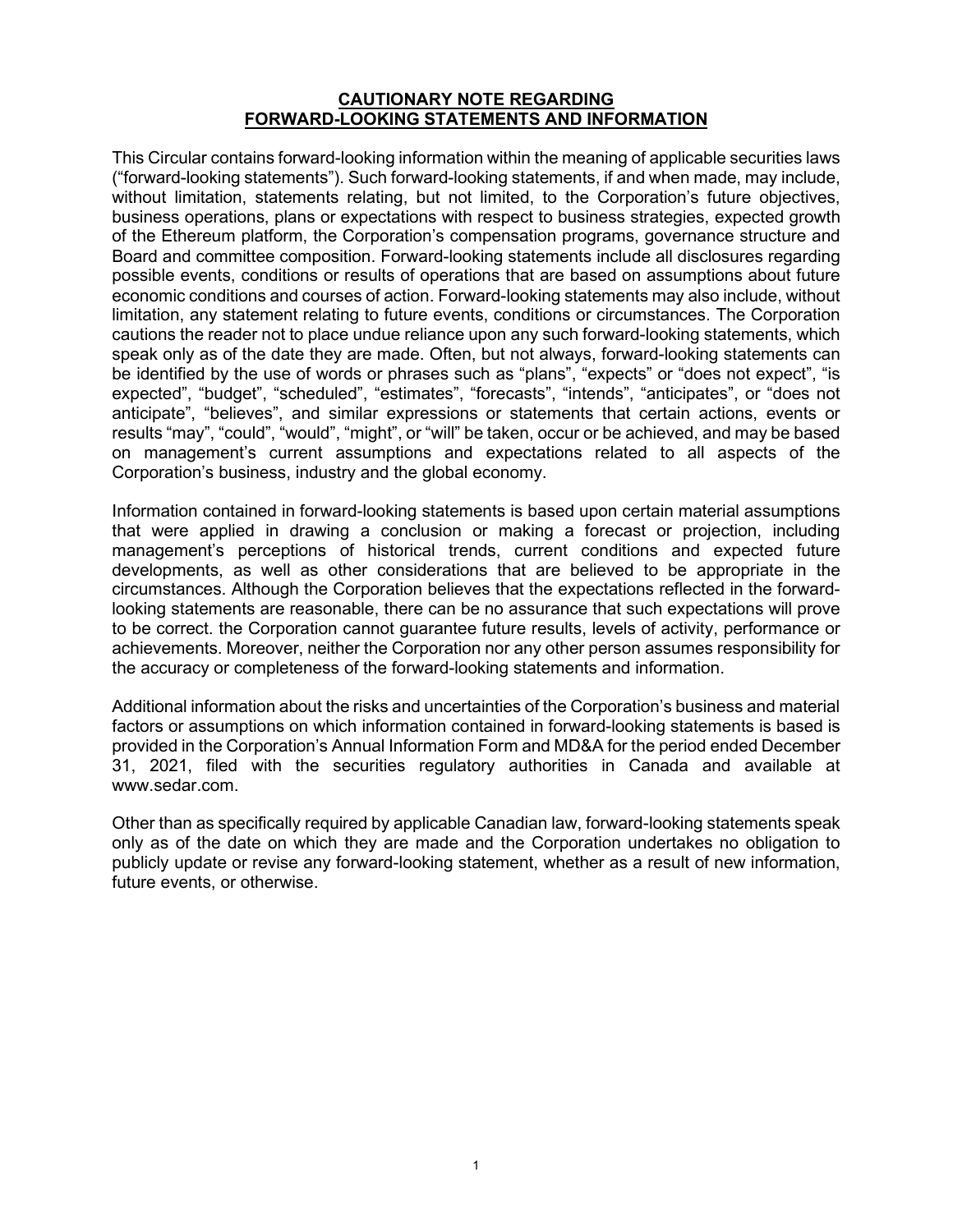

## **ETHER CAPITAL CORPORATION**

## **Management Information Circular for Annual and Special Meeting of Shareholders June 28, 2022**

# **PROXIES**

#### **Solicitation of Proxies**

**This Management Information Circular (the "Circular") is furnished in connection with the solicitation, by or on behalf of the management of Ether Capital Corporation ("Ether Capital" or the "Corporation"), of proxies to be used at the Corporation's annual and special meeting of the holders of common shares of the Corporation (the "Common Shares") to be held at the offices of Osler, Hoskin & Harcourt LLP located at 100 King Street West, Suite 6300, Toronto, Ontario on Tuesday, June 28, 2022 at 10:00 a.m. (Toronto time) (the "Meeting") or at any adjournment or postponement thereof**. It is expected that proxies will be solicited primarily by mail, but proxies may also be solicited personally, by telephone or through electronic means (including via the Internet or e-mail) by directors, officers and employees of the Corporation without special compensation. The cost of solicitation will be borne by the Corporation.

# **Appointment of Proxyholder**

The persons designated by management of the Corporation as proxyholders in the enclosed form of proxy are directors or officers of the Corporation. **Each shareholder has the right to appoint as proxyholder a person or company (who need not be a shareholder of the Corporation) other than the persons designated by management of the Corporation in the enclosed form of proxy to attend and act on the shareholder's behalf at the Meeting or at any adjournment or postponement thereof.** Such right may be exercised by inserting the name of the person or company in the blank space provided in the enclosed form of proxy or by completing another form of proxy.

In the case of registered shareholders, the completed, dated and signed form of proxy should be sent in the enclosed envelope or otherwise to the President and Chief Financial Officer of the Corporation c/o TSX Trust Company ("TSX Trust"), at 100 Adelaide Street West, Suite 301, Toronto, Ontario, M5H 4H1, fax number 416-595-9593. To vote over the internet, go to www.voteproxyonline.com and enter the 12-digit control number printed on your form of proxy.

In the case of non-registered shareholders who receive these materials through their broker or other intermediary, the shareholder should complete and send the voting instruction form in accordance with the instructions provided by their broker or other intermediary.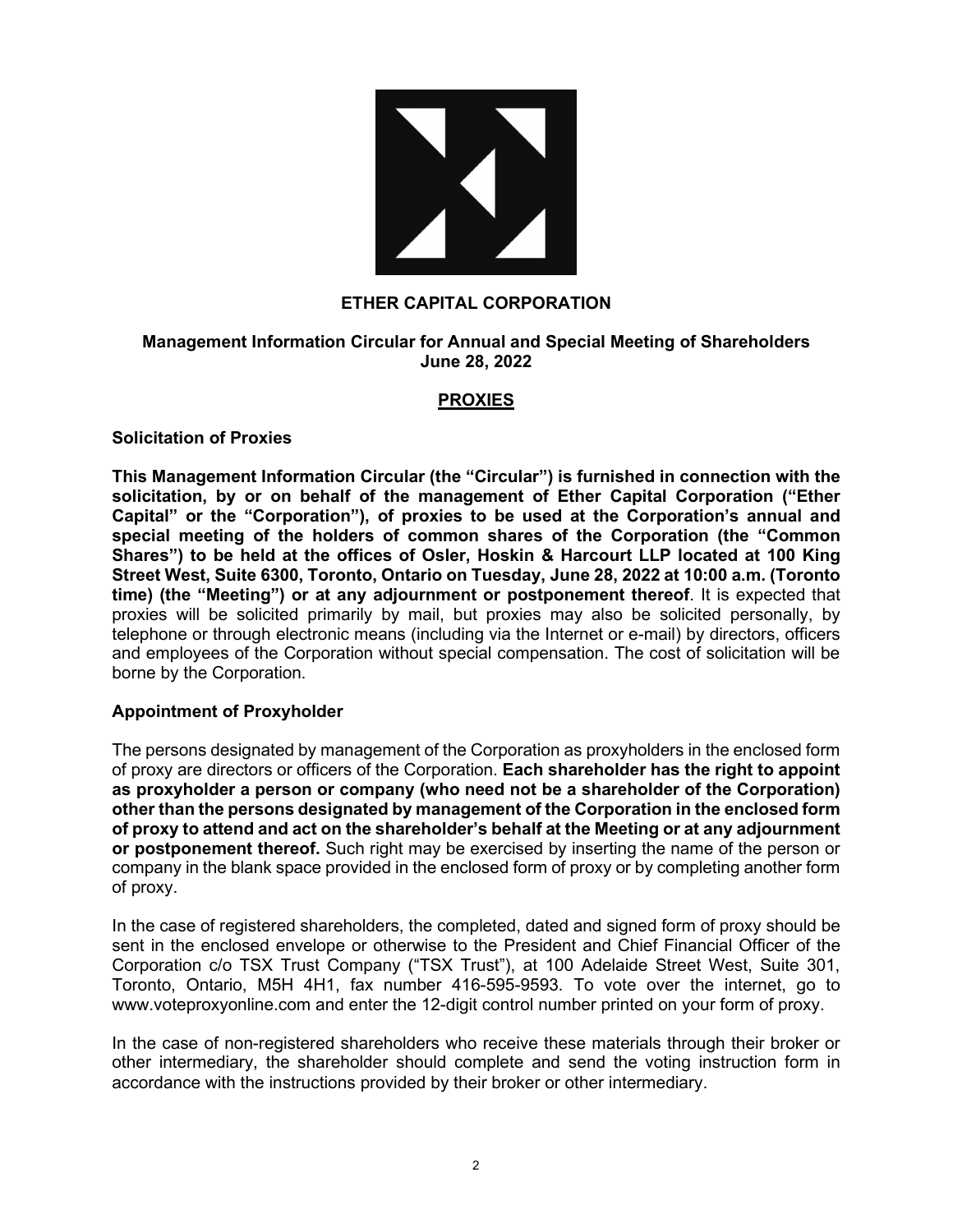To be effective, a proxy must be received by TSX Trust or the President and Chief Financial Officer of the Corporation not later than Friday, June 24, 2022 at 10:00 a.m. (Toronto time), or in the case of any adjournment of the Meeting, not less than 48 hours, Saturdays, Sundays and holidays excepted, prior to the time of the adjournment. The deadline for the deposit of proxies may be waived or extended by the Chair of the Meeting at his or her discretion, without notice.

# **Revocation of Proxy**

A shareholder who has given a proxy may revoke it by depositing an instrument in writing signed by the shareholder or by the shareholder's attorney, who is authorized in writing, or by transmitting, by telephonic or electronic means, a revocation signed by electronic signature by the shareholder or by the shareholder's attorney, who is authorized in writing, to or at the registered office of the Corporation at any time up to and including the last business day preceding the day of the Meeting, or in the case of any adjournment of the Meeting, the last business day preceding the day of the adjournment, or with the Chair of the Meeting on the day of, and prior to the start of, the Meeting or any adjournment thereof. A shareholder may also revoke a proxy in any other manner permitted by law.

## **Voting of Proxies**

On any ballot that may be called for, the Common Shares represented by a properly executed proxy given in favour of the persons designated by management of the Corporation in the enclosed form of proxy will be voted or withheld from voting in accordance with the instructions given on the form of proxy, and if the shareholder specifies a choice with respect to any matter to be acted upon, the Common Shares will be voted accordingly.

The enclosed form of proxy confers discretionary authority upon the persons named therein with respect to amendments or variations to matters identified in the accompanying Notice of Meeting and with respect to other matters which may properly come before the Meeting or any adjournment thereof. As of the date of this Circular, management of the Corporation is not aware of any such amendment, variation or other matter to come before the Meeting. However, if any amendments or variations to matters identified in the accompanying Notice of Meeting or any other matters which are not now known to management should properly come before the Meeting or any adjournment thereof, the Common Shares represented by properly executed proxies given in favour of the persons designated by management of the Corporation in the enclosed form of proxy will be voted on such matters pursuant to such discretionary authority.

# **Non-Registered Shareholders**

**Only registered holders of Common Shares or duly appointed proxyholders are permitted to vote in person at the Meeting. Most shareholders of the Corporation are "nonregistered" shareholders because the Common Shares they own are not registered in their names but are instead registered in the name of the brokerage firm, bank or trust company through which they purchased the Common Shares.**

A holder of Common Shares is a non-registered (or beneficial) shareholder (a "Non-Registered Holder") if the shareholder's Common Shares are registered either: (a) in the name of an intermediary (an "Intermediary") that the Non-Registered Holder deals with in respect of the Common Shares, such as, among others, banks, trust companies, securities dealers or brokers and trustees or administrators of self-administered RRSPs, RRIFs, RESPs, RDSPs, TFSAs and similar plans; or (b) in the name of a clearing agency (such as CDS & Co.) of which the Intermediary is a participant.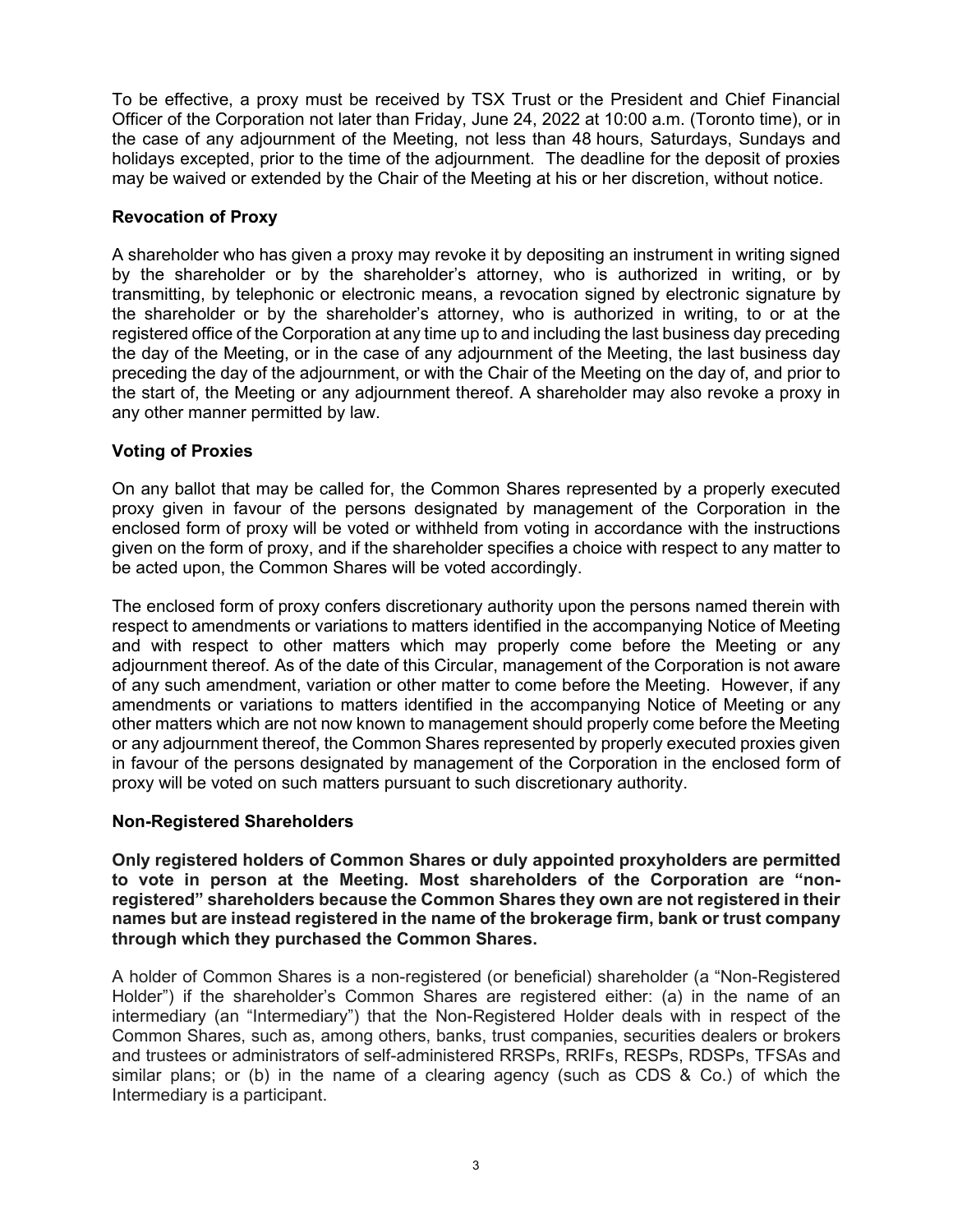# **Appointment of Proxy**

Non-Registered Holders who have not objected to their Intermediary disclosing certain ownership information about them to the Corporation are referred to as non-objecting beneficial owners ("NOBOs"). Those Non-Registered Holders who have objected to their Intermediary disclosing ownership information about them to the Corporation are referred to as objecting beneficial owners ("OBOs"). In accordance with the requirements of National Instrument 54-101 *– Communication with Beneficial Owners of Securities of a Reporting Issuer* ("NI 54-101"), the Corporation has elected to send copies of the proxy-related materials, including a form of proxy or voting instruction form ("VIF" and, collectively, the "meeting materials") indirectly through Intermediaries for onward distribution to NOBOs and OBOs. The Corporation will also pay the fees and costs of Intermediaries for their services in delivering the meeting materials to NOBOs and OBOs in accordance with NI 54-101. Intermediaries must forward the meeting materials to each Non-Registered Holder (unless the Non-Registered Holder has waived the right to receive such materials), and often use a service company, to permit the Non-Registered Holder to direct the voting of the Common Shares held by the Intermediary on behalf of the Non-Registered Holder.

Generally, Non-Registered Holders who have not waived the right to receive meeting materials will either:

- (a) be given a proxy which has already been signed by the Intermediary which is restricted as to the number of Common Shares beneficially owned by the Non-Registered Holder but which is otherwise uncompleted. This form of proxy need not be signed by the Non-Registered Holder. In this case, the Non-Registered Holder who wishes to submit a proxy should otherwise properly complete the form of proxy and deposit it with TSX Trust, as described above under "Registered Shareholders"; or
- (b) more typically, be given a VIF which must be completed and signed by the Non-Registered Holder in accordance with the directions on the VIF. Non-Registered Holders must submit VIFs to Intermediaries in sufficient time to ensure that their votes are received from the Intermediaries by the Corporation.

The purpose of these procedures is to permit Non-Registered Holders to direct the voting of the Common Shares they beneficially own. Should a Non-Registered Holder who receives either a proxy or a VIF wish to attend and vote at the Meeting in person (or have another person attend and vote on behalf of the Non-Registered Holder), the Non-Registered Holder should strike out the names of the persons named in the form of proxy and insert their own (or such other person's) name in the blank space provided in the form of proxy or, in the case of a VIF, follow the corresponding instructions on the VIF, to appoint themselves as proxyholders, and deposit the form of proxy or submit the VIF in the appropriate manner noted above. Non-Registered Holders should carefully follow the instructions on the form of proxy or VIF that they receive from their Intermediary in order to vote the Common Shares that are held through that Intermediary.

These meeting materials are being sent to both registered and non-registered owners of the Common Shares. If you are a Non-Registered Holder, and the Corporation or its agent has sent these meeting materials directly to you, your name and address and information about your holdings of securities have been obtained in accordance with applicable securities regulatory requirements from the Intermediary holding on your behalf. By choosing to send these meeting materials to you directly, the Corporation (and not the Intermediary holding on your behalf) has assumed responsibility for (i) delivering these meeting materials to you, and (ii) executing your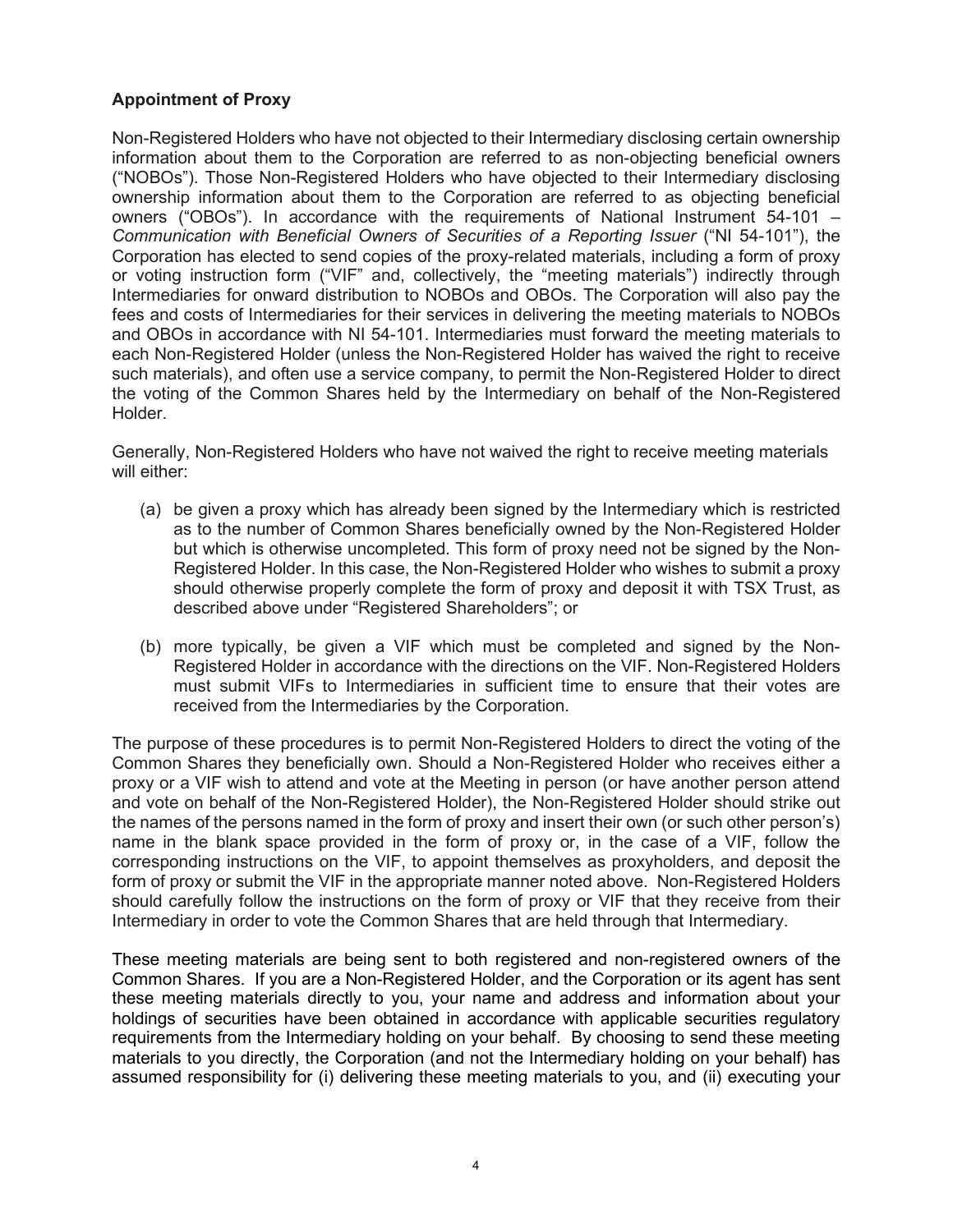proper voting instructions. Please return your voting instructions as specified in the request for voting instructions.

# **Notice and Access**

The Corporation is sending meeting materials through the Corporation's transfer agent, TSX Trust Company, to registered holders and NOBOs using the notice-and-access delivery procedures set out under NI 54-101 and National Instrument 51-102 – *Continuous Disclosure Obligations*. The Corporation is sending meeting materials to Intermediaries and clearing agencies (such as CDS & Co.) for onward distribution to OBOs. Notice and access means that the meeting materials are posted online for you to access, rather than being mailed to you. This means of delivery is more environmentally friendly and will reduce the cost of printing and mailing materials to shareholders.

You will receive a package in the mail with a notification explaining how to access and review the meeting materials electronically and how to request a paper copy at no charge. Your package will include a proxy form or a voting instruction form so you can vote your Common Shares. You can access the meeting materials on TSX Trust's website at https://docs.tsxtrust.com/2314 and on SEDAR at www.sedar.com.

# **VOTING SHARES**

# **Voting Shares**

As at May 10, 2022, the Corporation had 33,584,213 Common Shares outstanding, each carrying the right to one vote per share. A simple majority of the votes cast at the Meeting, whether in person, by proxy or otherwise, will constitute approval of any matter submitted to a vote, other than a special resolution which requires two-thirds of the votes cast at the Meeting, whether in person, by proxy or otherwise, for approval.

# **Record Date**

The Board of Directors of the Corporation (the "Board") has fixed May 10, 2022 as the record date for the purpose of determining holders of Common Shares entitled to receive notice of and to vote at the Meeting. Any holder of Common Shares of record at the close of business on the record date is entitled to vote the Common Shares registered in such shareholder's name at that date on each matter to be acted upon at the Meeting.

A quorum for the transaction of business at the Meeting shall be two persons present in person, each being a shareholder entitled to vote at the Meeting or a duly appointed proxyholder or representative for a shareholder so entitled.

Unless otherwise indicated, all information in the Circular is as of May 16, 2022.

# **Principal Shareholders**

To the knowledge of the directors and executive officers of the Corporation, as at May 16, 2022, no person beneficially owned, directly or indirectly, or exercised control or direction over, 10% or more of the voting rights attached to the outstanding Common Shares, except as follows: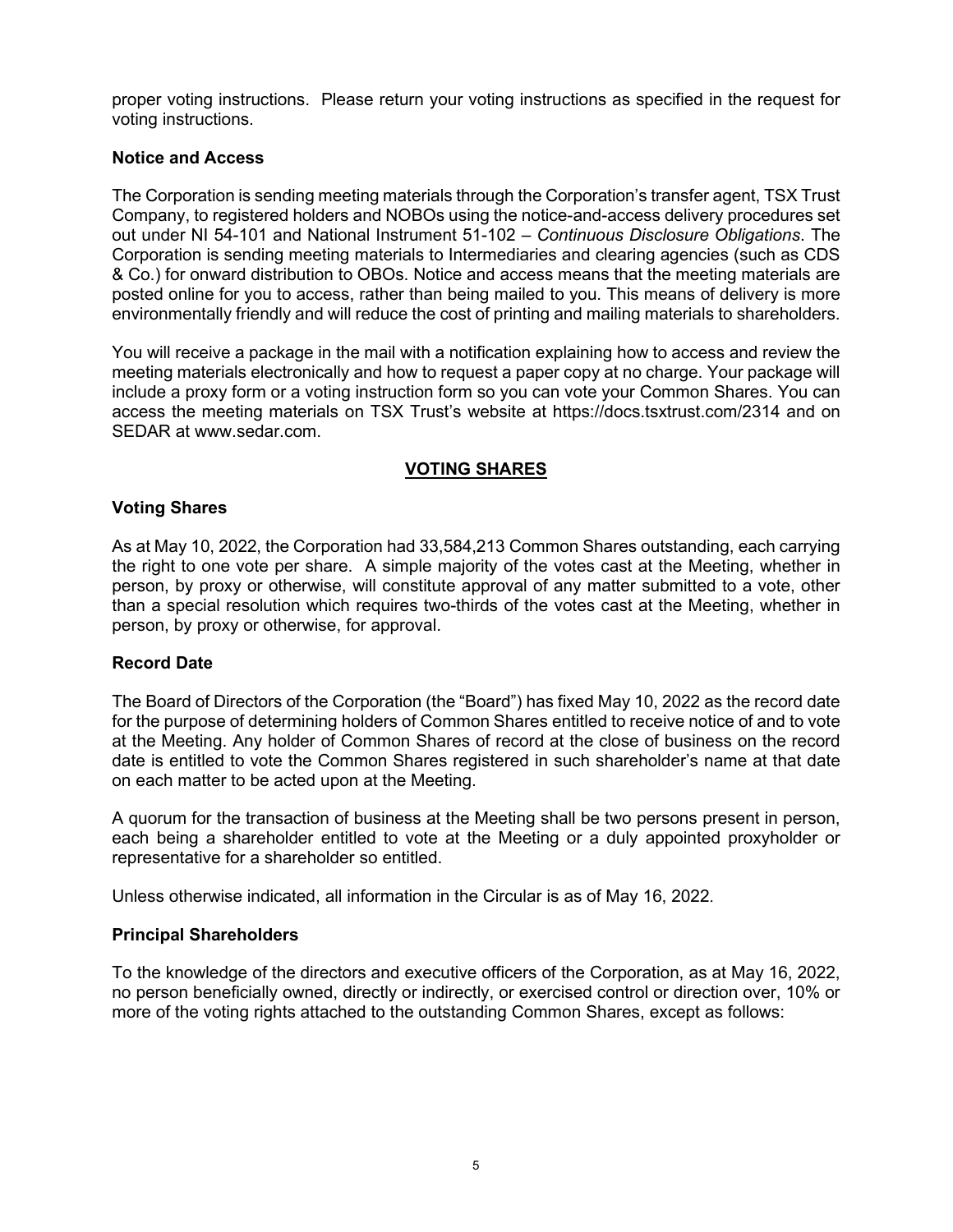| Name and Municipality of<br><b>Residence</b>                       | <b>Number of Common Shares</b><br><b>Beneficially Owned, or Controlled,</b><br><b>Directly or Indirectly</b> | <b>Percentage of Common Shares</b><br><b>Beneficially Owned, or</b><br><b>Controlled, Directly or Indirectly</b> |
|--------------------------------------------------------------------|--------------------------------------------------------------------------------------------------------------|------------------------------------------------------------------------------------------------------------------|
| MMCAP International Inc.<br>SPC <sup>(1)</sup><br>Toronto, Ontario | 5,000,000 Common Shares                                                                                      | 14.9%                                                                                                            |

(1) Based solely on a Form 62-103F3 *Required Disclosure by an Eligible Institutional Investor under Part 4* filed on SEDAR on April 12, 2021, MMCAP International Inc. SPC held 5,000,000 Common Shares and 2,500,000 Common Share purchase warrants as at the end of March 2021. Based on the current number of issued and outstanding Common Shares, the reported number of shares would represent approximately 14.9% of the Common Shares.

# **MATTERS TO BE ACTED UPON AT MEETING**

*All dollar amounts in this Circular are expressed in Canadian dollars unless otherwise indicated.*

## **Financial Statements**

The Corporation's audited consolidated financial statements for the year ended December 31, 2021 and the auditors' report thereon (the "Financial Statements") will be received at the Meeting. No vote with respect to the Financial Statements is required to be taken.

## **Fixing the Number of Directors**

The *Business Corporations Act* (Ontario) (the "OBCA") provides that, where a minimum and maximum number of directors of a corporation is provided for in its articles, the directors of a corporation may, if empowered by a special resolution of the shareholders of the corporation, by resolution determine the number of directors within the minimum and maximum and the number of directors to be elected at the annual meeting of the shareholders of the corporation.

The Corporation's articles provide for a minimum of three directors and a maximum of 15 directors. The Corporation currently has nine directors. Stefan Coolican resigned from his position as the Corporation's President and Chief Financial Officer and from the Corporation's Board of Directors on March 31, 2022. At the Meeting, the shareholders of the Corporation will be asked to consider and, if deemed advisable, to pass, with or without variation, a special resolution (the "Board Size Special Resolution") fixing the number of directors to be elected for the ensuing year at seven and authorizing and empowering the directors of the Corporation to determine by resolution the number of directors of the Corporation from time to time within the minimum and maximum number of directors as provided in the articles of the Corporation and the number of directors to be elected at the annual meeting of the shareholders of the Corporation. The directors of the Corporation are of the view that this flexibility is in the best interests of the Corporation.

In order to be passed, the Board Size Special Resolution must be approved by not less than twothirds of the votes cast thereon by shareholders of the Corporation present in person or represented by proxy at the Meeting. Unless directed to vote against the Board Size Special Resolution, the persons named in the form of proxy and VIFs accompanying this management information circular intend to vote for the Board Size Special Resolution.

The text of the Board Size Special Resolution is set out in Schedule A attached to this management information circular.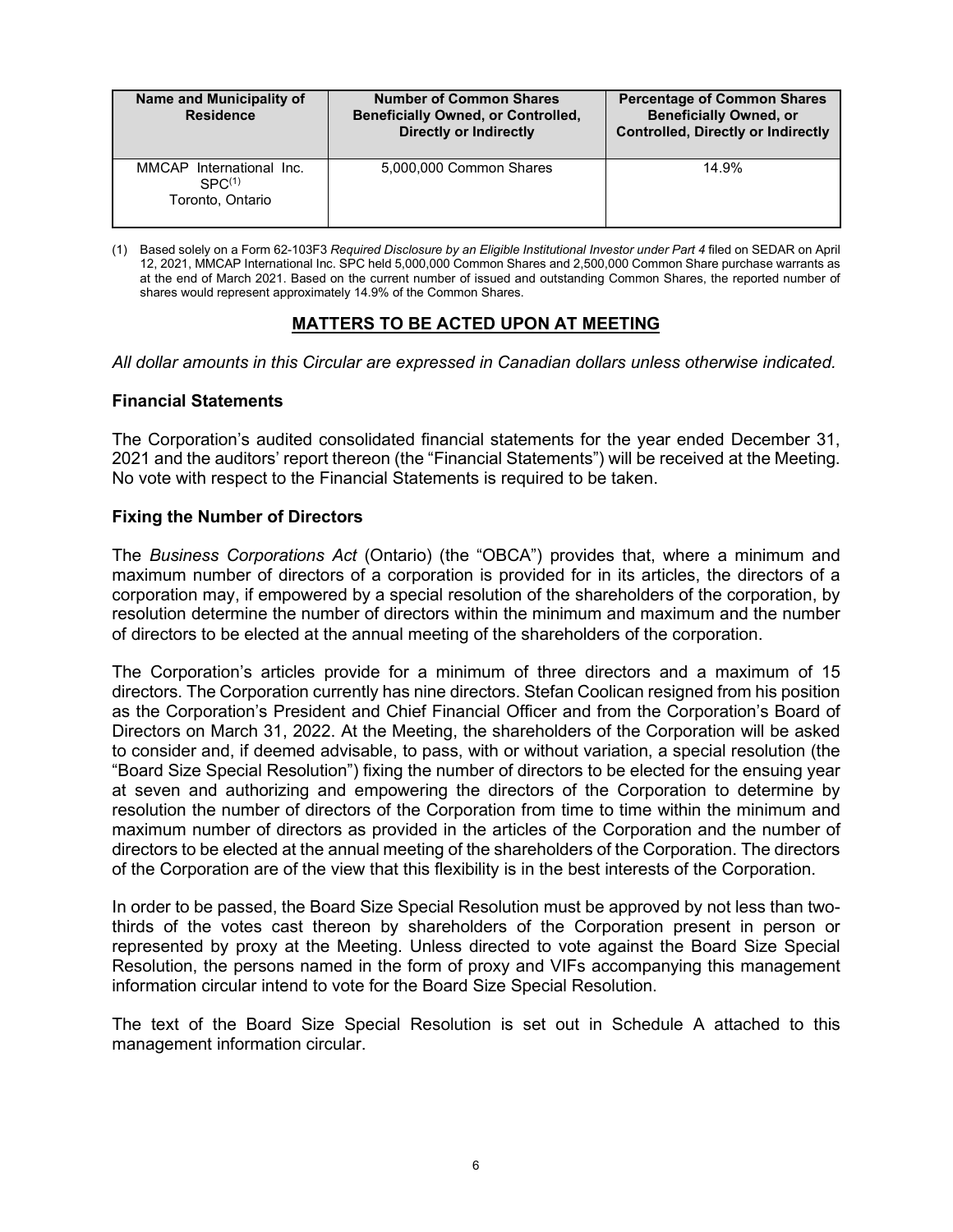# **Election of Directors**

Seven persons will be nominated for election as directors at the Meeting. Under the by-laws of the Corporation, directors of the Corporation are elected annually. Each director will hold office until the next annual meeting or until the successor of such director is duly elected or appointed, unless such office is earlier vacated in accordance with the Corporation's by-laws. Benjamin Roberts and Joey Krug, who are currently directors of the Corporation, are not standing for reelection at the Meeting. Both Mr. Roberts and Mr. Krug intend to continue their involvement with the Corporation as advisors to management.

**In the absence of a contrary instruction, the persons designated by management of the Corporation in the enclosed form of proxy intend to vote FOR the election as directors of each of the proposed nominees whose names are set forth below**. Management does not contemplate that any of the proposed nominees will be unable to serve as a director, but if that should occur for any reason prior to the Meeting, the Common Shares represented by properly executed proxies given in favour of such nominee(s) may be voted by the persons designated by management of the Corporation in the enclosed form of proxy, in their discretion, in favour of another nominee.

The director nominee profiles set out in this Circular provide detailed information about each nominee for election to the Board, including their expertise, committee memberships, and the number of securities beneficially owned, directly or indirectly, or over which control or direction was exercised, by such person or the person's associates or affiliates as of May 16, 2022. The information as to securities beneficially owned or over which control or direction is exercised, not being within the knowledge of the Corporation, has been furnished by the respective proposed nominees individually. The Board has determined that it will not constitute an Investment Committee for the ensuing year and following the Meeting all matters formerly handled by the Investment Committee will be handled by the Board of Directors. Accordingly, following the Meeting, the Corporation will no longer have Co-Chief Investment Officers. This restructuring reflects a desire for the Board of Directors to operate more efficiently and effectively.

# **Appointment of Auditors**

At the Meeting, it is proposed that Ernst & Young LLP be appointed as the auditors of the Corporation. Information concerning fees paid to our predecessor auditor, KPMG LLP, for services they have rendered to us in each of the last two fiscal years can be found in our Annual Information Form under the heading "*Audit Committee*", which is available under our profile on [www.sedar.com.](http://www.sedar.com/)

KPMG LLP, the auditors of the Corporation since 2018, resigned as auditor of the Corporation at the Corporation's request on May 4, 2022. Based on the recommendation of the Audit Committee, Ernst & Young LLP was appointed by the Board as auditors of the Corporation commencing May 4, 2022. The resignation of KPMG LLP and the appointment of Ernst & Young LLP were approved by the Board.

Pursuant to NI 51-102, the Corporation prepared and filed a Notice of Change of Auditor dated May 4, 2022 (the "Notice"). The Corporation has obtained response letters from each of Ernst & Young LLP and KPMG LLP confirming the statements contained in the Notice (the "Response Letters"). In accordance with NI 51-102, the Notice and Response Letters have been reviewed by the Audit Committee, have been filed on SEDAR and are attached as Appendix "B" to this Circular.

**In the absence of a contrary instruction, the persons designated by management of the Corporation in the enclosed form of proxy intend to vote FOR the appointment of Ernst &**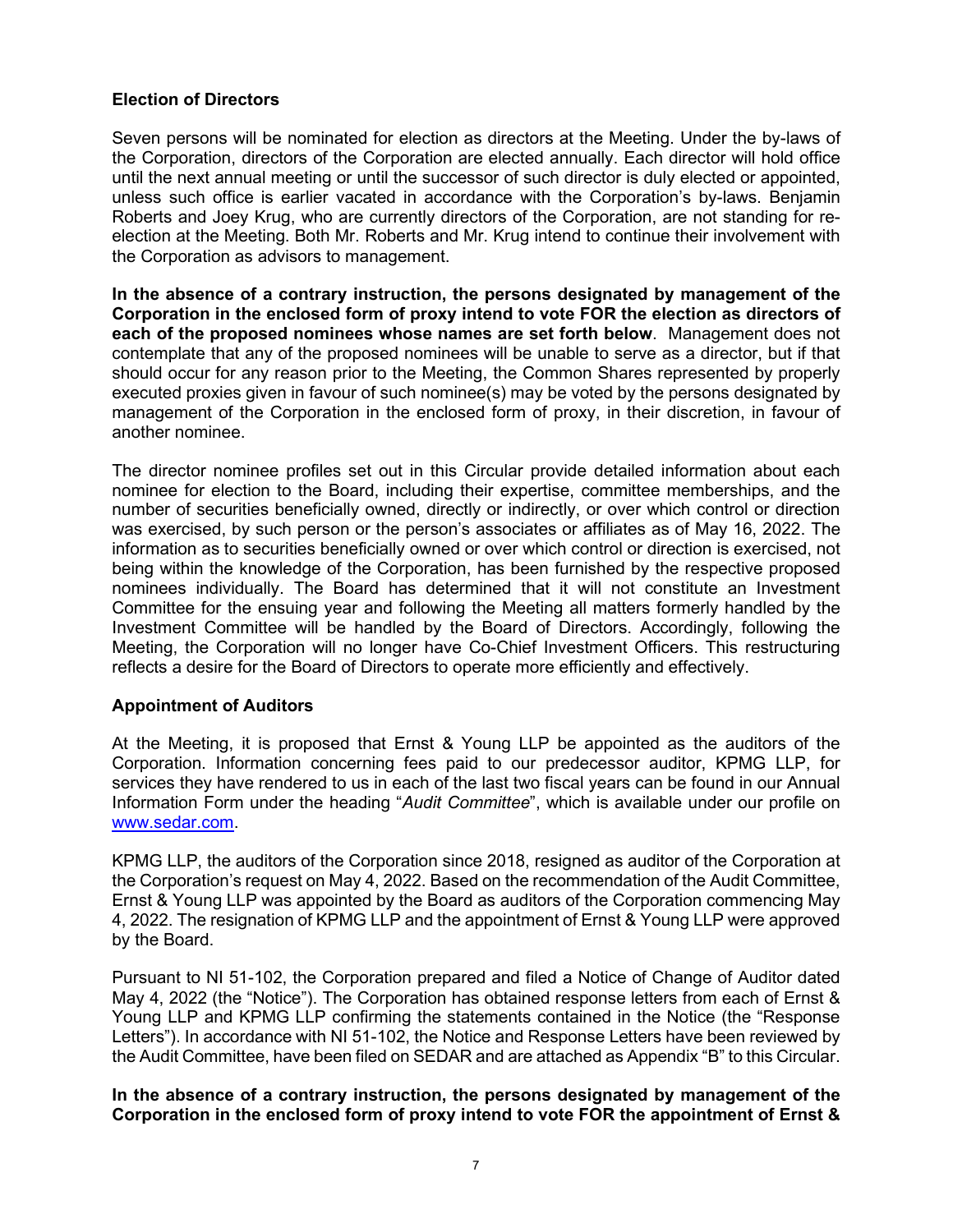**Young LLP as auditors of the Corporation to hold office until the next annual meeting of shareholders and the authorization of the directors to fix their remuneration.**

# **DIRECTORS**

#### **Nominees for Election to the Board of Directors**

| Name and Place of<br><b>Residence</b>                               | <b>Principal Occupation</b>                                   | <b>Current Position(s)</b><br>with the<br>Corporation | <b>Director</b><br><b>Since</b> | <b>Number of Common</b><br><b>Shares Beneficially</b><br><b>Owned, or Controlled</b><br>or Directed, Directly<br>or Indirectly |
|---------------------------------------------------------------------|---------------------------------------------------------------|-------------------------------------------------------|---------------------------------|--------------------------------------------------------------------------------------------------------------------------------|
| Brian Mosoff $(1)(9)$<br>Ontario, Canada                            | Chief Executive Officer of<br><b>Ether Capital</b>            | Director and Chief<br><b>Executive Officer</b>        | <b>July 2018</b>                | $182.500^{(2)}$                                                                                                                |
| Som Seif $(1)$<br>Ontario, Canada                                   | Founder and Principal,<br><b>Purpose Unlimited</b>            | Executive<br>Chairman, Director<br>and Co-CIO         | April 2018                      | $1,654,500^{(3)}$                                                                                                              |
| John Ruffolo <sup>(1)(4)(10)</sup><br>Ontario, Canada               | Founder and Managing<br>Director of Maverix Private<br>Equity | <b>Director</b>                                       | April 2018                      | $20,000^{(5)}$                                                                                                                 |
| <b>Boris Wertz</b> $(1)(4)(6)(10)$<br>British Columbia, Canada      | Founding Partner of<br><b>Version One Ventures</b>            | Director and Lead<br>Independent<br><b>Director</b>   | April 2018                      | $360,000^{7}$                                                                                                                  |
| Liam Horne $(1)(10)$<br>Ontario, Canada                             | Chief Executive Officer of<br>Optimism                        | <b>Director</b>                                       | April 2018                      | $110,000^{(5)}$                                                                                                                |
| <b>Colleen</b><br>McMorrow <sup>(4)(6)(10)</sup><br>Ontario, Canada | Corporate Director                                            | <b>Director</b>                                       | April 2018                      | $30,000^{(5)}$                                                                                                                 |
| Camillo di Prata(4)(6)(10)<br>Ontario, Canada                       | Founder and Managing<br>Partner of Gibraltar &<br>Company     | <b>Director</b>                                       | April 2018                      | $120,000^{(8)}$                                                                                                                |

The following table sets forth information about each director nominee, including (i) his or her name and place of residence, (ii) the period during which each has served as a director, (iii) memberships on committees of the Board, (iv) present principal occupation, business or employment, and (v) the number of Common Shares of the Corporation beneficially owned, or controlled or directed, directly or indirectly, by such director nominee. In the table, certain information, not being within the knowledge of the Corporation, has been furnished by the respective proposed nominees individually.

Notes:

- (6) Mr. Ruffolo, Mr. Horne and Ms. McMorrow each own 62,500 options to purchase Common Shares.
- (7) Member of the Audit Committee. Colleen McMorrow is chair of the Audit Committee.
- (8) 47,500 Common Shares are held by Version One Ventures II LP and 2,500 Common Shares are held by Version One Ventures II (INT) LP, partnerships over which Mr. Wertz exercises control or direction. Mr. Wertz also owns 62,500 options to purchase Common Shares.

<sup>(2)</sup> Investment Committee member. The Investment Committee also includes Benjamin Roberts and Joey Krug. Som Seif chairs the Investment Committee. Following the Meeting, there will no longer be an Investment Committee.

<sup>(3)</sup> Mr. Mosoff also owns 519,407 options to purchase Common Shares.

<sup>(4)</sup> 1,312,500 Common Shares are held by Seif Corp., a corporation wholly owned by Mr. Seif. Mr. Seif, through Seif Corp. Mr. Seif also owns 62,500 options to purchase Common Shares.

<sup>(5)</sup> Member of the Compensation and Corporate Governance Committee. Boris Wertz is chair of the Compensation and Corporate Governance Committee.

<sup>(9)</sup> Mr. di Prata's shares are held by Gibraltar Three Corporation, a corporation over which Mr. di Prata exercises control or direction. Mr. di Prata also owns 62,500 options to purchase Common Shares.

<sup>(10)</sup> On July 23, 2018, the Corporation announced the appointment of Brian Mosoff as Chief Executive Officer and the appointment of Mr. Mosoff to the Corporation's Board, effective immediately.

<sup>(11)</sup> John Ruffolo, Boris Wertz, Liam Horne, Colleen McMorrow and Camillo di Prata are independent directors within the meaning of National Policy 58-201 – *Corporate Governance Guidelines* ("NP 58-201"). Boris Wertz is the lead independent director.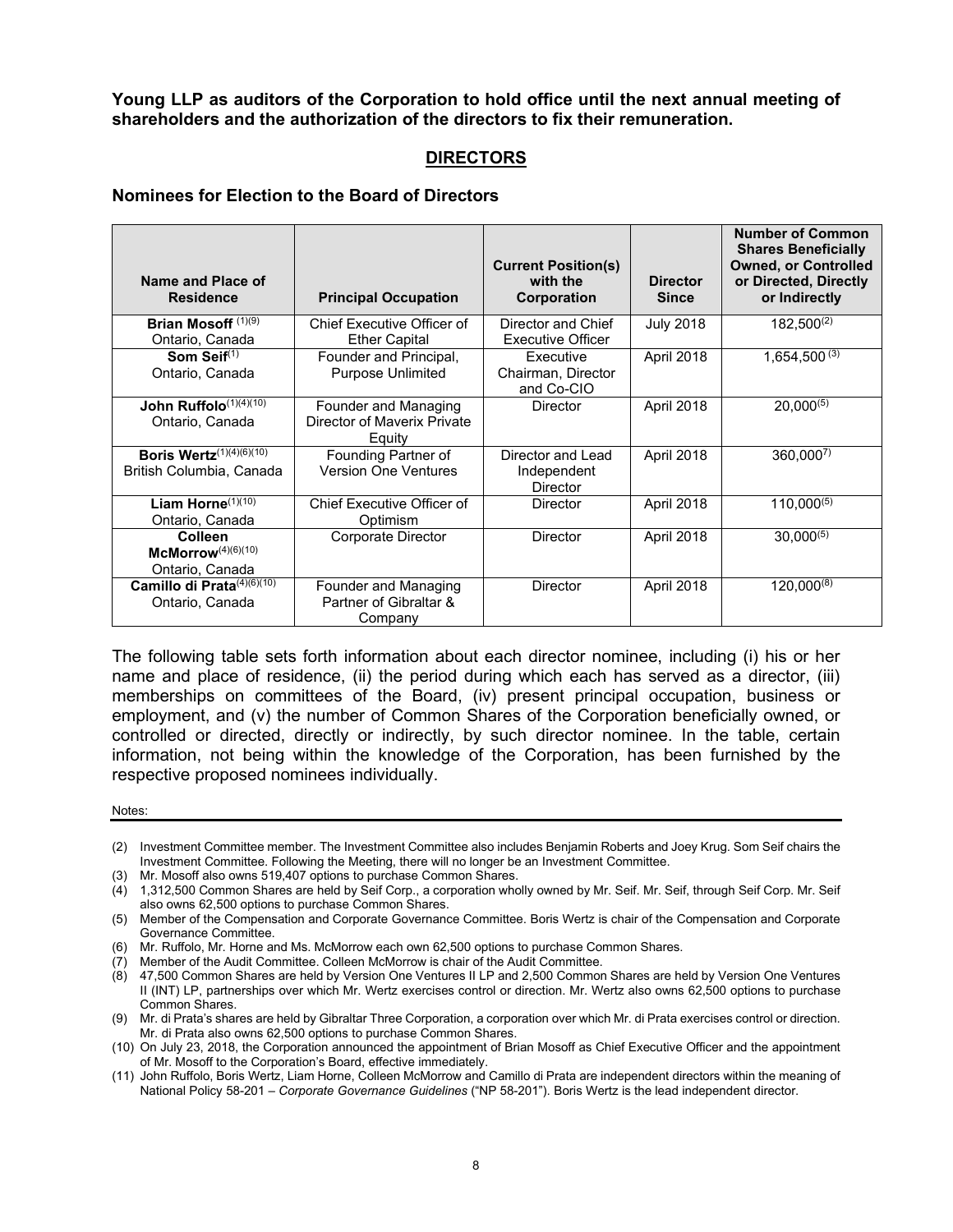# **Director Biographies**

The following are brief profiles of our director nominees, including a description of each individual's principal occupation within the past five years.

# **Brian Mosoff**

Brian Mosoff is the Chief Executive Officer and a Director of Ether Capital. Mr. Mosoff is an expert in decentralization and peer-to-peer technologies, and has been an active member of the cryptocurrency community since 2013. Brian is also a member of the Investment Industry Regulatory Organization of Canada's ("IIROC") Crypto-Asset Working Group that advises on future proposed IIROC rules, guidance and other policy matters related to the regulation of crypto assets and potential impacts on investor protection and market integrity, and has also served as a member of the Fintech Advisory Committee of the Ontario Securities Commission. He is also a founding member of the Canadian Web 3 Council and mentor to early blockchain start-ups at the Rotman School of Management's Creative Destruction Lab.

## **Som Seif**

Som Seif is the Co-Chief Investment Officer and Executive Chairman of Ether Capital. Som is the founder and Chief Executive Officer of Purpose Investments Inc. and Purpose Unlimited, which he formed following the sale of Claymore Investments to BlackRock Inc. in March 2012, and the Co-Founder of Wealthsimple Technologies Inc. Som started Claymore Investments in Canada in January 2005 and was the former President and Chief Executive Officer leading the implementation of the company's business development and corporate strategies. Over the seven years of its operation, Claymore Investments organically grew to \$8 billion in assets and established itself as a Canadian leader in bringing intelligent, low cost exchange-traded funds to investors through its family of thirty-four exchange-traded funds across broad asset classes.

Prior to Claymore Investments, Som was an investment banker with RBC Capital Markets, where he worked since 1999. He played a key role in developing the structured products group at RBC Capital Markets in both Canada and the U.S., where he structured and raised capital for both Canadian and U.S. asset managers.

Som is a Chartered Financial Analyst and has a Bachelor of Applied Science with an emphasis on Industrial and Systems Engineering from the University of Toronto. Som has a strong commitment to community and is currently involved with a number of non-profit organizations. In 2011, Som was recognized for his vision and leadership by Caldwell Partners International with the Top 40 Under 40 award.

#### **John Ruffolo**

John Ruffolo is a Director of Ether Capital. John is the Founder and Managing Director of Maverix Private Equity. Previously, John was the Chief Executive Officer of OMERS Ventures, the venture arm of OMERS, one of Canada's leading pension funds. In addition, he was also the Executive Managing Director with OMERS Platform Investments, the innovation investing arm of OMERS. Prior to joining OMERS Ventures, Mr. Ruffolo was a Partner at Deloitte, as well as the Global Thought Leader, the Global Tax Leader and the Canadian Industry Leader for Deloitte's Technology, Media and Telecommunications (TMT) practice. He was also a member of the firm's Tax and TMT Global Leadership teams and a member of Deloitte's Board of Directors.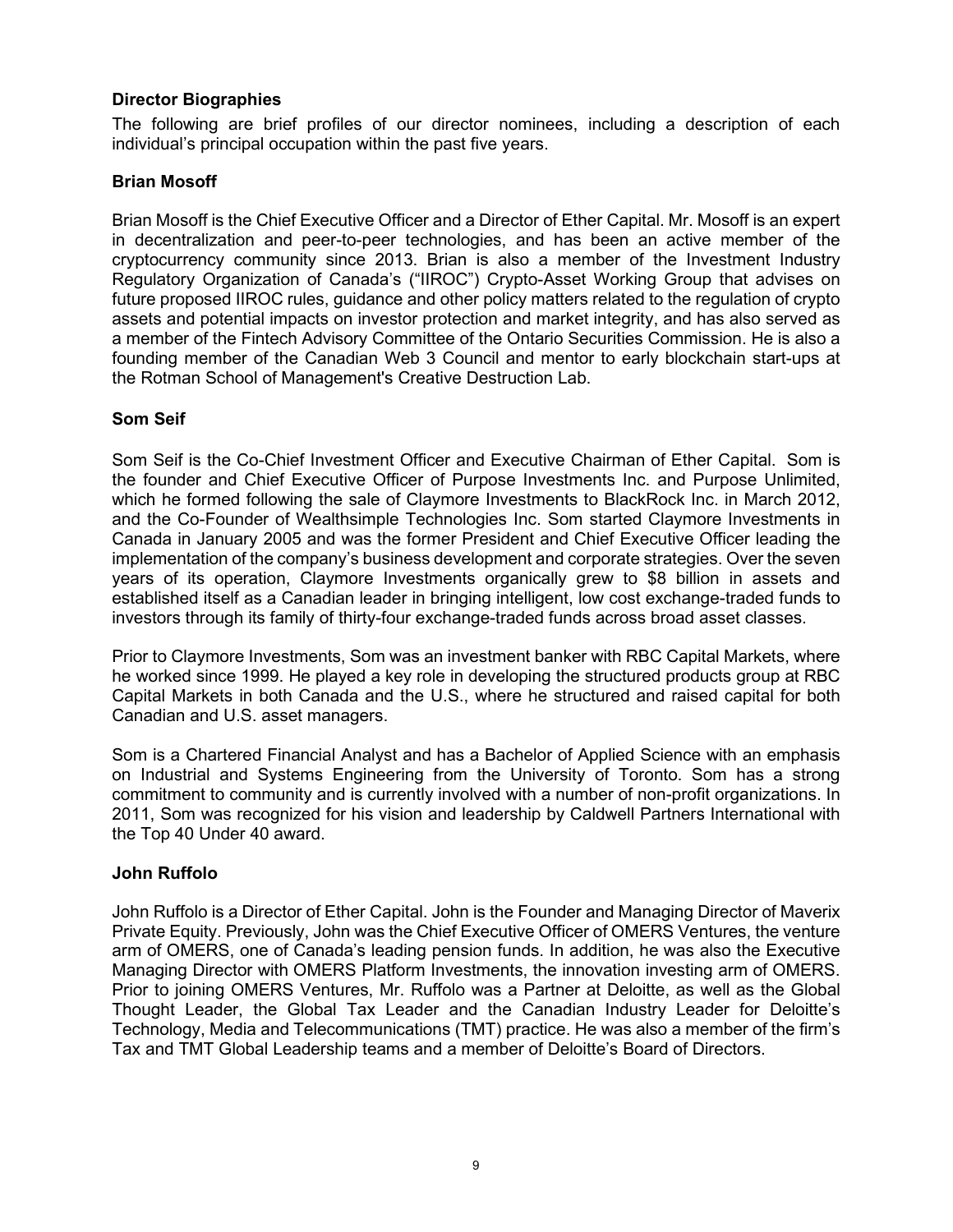# **Boris Wertz**

Boris Wertz is the Lead Independent Director of Ether Capital. Boris is the founding partner of Version One Ventures, an early-stage fund with offices in Vancouver and San Francisco. Before becoming an investor, Boris was the Chief Operating Officer of AbeBooks.com which sold to Amazon in 2008. He was responsible for marketing, business development, product, customer service and international operations – leading a team of 60 people. This deep operational experience helps him guide other entrepreneurs to start, build and scale companies. Boris finished his PhD at the Graduate School of Management (WHU), Koblenz, majoring in Business Economics & Business Management. In 2005, he was named the Pacific Ernst & Young Entrepreneur Of The Year.

# **Liam Horne**

Liam Horne is a Director of Ether Capital. Liam is an engineer and company-builder. After dropping out of the Computer Science program at the University of Waterloo in 2014, he became the CTO of PiinPoint, Y-Combinator backed software company which helps businesses like Tim Hortons, TJX, Colliers, and H&R Block make location-based decisions. Within the blockchain industry, Liam has started multiple initiatives to scale Ethereum's technology and its values. L4, an R&D studio and venture firm has made significant contributions in developing "layer 2" scalability research with the State Channels project, and made seed investments in OpenSea, Celer, and Ramp Network. Liam is a co-founder of ETHGlobal, a community company that has run Ethereum hackathons across the planet and online which have brought over 25,000 developers directly into the industry and spawned multiple companies worth over \$2 billion in value today. Today, Liam is the CEO of OP Labs, the core development company of Optimism, a protocol that scales Ethereum to enable low fees without compromising on security.

# **Colleen McMorrow**

Colleen McMorrow is a Director of Ether Capital and an experienced corporate director serving on the boards of public and private corporations as well as not-for-profit organizations. She is a director of Exco Technologies Limited (TSX: XTC), West Fraser Timber Co. Ltd. (TSX and NYSE: WFG) and the Investment Management Corporation of Ontario (IMCO). Prior to June 2016, Ms. McMorrow was a senior client serving Audit Partner at Ernst & Young LLP (EY). Ms. McMorrow held a number of senior leadership positions at EY over her 38 year career including Canadian Growth Markets Leader, National Director Entrepreneur of the Year Awards, National Media and Technology Leader, and Office and Service Line Managing Partner. She graduated from Concordia University John Molson School of Business with a Bachelor of Commerce degree and a Graduate Diploma in Accounting. Colleen is a chartered accountant (CPA), a Fellow of the Institute of Chartered Accountants of Ontario (FCPA) and holds the Institute of Corporate Directors designation (ICD.D). In 2015 she was selected as one of Canada's Top 100 Most Powerful Women by WXN.

# **Camillo di Prata**

Camillo (Cam) di Prata is Chief Executive Officer and Managing Partner of Gibraltar & Company, an investment management firm he founded in 2013. As a former financial services industry executive with over 25 years of mergers and acquisitions experience, Cam possesses significant mergers, acquisitions, divestiture and valuation transactional experience primarily in the technology, media and consumer sectors. During his career he worked, with successively increasing leadership responsibilities, at Nesbitt Burns, Citigroup, and Scotia Capital. In 2003, he joined National Bank Financial as Vice Chairman with the mandate to help expand the firm's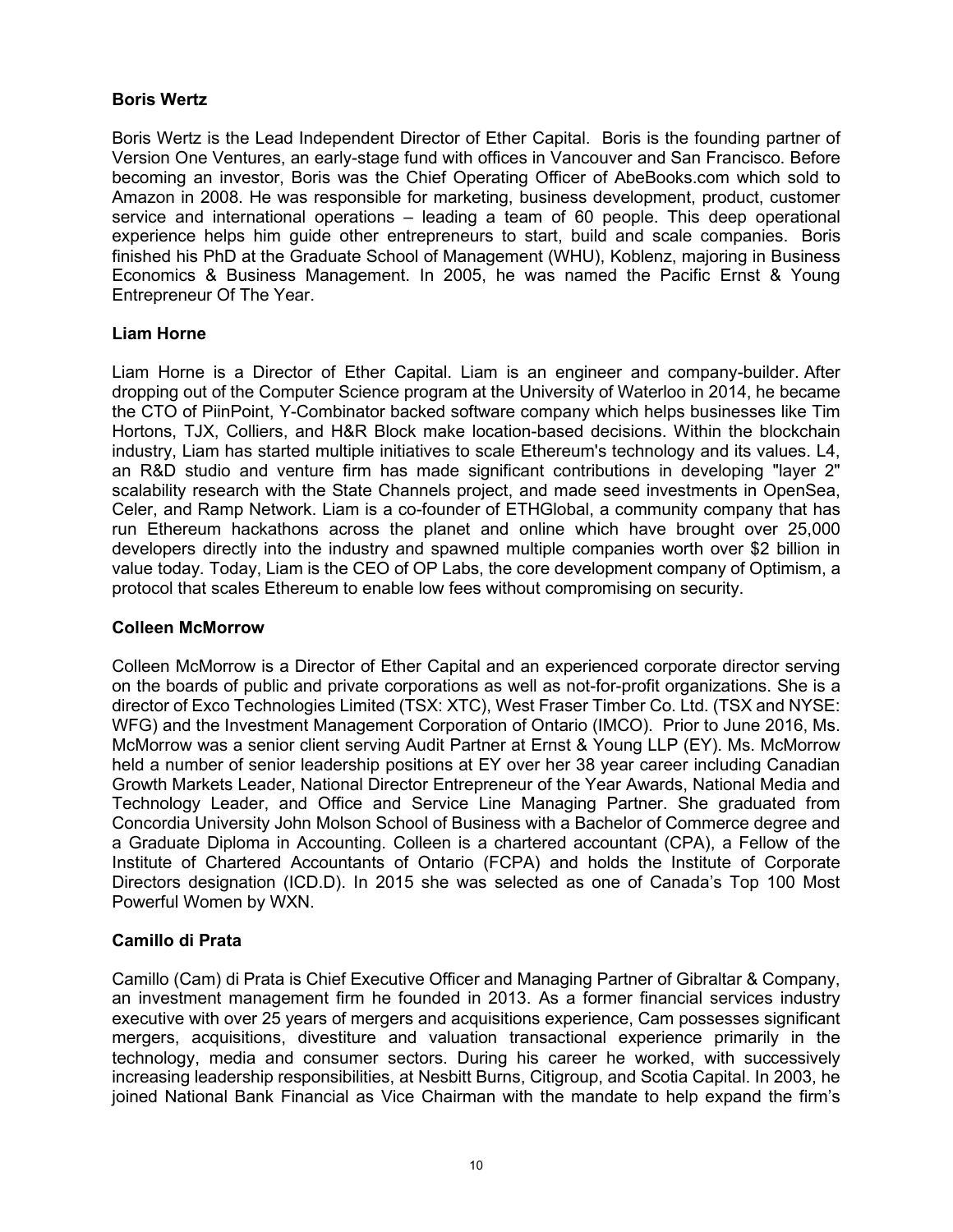presence outside of the Province of Québec. In 2006, he was promoted to Executive Vice President and head of National Bank Financial's corporate and investment banking division, a position he held until 2012. He founded Gibraltar & Company with the purpose of using his network and expertise to accelerate the growth of emerging companies and entrepreneurs, initially in the consumer-facing technology space. In addition to his responsibilities with Gibraltar & Company and its related activities, Cam is a director of Gibraltar & Company, Gibraltar Ventures Fund One Limited Partnership, Crowdriff Inc., LXRandCo, Inc. and Ether Capital Corp. and an advisory board member of The BrandProject LP. He is an international member of SOHO House and is an active supporter of the Toronto art community. His current not-for-profit activities include serving as Board Trustee and member of the Executive Committee of the Art Gallery of Ontario and board member of the International Festival of Authors. He is past director of Les Grands Ballets Canadiens, The Canadian Opera Company, The Empire Club of Canada and the Luminato Festival. In 2007, he was awarded the Star of Italian Solidarity and appointed to the rank of Commendatore (Commander) by the Italian Government in recognition for his service in promoting Italian culture in Canada. A citizen of Canada and Italy, Cam resides in Toronto.

## **Cease Trade Orders, Bankruptcies, Penalties or Sanctions**

To the knowledge of the Corporation, no proposed nominee for election as a director of the Corporation: (a) is, at the date of this Circular, or has been, within the last ten years, a director, chief executive officer or chief financial officer of any company that, while that person was acting in that capacity, (i) was the subject of a cease trade or similar order or an order that denied the company access to any exemption under securities legislation, that was in effect for a period of more than 30 consecutive days, or (ii) was the subject of an event that resulted, after that person ceased to be a director or chief executive officer or chief financial officer, in the company being the subject of such an order; (b) is, at the date of this Circular, or has been, within the last ten years, a director or executive officer of any company that, while that person was acting in that capacity or within a year of that person ceasing to act in that capacity, became bankrupt, made a proposal under any legislation relating to bankruptcy or insolvency, or was subject to or instituted any proceedings, arrangement or compromise with creditors or had a receiver, receiver manager or trustee appointed to hold its assets; or (c) has, within the last ten years, become bankrupt, made a proposal under any legislation relating to bankruptcy or insolvency, or become subject to or instituted any proceedings, arrangement or compromise with credits, or had a receiver, receiver manager or trustee appointed to hold his or her assets.

No proposed director of the Corporation has been subject to (a) any penalties or sanctions imposed by a court relating to securities legislation or by a securities regulatory authority or has entered into a settlement agreement with a securities regulatory authority; or (b) any other penalties or sanctions imposed by a court or regulatory body that would likely be considered important to a reasonable securityholder in deciding whether to vote for a proposed director.

# **Majority Voting Policy**

Ether Capital has adopted a majority voting policy. Pursuant to the policy, shareholders vote for the election of individual directors at each annual meeting of shareholders, rather than for a fixed slate of directors. Further, in an uncontested election of directors at an applicable meeting of shareholders, a director must receive more votes with respect to his or her election than votes withheld with respect to his or her election. If that is not the case, that director must immediately tender his or her resignation to the Chairman of the Board (the "Chair") following the applicable meeting of shareholders. A director who tenders resignation under this policy may not participate in any meeting of the Compensation and Corporate Governance Committee or the Board at which the resignation is considered. The Compensation and Corporate Governance Committee will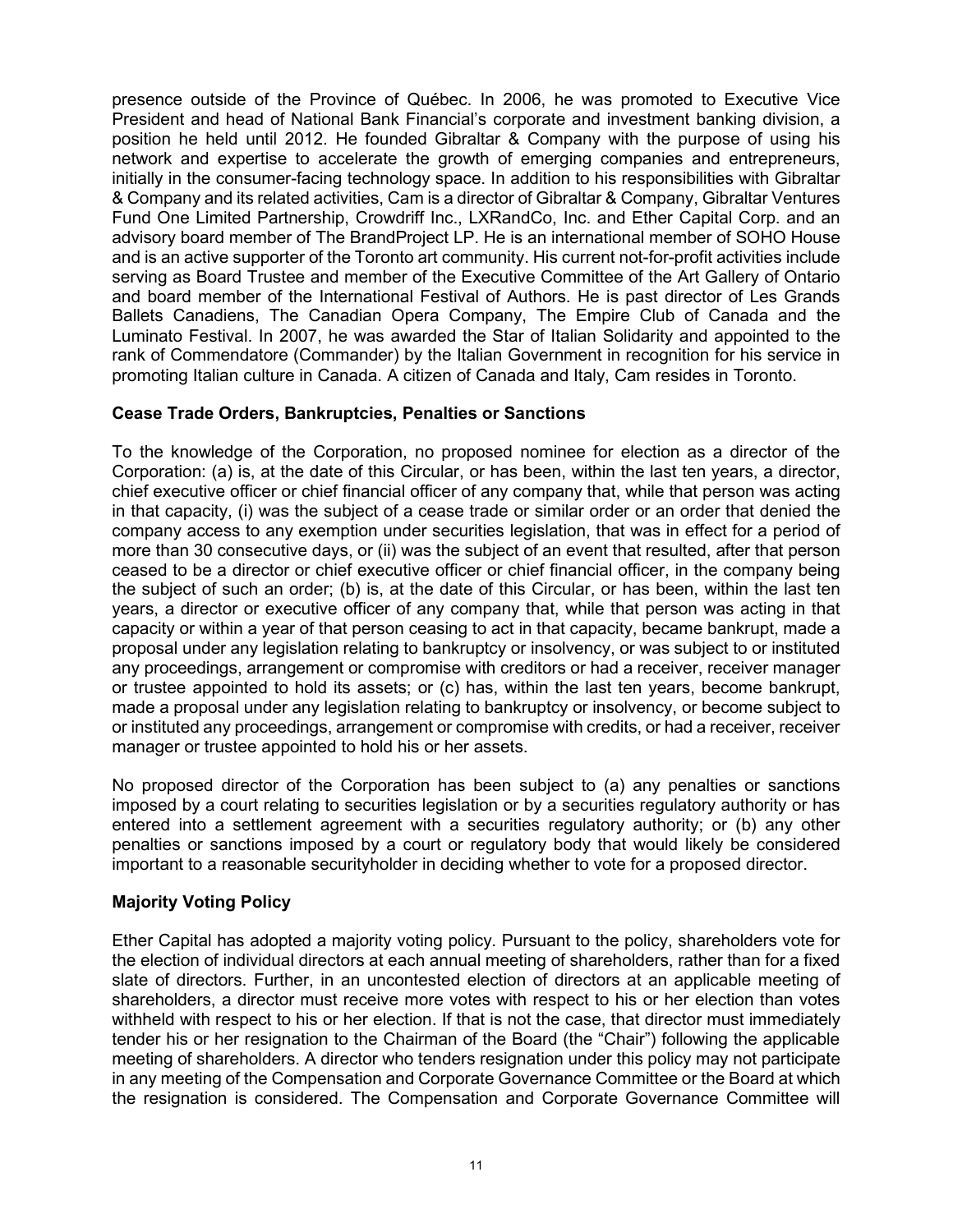promptly consider such tendered resignation and recommend to the Board the action to be taken with respect to such tendered resignation. Absent exceptional circumstances, the Board shall promptly accept such tendered resignation. In any event, the resignation will be accepted (or in rare cases rejected) within 90 days of the applicable meeting of shareholders. The Board must promptly disclose its decision, including reasons for its decision, via press release. The Corporation shall provide a copy of such press release to the NEO Exchange (the "Exchange").

If the Board determines not to accept the resignation, the press release must fully state the reasons for that decision. If a resignation is accepted, the Board may leave the resultant vacancy in the Board unfilled until the next annual meeting of shareholders, fill the vacancy through the appointment of a director whom the Board considers to merit the confidence of Ether Capital's shareholders, or call a special meeting of the shareholders to consider the election of a nominee recommended by the Board to fill the vacant position.

# **Director Term Limits/Mandatory Retirement**

The Board has not adopted a term limit for directors. The imposition of director term limits may discount the value of experience and continuity amongst board members and runs the risk of excluding experienced and potential valuable board members. The Board may rely on an annual director assessment procedure in evaluating Board members, and believes that it can strike the right balance between continuity and fresh perspectives without mandated term limits.

## **Meetings of the Board and Committees of the Board**

The Board typically meets formally a minimum of four times per year, including (i) in order to approve annual statements; (ii) in connection with the annual meeting of the Corporation's shareholders; and (iii) a general corporate strategy meeting. Each committee of the Board meets at least once each year, or more frequently as deemed necessary by the applicable committee. The frequency of the meetings and the nature of the meeting agendas are dependent upon the nature of the business and affairs that the Corporation faces from time to time.

The following table provides details regarding director attendance at Board and committee meetings held during the relevant time period (January 1, 2021 to December 31, 2021).

| <b>MEETINGS</b><br><b>ATTENDED</b> | <b>BOARD OF</b><br><b>DIRECTORS</b> | <b>AUDIT</b><br><b>COMMITTEE</b> | <b>INVESTMENT</b><br><b>COMMITTEE</b> | <b>COMPENSATION</b><br><b>AND CORPORATE</b><br><b>GOVERNANCE</b><br><b>COMMITTEE</b> |
|------------------------------------|-------------------------------------|----------------------------------|---------------------------------------|--------------------------------------------------------------------------------------|
| <b>Brian Mosoff</b>                | 4/4                                 |                                  | 1/1                                   |                                                                                      |
| Stefan Coolican                    | 4/4                                 |                                  | 1/1                                   |                                                                                      |
| Som Seif                           | 4/4                                 |                                  | 1/1                                   |                                                                                      |
| <b>Benjamin Roberts</b>            | 4/4                                 |                                  | 1/1                                   |                                                                                      |
| John Ruffolo                       | 4/4                                 |                                  | 1/1                                   | 1/1                                                                                  |
| Joey Krug                          | 4/4                                 |                                  | 1/1                                   |                                                                                      |
| <b>Boris Wertz</b>                 | 4/4                                 | 4/4                              | 1/1                                   | 1/1                                                                                  |
| Liam Horne                         | 4/4                                 |                                  | 1/1                                   |                                                                                      |
| <b>Colleen McMorrow</b>            | 4/4                                 | 4/4                              |                                       | 1/1                                                                                  |
| Camillo di Prata                   | 3/4                                 | 4/4                              |                                       | 1/1                                                                                  |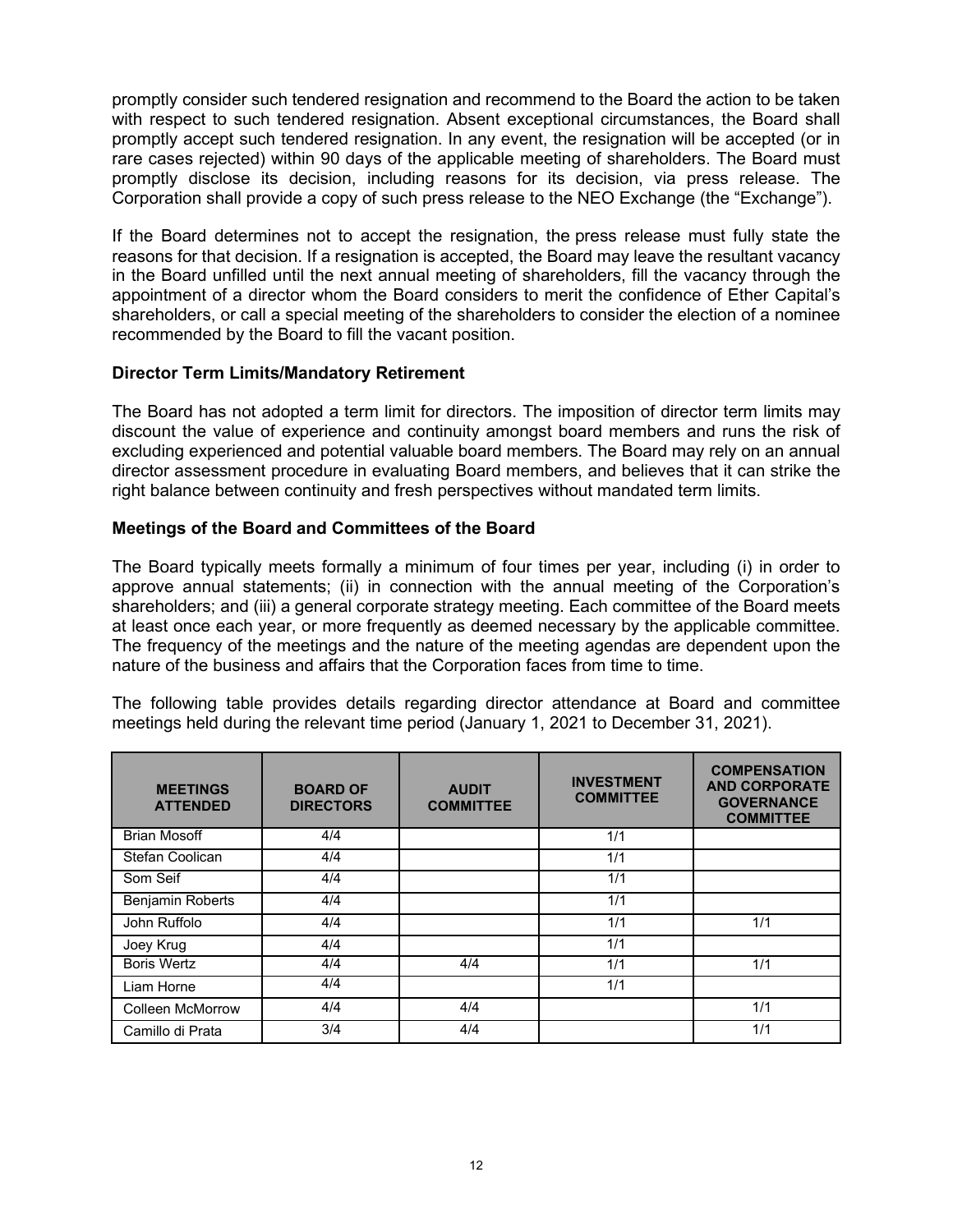# **Directors' Compensation**

The Corporation's director compensation program is designed to attract and retain qualified individuals. The Compensation and Corporate Governance Committee assesses the director compensation program annually and makes recommendations with respect to director compensation to the Board, for approval.

The following table provides a summary of total compensation earned during the financial year ended December 31, 2021 by each director for services rendered in all capacities during those periods.

| <b>Name, Principal Position</b>                                                                | Year | Salary,<br><b>Consulting</b><br>Fee, Retainer<br>or<br><b>Commission</b><br>$($ \$) | <b>Bonus</b><br>$($ \$) | <b>Committee or</b><br><b>Meeting Fees</b><br>$($ \$) | Value of<br>Perquisites (\$) | Value of all Other | <b>Total</b><br>Compensation (\$) Compensation (\$) |
|------------------------------------------------------------------------------------------------|------|-------------------------------------------------------------------------------------|-------------------------|-------------------------------------------------------|------------------------------|--------------------|-----------------------------------------------------|
| Brian Mosoff <sup>(1)</sup><br>Chief Executive Officer                                         | 2021 | \$150,000                                                                           |                         |                                                       |                              |                    |                                                     |
| Stefan Coolican <sup>(1)</sup><br>Director and President and<br><b>Chief Financial Officer</b> | 2021 | \$150,000                                                                           |                         |                                                       |                              |                    |                                                     |
| Som Seif<br>Director                                                                           | 2021 |                                                                                     |                         |                                                       |                              |                    |                                                     |
| Benjamin Roberts<br><b>Director</b>                                                            | 2021 |                                                                                     |                         |                                                       |                              |                    |                                                     |
| John Ruffolo<br><b>Director</b>                                                                | 2021 |                                                                                     |                         |                                                       |                              |                    |                                                     |
| Joey Krug<br><b>Director</b>                                                                   | 2021 |                                                                                     |                         |                                                       |                              |                    |                                                     |
| <b>Boris Wertz</b><br><b>Director</b>                                                          | 2021 |                                                                                     |                         | \$10,000                                              |                              |                    |                                                     |
| Liam Horne<br><b>Director</b>                                                                  | 2021 |                                                                                     |                         |                                                       |                              |                    |                                                     |
| <b>Colleen McMorrow</b><br><b>Director</b>                                                     | 2021 |                                                                                     |                         | \$15,000                                              |                              |                    |                                                     |
| Camillo di Prata<br>Director                                                                   | 2021 |                                                                                     |                         | \$10,000                                              |                              |                    |                                                     |

(1) The Corporation's executive officers do not receive any additional compensation for serving as a director.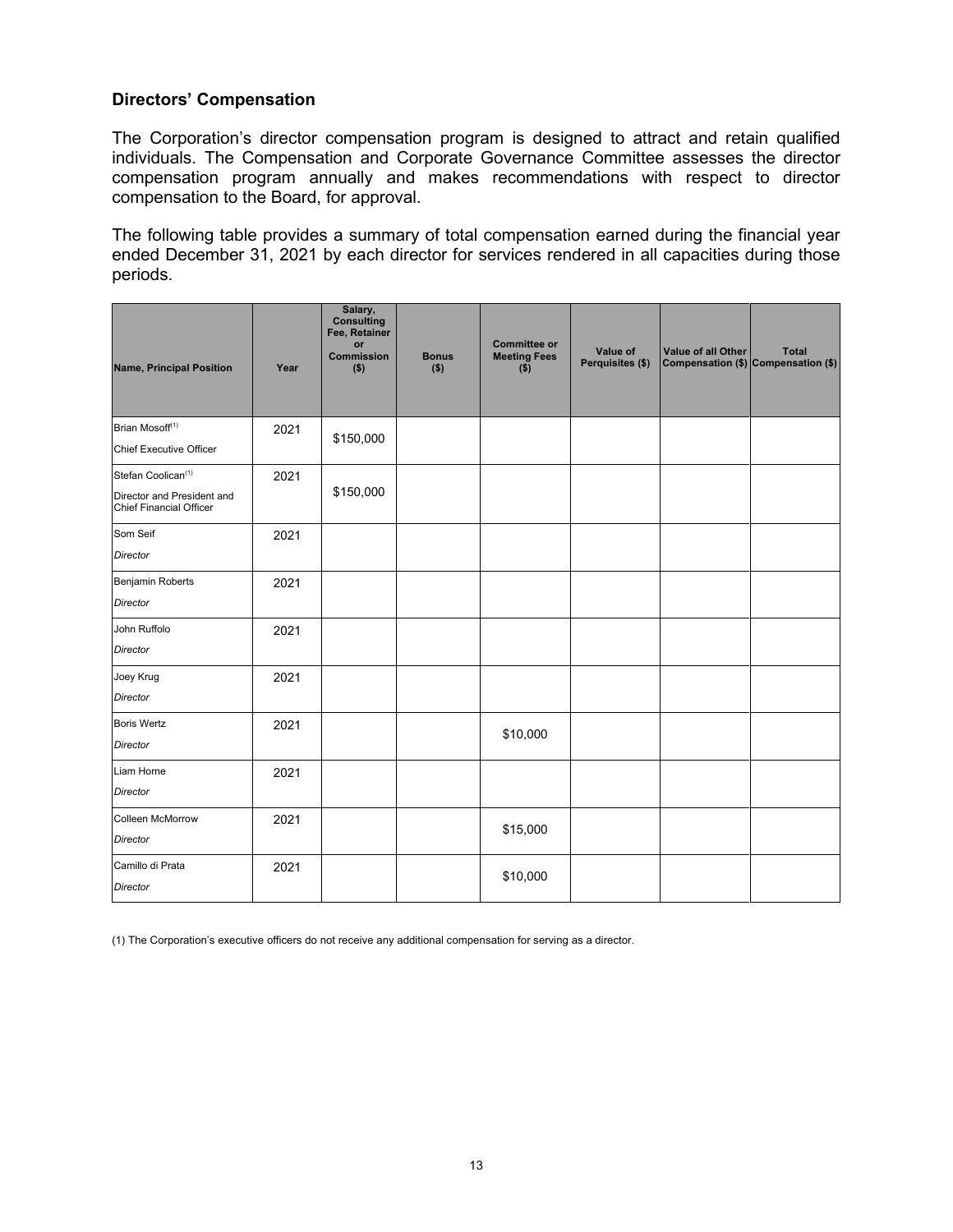# **Outstanding Option-Based Awards**

The following table sets out all option-based awards outstanding as of December 31, 2021 for all non-executive current and former directors of the Corporation.

| <b>Option-based Awards</b> |                                                                  |                             |                           |                                               |  |  |  |
|----------------------------|------------------------------------------------------------------|-----------------------------|---------------------------|-----------------------------------------------|--|--|--|
| Name                       | <b>Number of securities</b><br>underlying<br>unexercised options | Option<br>exercise<br>price | Option expiration<br>date | Value of unexercised in-the-<br>money options |  |  |  |
|                            | (#)                                                              | $($ \$)                     |                           | $($ \$)                                       |  |  |  |
| Som Seif                   | 50,000                                                           | \$0.35                      | 12/16/2029                | \$147,500                                     |  |  |  |
|                            | 12,500                                                           | \$4.10                      | 05/21/2031                | \$34,875                                      |  |  |  |
| <b>Benjamin Roberts</b>    | 50,000                                                           | \$0.35                      | 12/16/2029                | \$147,500                                     |  |  |  |
|                            | 12,500                                                           | \$4.10                      | 05/21/2031                | \$34,875                                      |  |  |  |
| John Ruffolo               | 50,000                                                           | \$0.35                      | 12/16/2029                | \$147,500                                     |  |  |  |
|                            | 12,500                                                           | \$4.10                      | 05/21/2031                | \$34,875                                      |  |  |  |
| Joey Krug                  | 50,000                                                           | \$0.35                      | 12/16/2029                | \$147,500                                     |  |  |  |
|                            | 12,500                                                           | \$4.10                      | 05/21/2031                | \$34,875                                      |  |  |  |
| <b>Boris Wertz</b>         | 50,000                                                           | \$0.35                      | 12/16/2029                | \$147,500                                     |  |  |  |
|                            | 12,500                                                           | \$4.10                      | 05/21/2031                | \$34,875                                      |  |  |  |
| Liam Horne                 | 50,000                                                           | \$0.35                      | 12/16/2029                | \$147,500                                     |  |  |  |
|                            | 12,500                                                           | \$4.10                      | 05/21/2031                | \$34,875                                      |  |  |  |
| <b>Colleen McMorrow</b>    | 50,000                                                           | \$0.35                      | 12/16/2029                | \$147,500                                     |  |  |  |
|                            | 12,500                                                           | \$4.10                      | 05/21/2031                | \$34,875                                      |  |  |  |
| Camillo di Prata           | 50,000                                                           | \$0.35                      | 12/16/2029                | \$147,500                                     |  |  |  |
|                            | 12,500                                                           | \$4.10                      | 05/21/2031                | \$34,875                                      |  |  |  |

# **Value Vested or Earned During the Year**

The value of option-based awards which vested during the year ended December 31, 2021 for each non-executive director was nil.

# **STATEMENT OF CORPORATE GOVERNANCE PRACTICES**

The Corporation's corporate governance disclosure obligations are set out in the Canadian Securities Administrators' National Instrument 58-101 – *Disclosure of Corporate Governance Practices* ("NI 58-101"), NP 58-201 and NI 52-110. These instruments set out a series of guidelines and requirements for effective corporate governance (collectively, the "Guidelines"). The Guidelines address matters such as the constitution and independence of corporate boards,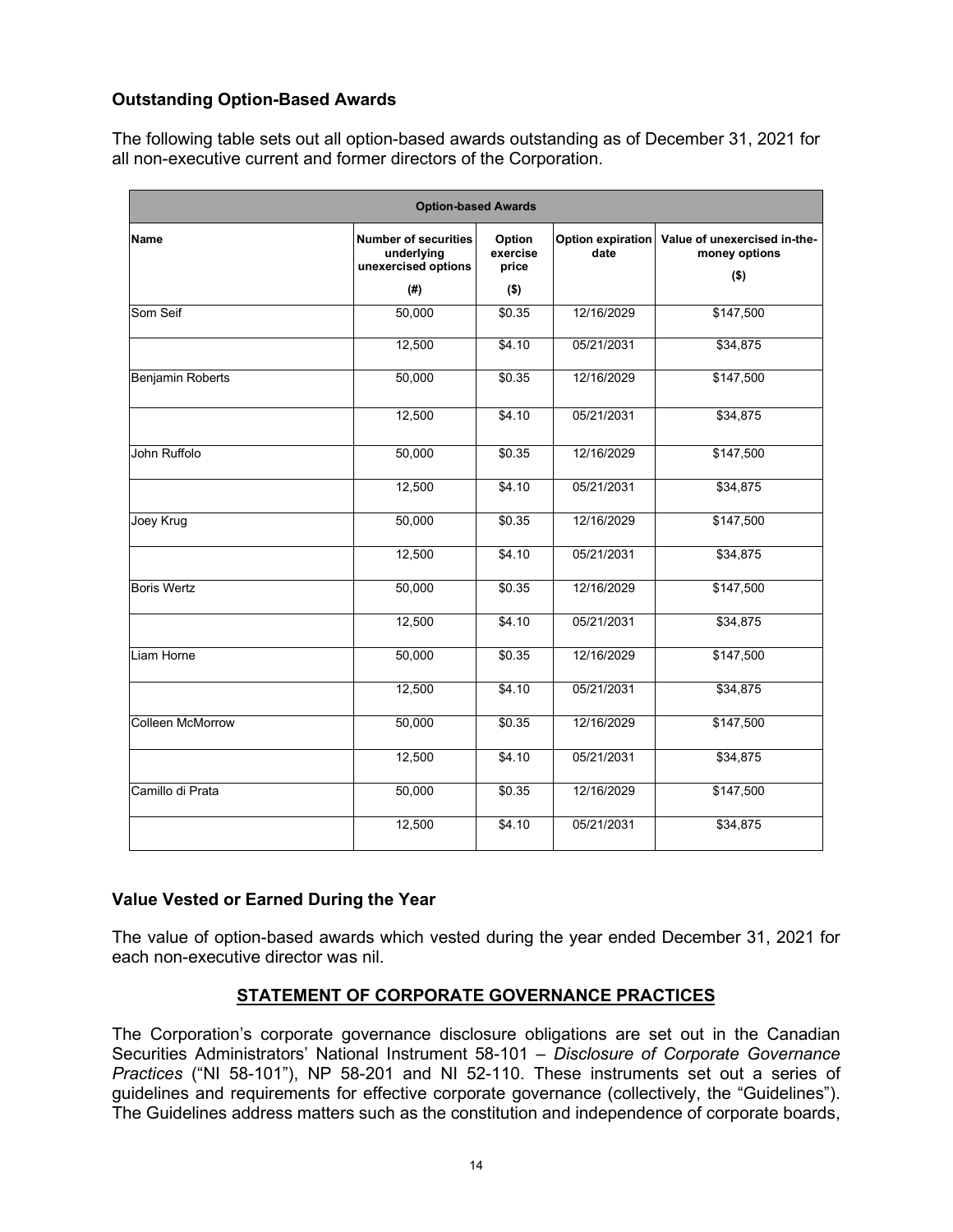the functions to be performed by boards and their committees and the effectiveness and education of board members. NI 58-101 requires the disclosure by each listed corporation of its approach to corporate governance with reference to the Guidelines.

Set out below is a description of the Corporation's approach to corporate governance in relation to the Guidelines.

## **Board of Directors**

The Board is currently comprised of nine directors: Brian Mosoff, Som Seif, Benjamin Roberts, John Ruffolo, Joey Krug, Boris Wertz, Liam Horne, Colleen McMorrow and Camillo di Prata. Following a review by the board, and with their consent and agreement, Benjamin Roberts and Joey Krug have opted not to submit their candidacy for another term as directors of the Corporation. The Board has asked, and Mr. Roberts and Mr. Krug have agreed, to continue advising management in a non-Board member capacity.

Six of the nine current members of the Board are "independent", as that term is defined in NI 58- 101, being John Ruffolo, Joey Krug, Boris Wertz, Liam Horne, Colleen McMorrow and Camillo di Prata. Brian Mosoff is not considered "independent" because he also functions as the Chief Executive Officer of the Corporation. Som Seif and Benjamin Roberts are not considered "independent" because they function as the Co-Chief Investment Officers of the Corporation and, in the case of Som Seif, also because he is the Founder and Principal of Purpose LP, the counterparty to the Amended and Restated Purpose Services Agreement. See "Management Contracts".

Som Seif is the Chair of the Board, and accordingly, the Board does not have an independent Chair. The role of the Chair is to act as the leader of the Board, to manage and co-ordinate the activities of the Board and to oversee the execution by the Board of the Board Mandate.

Because the Chair of the Board is not independent, the independent directors of the Board determined to appoint a lead independent director. The lead independent director is responsible for, among other things: (i) together with the Chair, providing leadership to enhance the effectiveness and independence of the Board and ensure that the Board functions independently of management of the Corporation; (ii) chairing meetings of independent directors or nonmanagement directors; (iii) in the absence of the Chair, acting as chair of meetings of the Board; (iv) recommending, where necessary, the holding of special meetings of the Board; (v) promoting best practices and high standards of corporate governance; and (vi) performing such other duties and responsibilities as may be delegated to the lead independent director by the Board from time to time. Mr. Wertz is the Board's lead independent director.

The independent members of the Board do not hold regularly scheduled meetings at which the non-independent directors and members of management are not in attendance. Although the independent directors do not hold meetings without the non-independent directors and members of management, the Board facilitates open and candid discussion among its independent directors and holds in-camera sessions without management present at the conclusion of every quarterly board meeting and when the need arises.

Certain members of the Board are also members of the board of directors of other reporting issuers, as noted below: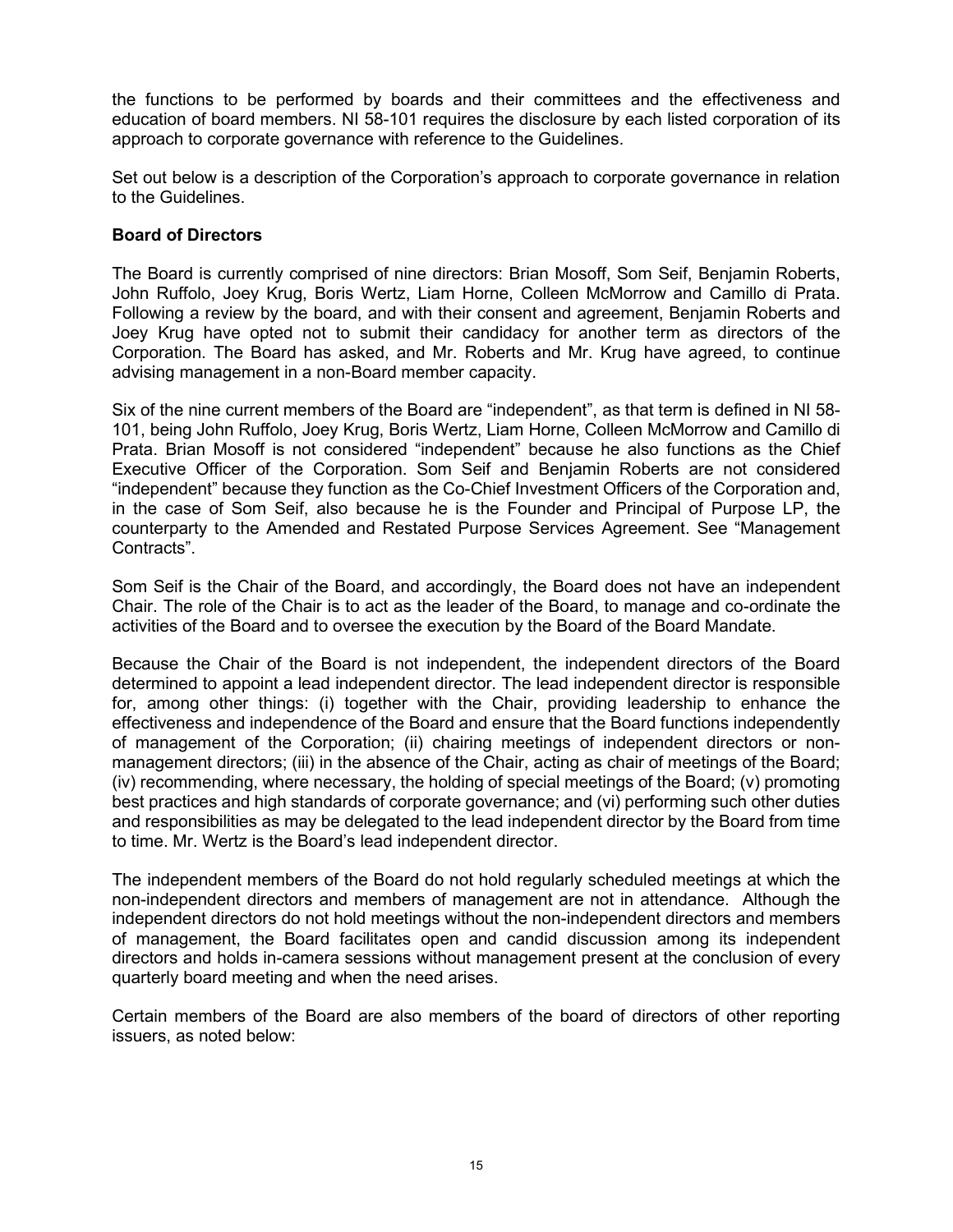| <b>Name of Director</b> | Name(s) of Reporting Issuer(s) and Exchange                                   |
|-------------------------|-------------------------------------------------------------------------------|
| Colleen McMorrow        | Exco Technologies Limited (TSX)<br>West Fraser Timber Co. Ltd. (TSX and NYSE) |
| Camillo di Prata        | LXRandCo, Inc. (TSX)                                                          |

## **Board Mandate**

The Board has the duty to supervise the management of the business and affairs of the Corporation. The Board discharges this responsibility directly and through delegation of specific responsibilities to Board committees, the Chair, and officers of the Corporation, all as more particularly described in the Board Mandate adopted by the Board.

As set out in the Board Mandate, the Board has established three committees to assist with its responsibilities: the Audit Committee, the Compensation and Corporate Governance Committee and the Investment Committee. Each of the Audit, the Compensation and Corporate Governance and the Investment Committee has a mandate defining its responsibilities. The Board has determined that it will not constitute an Investment Committee for the ensuing year and following the Meeting all matters formerly handled by the Investment Committee will be handled by the Board of Directors. The Board Mandate to be adopted after the Meeting is attached as Appendix A. For the Board Mandate currently in effect, see Appendix A to the Corporation's management information circular dated May 13, 2021.

## **Position Descriptions**

The Board has written position descriptions for the Chair, chairs of each of the committees of the Board, the lead independent director and the Chief Executive Officer. The Board Mandate and the committee mandates for the Audit Committee, Compensation and Corporate Governance Committee and the Investment Committee set out in writing the responsibilities of the Board and the committees for supervising management of the Corporation.

# **Nomination of Directors**

The Compensation and Corporate Governance Committee is responsible for recommending to the Board candidates for election as directors and candidates for appointment to Board committees as set out in the Compensation and Corporate Governance Committee Mandate. See "Compensation and Corporate Governance Committee". The Chair is also responsible for consulting with the Compensation and Corporate Governance Committee regarding candidates for nomination or appointment to the Board.

#### **Committees of the Board**

#### **Board and Committee Assessment**

The Compensation and Corporate Governance Committee is responsible for assessing the effectiveness of the Board as a whole, the committees of the Board and the contribution of individual directors. Given the Corporation's size and the size and composition of the Board, the Compensation and Corporate Governance Committee considers a formal assessment process of the Board, its committees and its individual directors to be inappropriate at this time. The Compensation and Corporate Governance Committee, in consultation with the Chair of the Board or lead independent director, satisfies itself on an informal basis, from time to time, that the Board as a whole, the committees of the Board and individual directors are performing effectively and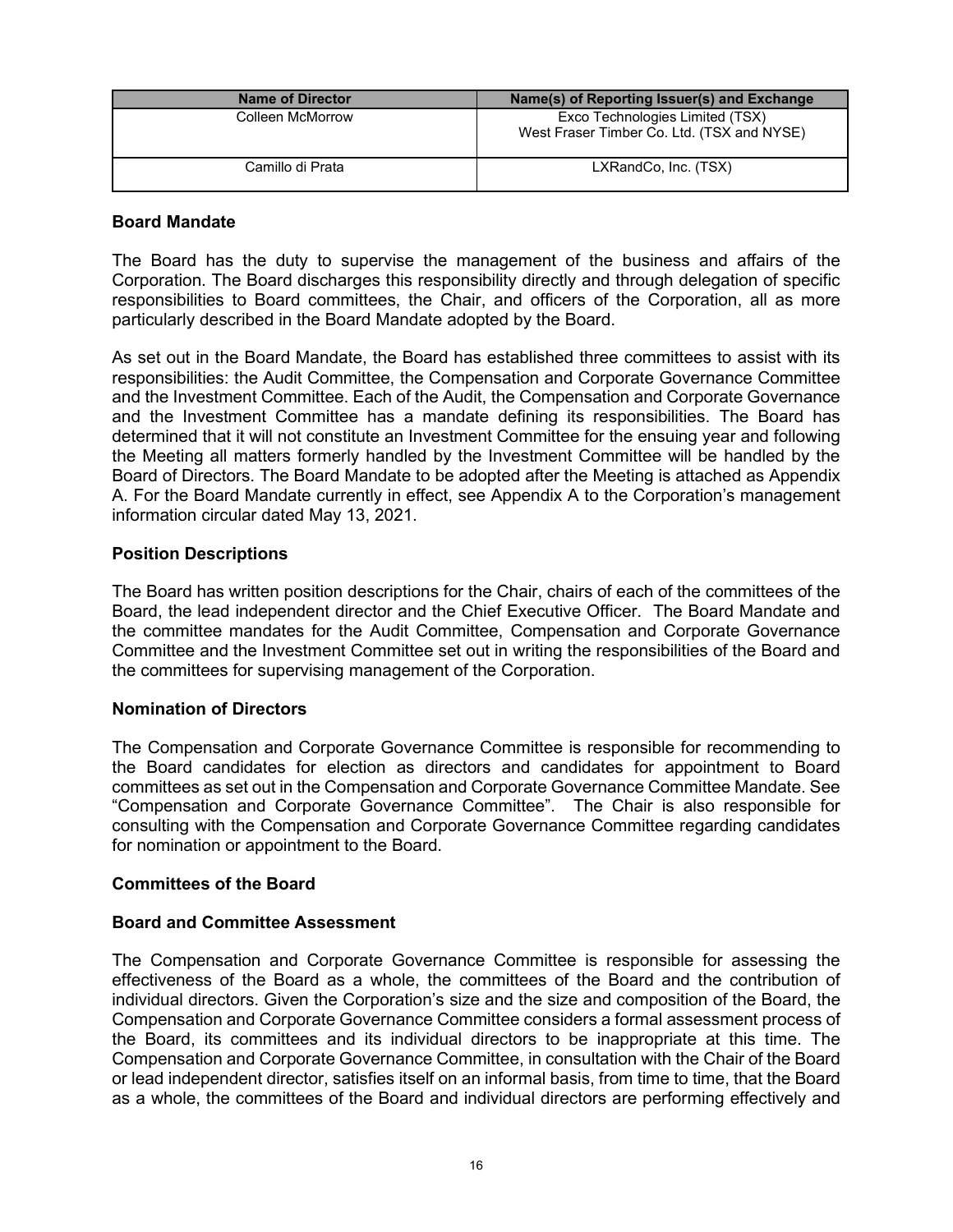makes recommendations to the Board as appropriate. The Compensation and Corporate Governance Committee will continue to evaluate the effectiveness of the Board, the committees of the Board and individual directors on an informal basis but will consider implementing a formal assessment process in the future should circumstances warrant.

## **Audit Committee**

The Audit Committee is comprised of Colleen McMorrow (Chair), Boris Wertz and Camillo di Prata, each of which is independent within the meaning of NI 52-110. Each Audit Committee member is "financially literate" within the meaning of NI 52-110 and possesses education or experiences that is relevant for the performance of their responsibilities as a member of the Audit **Committee.** 

The responsibilities and operation of the Audit Committee are set out in the Corporation's Audit Committee Mandate, the text of which is included as Schedule A to the Corporation's Annual Information Form dated March 24, 2022, a copy of which is available on SEDAR at www.sedar.com. Please refer to the section entitled "Audit Committee" contained therein for further information.

## **Compensation and Corporate Governance Committee**

The Compensation and Corporate Governance Committee is comprised of Boris Wertz (Chair), Colleen McMorrow, Camillo di Prata and John Ruffolo, each of which is independent within the meaning of NI 58-101. The duties of the Compensation and Corporate Governance Committee are set out in a compensation and corporate governance committee mandate that gives the Compensation and Corporate Governance Committee responsibility for, among other things, determining and making recommendations with respect of all forms of compensation to be granted to the Chief Executive Officer ("CEO"), reviewing the CEO's recommendations respecting compensation of other senior executives, and determining and making recommendations with respect to the corporate governance of the Corporation.

As a whole, the members of the Compensation and Corporate Governance Committee have direct experience and skills relevant to their responsibilities in executive compensation, including with respect to enabling the Compensation and Corporate Governance Committee in making informed decisions on the suitability of the Corporation's compensation policies and practices. Each of the members of the Compensation and Corporate Governance Committee has experience on the board of directors and related committees of other public companies, or such other relevant experience, as described under "Nominees for Election to the Board of Directors" in this Circular.

#### **Investment Committee**

The Investment Committee is comprised of Som Seif (co-Chair), Ben Roberts (co-Chair), Brian Mosoff, John Ruffolo, Boris Wertz, Liam Horne and Joey Krug. John Ruffolo, Boris Wertz, Liam Horne and Joey Krug are each independent with the meaning of the provisions of NI 52-110. The responsibilities of the Investment Committee are set out in an investment committee mandate that entrusts the Investment Committee with the duty of determining and making recommendations with respect to all forms of prospective investments to be made by the Corporation and reviewing the recommendations of the Co-Chief Investment Officers respecting prospective investments. The committee will also be authorized to approve any acquisitions of Ether made through facilities of an exchange. All material investments and transactions outside the ordinary course of business and all non-arm's length party transactions will be subject to review and approval by the entire Board. Following the Meeting, there will no longer be an Investment Committee for the ensuing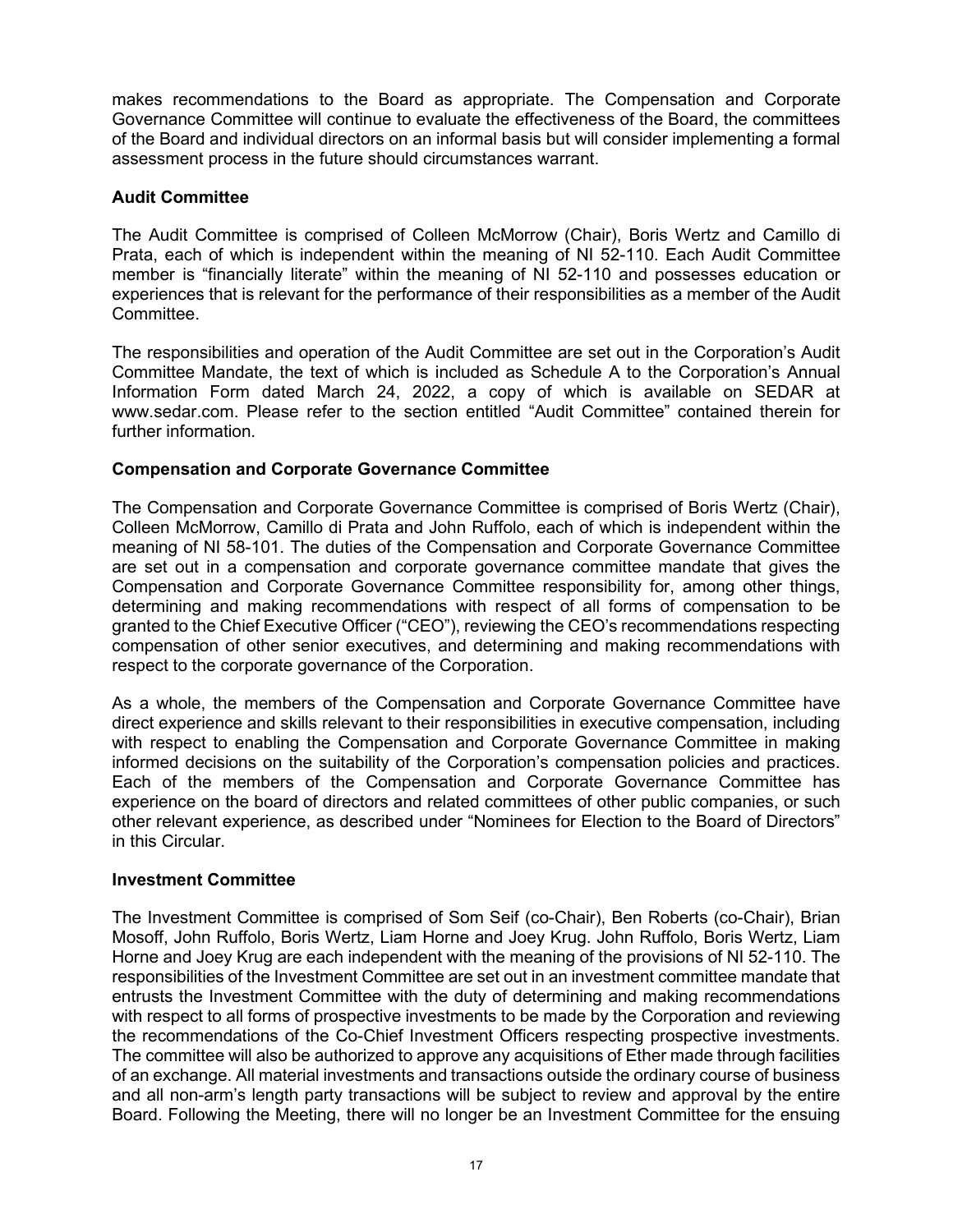year and following the Meeting all matters formerly handled by the Investment Committee will be handled by the Board of Directors.

# **Orientation and Continuing Education**

The Board consists of directors who are familiar with the industry or who bring particular expertise to the Board from their professional experience. There is no formal orientation for new members of the Board. However, all new directors will receive a record of public information about the Corporation, as well as other relevant corporate and business information including corporate governance practices of the Corporation, the structure of the Board and its standing committees, its corporate organization, the charters of the Board and its standing committees and the Corporation's articles. Members of senior management make regular presentations to the Board on the main areas of the business and the directors have the opportunity to ask questions.

The Board consists of individuals with different backgrounds who, collectively and individually, have extensive experience and familiarity with the industry in which the Corporation operates. Given the Board's composition, the skills and knowledge of the Board as a whole is such that no formal continuing education process is currently deemed required.

# **Ethical Business Conduct**

The Board views good corporate governance as an integral component to the success of the Corporation and to meet responsibilities to shareholders and has adopted a *Code of Business Conduct and Ethics* (the "Code"). A copy of the Code is available on the Corporation's profile on SEDAR at www.sedar.com.

Given the small number of officers and employees of the Corporation, the Board does not believe that a formal process for reviewing compliance with or changes to the Code is currently required. The Compensation and Corporate Governance Committee reviews compliance with the Code on an informal basis from time to time, as appropriate, and reports to the Board from time to time, as needed. The Board continues to monitor the need for a formal process for evaluating compliance with and changes to the Code as the Corporation's business and operations evolve. The Board Mandate provides that the Board shall review any reports from the Compensation and Corporate Governance Committee concerning investigations and any resolutions of complaints received under the Code.

It is a requirement of applicable corporate law and the Code that directors and senior officers who have an interest in a transaction or agreement with the Corporation promptly disclose that interest at any meeting of the Board at which the transaction or agreement will be discussed and, in the case of directors, to abstain from discussions and voting in respect of such matter if the interest is material. Conflicts of interest are addressed under the Corporation's Conflict of Interest Policy.

# **Diversity and Inclusion**

# *Board and Senior Management Diversity*

The Corporation recognizes the benefits of having a diverse Board, and seeks to increase diversity at the Board level. The Corporation does not maintain a written policy, quotas or targets regarding gender representation on the Board or in executive officer positions. All Board appointments will be made based on merit, in the context of the skills, experience, independence, knowledge and other qualities which the Board as a whole requires to be effective, with due regard for the benefits of diversity (including the level of representation of women on the Board). As at the date hereof, the Corporation has one director who is female, representing approximately 11%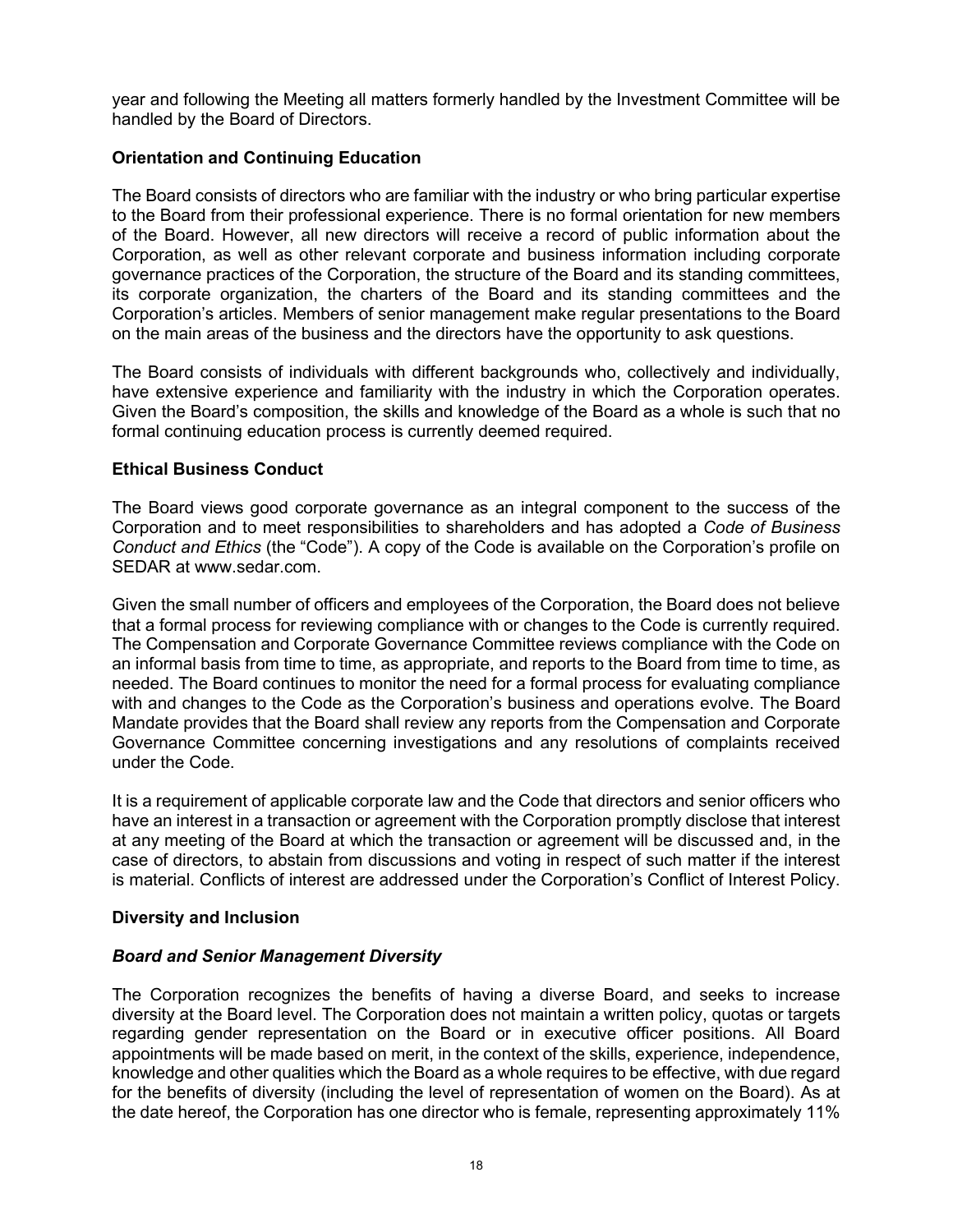of the directors on the Board and following the departure of Joey Krug and Benjamin Roberts, female representation on the Board will be 14%. The Corporation recruits, manages and promotes on the basis of an individual's competence, qualification, experience and performance, regardless of gender, age, ethnic origin, religion, sexual orientation or disability or other aspects of diversity in executive officer positions.

The Board encourages a diversity of background skills and experience and personal characteristics among the directors. As a result, while neither a written policy nor targets relating to the identification and nomination of female directors have been adopted to date and the emphasis in filling Board vacancies is on finding the best qualified candidates given the needs and circumstances of the Board, a nominee's diversity will be considered favorably in the identification and selection process.

The Board has not adopted any policies that specifically address the appointment of women to executive officer positions. The Board believes that executive officer appointments should be made on the basis of the skills, knowledge, experience and character of individual candidates and the requirements of management at the time. The Corporation believes that considering the broadest group of individuals is required to provide the leadership needed to achieve the Corporation's business objectives; however, due to the small size of the Corporation's executive leadership, the representation of women in executive officer positions has not been considered when making executive officer appointments and the Corporation has not adopted targets regarding the representation of women in executive officer positions for the reasons stated above. As at the date hereof, one of the executive officers of the Corporation is a woman, representing 25% of executive officers.

# **EXECUTIVE COMPENSATION**

During the financial year ended December 31, 2021, the following individuals acted as named executive officers ("Named Executive Officers" or "NEOs"), as such term is defined in Form 51- 102F6 – *Statement of Executive Compensation*, of the Corporation:

| Named Executive Officers - Financial Year ended December 31, 2021 |                                              |  |  |
|-------------------------------------------------------------------|----------------------------------------------|--|--|
| ∣ Brian Mosoff                                                    | <b>Chief Executive Officer</b>               |  |  |
| Stefan Coolican                                                   | <b>President and Chief Financial Officer</b> |  |  |

# **Our Approach to Compensation**

Our executive compensation program has been designed to motivate, reward, attract and retain high caliber management deemed essential to ensure our success. The program seeks to align executive compensation with our short-term and long-term business objectives, business strategy and financial performance. Our compensation program is designed to achieve the following objectives:

- provide competitive compensation opportunities in order to attract and retain talented, high caliber executive officers, whose expertise, skills and performance are critical to our success;
- motivate these executive officers to achieve our strategic vision and business objectives;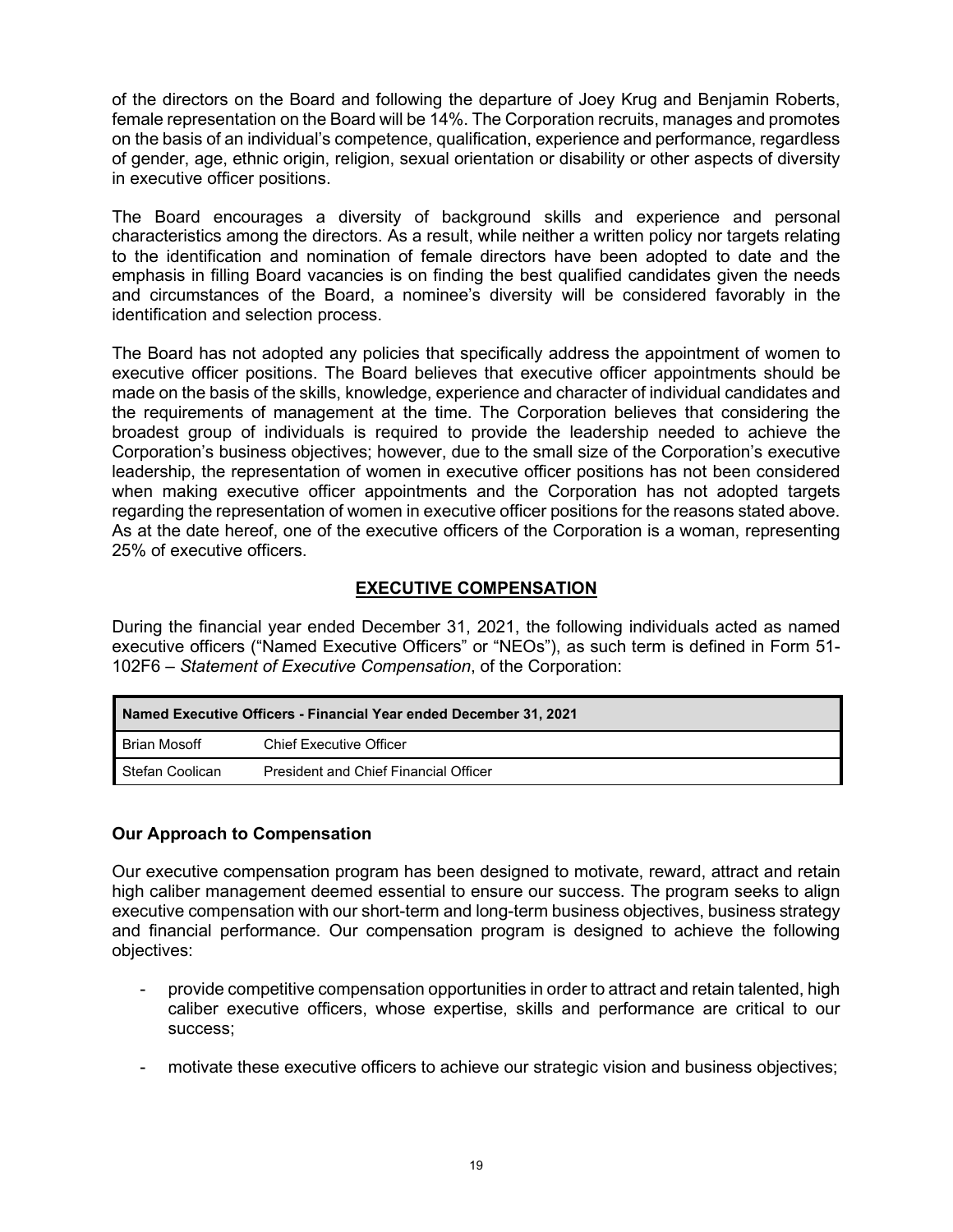- align the interests of our executive officers with those of our shareholders and other stakeholders by tying a meaningful portion of compensation directly to the overall growth of our business; and
- provide incentives that encourage appropriate levels of risk-taking by the executive team.

## **Executive Compensation Components**

The Corporation's executive compensation program is comprised of fixed and variable components. The variable component includes an equity incentive plan. Each compensation component has a different function, but all elements are designed to work in concert to maximize Corporation and individual performance and provide financial incentives to senior executives based on the level of achievement of specific operational and financial objectives. The compensation of the NEOs includes: base salary; short-term incentive plan consisting of an annual, discretionary bonus; long-term equity incentives, consisting of stock options granted under the stock option plan and any other equity plan that may be approved by the Board; customary benefit programs; and severance benefits. These principal elements of compensation are described in more detail below.

## **Base Salary**

Base salaries for executive officers are established based on the scope of their responsibilities and their prior relevant experience, and takes into account the overall market demand for such executives at the time of hire. The Corporation does not actively benchmark its compensation to other companies, but has reviewed the public disclosure available for other comparable companies to assist in determining the competitiveness of base salary (as well as bonuses, benefits and stock options) paid to the executive officers of the Corporation. An executive officer's base salary is determined by reviewing the executive officer's other compensation to ensure that the executive officer's total compensation is in line with the Corporation's overall compensation philosophy.

Base salaries are reviewed annually and increased for merit reasons, based on the executive's success in meeting or exceeding individual objectives and/or for market competitiveness. Additionally, base salaries can be adjusted as warranted throughout the year to reflect promotions or other changes in the scope or breadth of an executive's role or responsibilities, as well as for market competitiveness.

#### **Bonus Plans**

Executive officers are eligible to receive an annual bonus in the form of cash and stock options based on the performance of the executive and the Corporation. Receipt of a bonus is not guaranteed and is contingent upon the performance achieved by the Corporation in the calendar year and the executive's overall performance in his or her assigned duties as measured against key performance indicators set annually or more frequently.

#### **Stock Option Plan**

The stock option plan provides that the Board may from time to time, in its discretion, and in accordance with Exchange requirements, grant to directors, senior officers, full-time employees and consultants of the Corporation and its subsidiaries, as well as employees of any person providing management services to the Corporation, non-transferable options to purchase Common Shares for a period as specified in the grant. The expiry date for each stock option is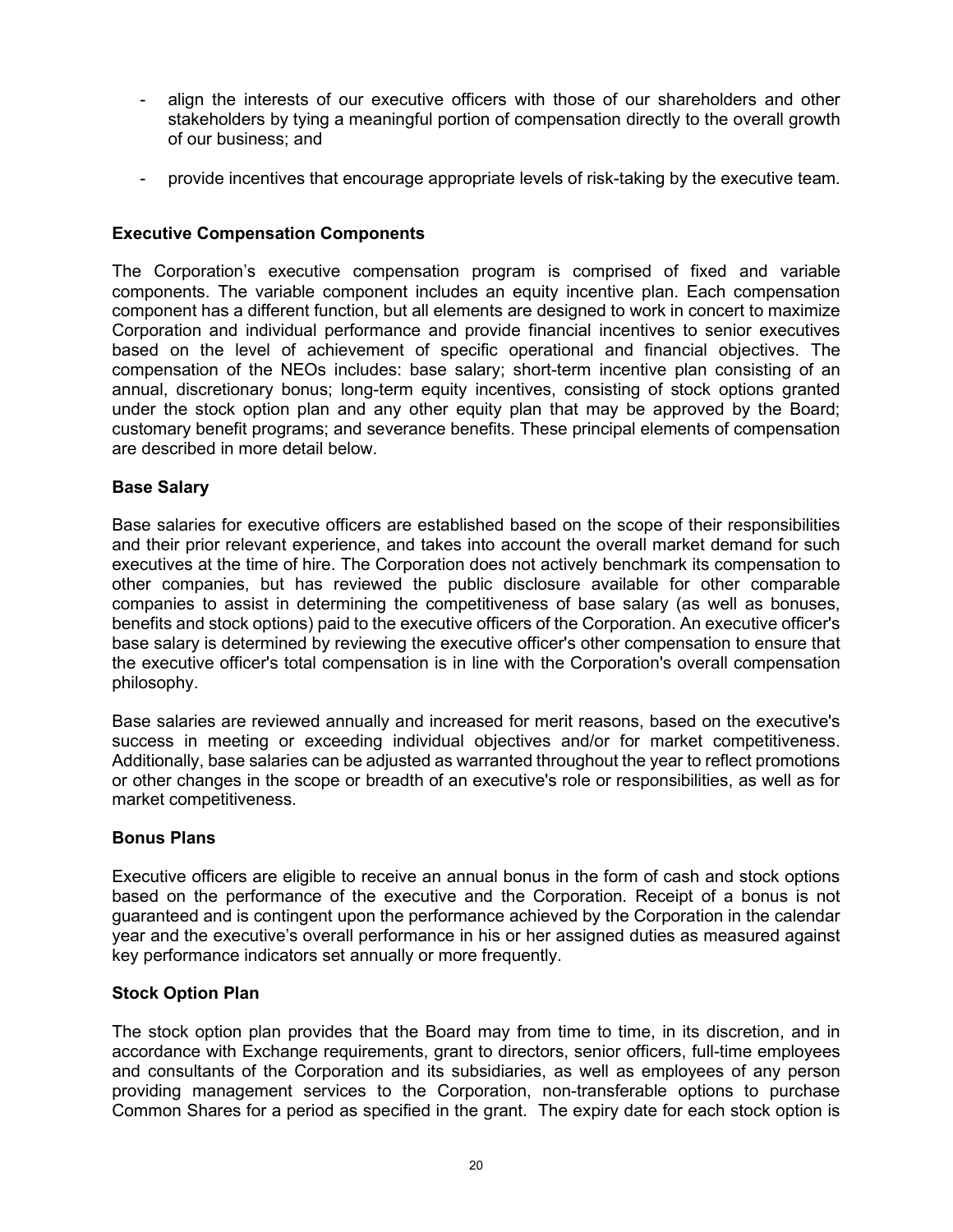set by the Board at the time of issue and will not exceed ten years from the date of grant. The number of Common Shares reserved for issuance shall not exceed 10% of the total issued and outstanding Common Shares, calculated from time to time at the date the options are granted.

The purpose of the stock option plan, pursuant to which the Corporation may grant incentive stock options, is to provide the Corporation and its subsidiaries with a share-related mechanism designed to develop and increase the interest in the growth and development of the Corporation and its subsidiaries of those of the respective directors, officers, full-time employees and consultants of the Corporation and its subsidiaries, as well as employees of any person providing management services to the Corporation, as may from time to time be granted options under the stock option plan by providing to them the opportunity to acquire a proprietary interest in the Corporation through the purchase of Common Shares. Pursuant to the stock option plan, the maximum number of options that may be granted to Insiders under the stock option plan and other security based compensation arrangements of the Corporation, within a 12-month period, shall not exceed 10% of the issued Common Shares calculated on the effective date of an option granted to any Insider. The maximum number of options which may be granted in any 12- month period to any one optionee may not exceed 5% of the issued and outstanding Common Shares at the date of the grant (calculated on a non-diluted basis). No financial assistance is provided to participants to facilitate the exercise of stock options under the stock option plan.

The Board may from time to time, subject to applicable law and to the prior approval, if required, of the Exchange or any other regulatory body having authority over the Corporation or the stock option plan, suspend, terminate or discontinue the stock option plan at any time, or amend or revise the terms of the stock option plan or of any option granted under the stock option plan and any option agreement relating thereto, provided that no such amendment, revision, suspension, termination or discontinuance shall in any manner adversely affect any option previously granted to a participant under the stock option plan without the consent of that participant.

# **Perquisites and Other Benefits**

Certain of our executive officers are provided perquisites to aid in the performance of their respective duties and to provide compensation competitive with executives with similar positions and levels of responsibilities. Perquisites generally include reimbursement of monthly personal cell phone allowances, technology allowances and/or payment of professional development fees. Such perquisites are not a significant element of the compensation of executive officers.

# **Health and Insurance Benefits**

Each of our executive officers is eligible to participate in our health and insurance plans. Such benefits include:

- medical and dental benefits;
- long-term disability insurance; and
- life insurance and accidental death and disability coverage.

# **Stock Option Granting Process**

Generally, stock option grants are determined on an ad hoc basis. The CEO makes recommendations to the Compensation and Corporate Governance Committee regarding individual stock option awards for all recipients, other than the CEO and the directors of the Corporation. The Compensation and Corporate Governance Committee makes recommendations to the Board regarding stock options for the CEO and the directors. The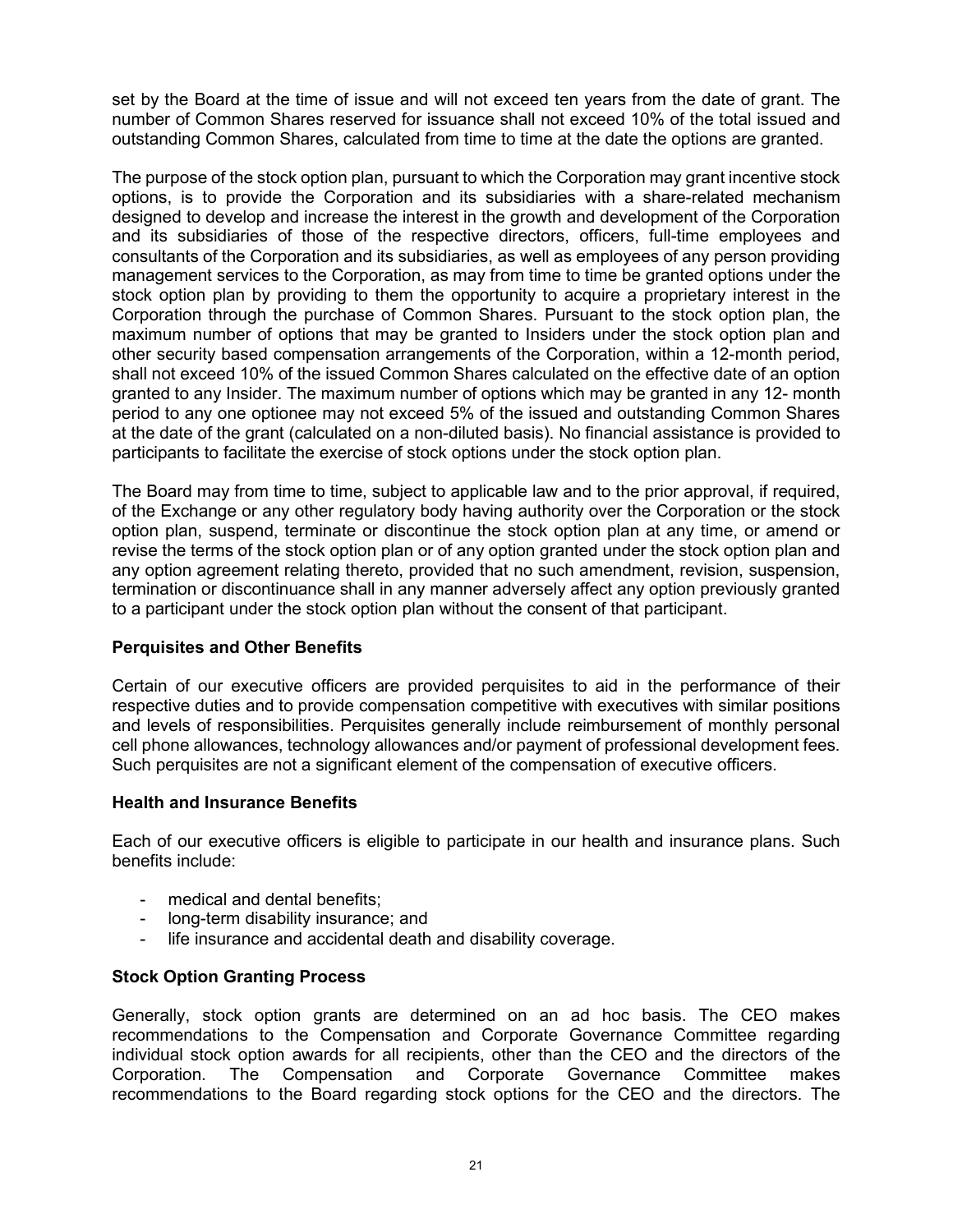Compensation and Corporate Governance Committee considers relevant market data and other information in order to determine the CEO's stock option grant recommendation to the Board.

The Compensation and Corporate Governance Committee reviews the appropriateness of the stock option grant recommendations by the CEO and accepts or adjusts these recommendations. The Compensation and Corporate Governance Committee is responsible for approving all individual stock option grants. The Compensation and Corporate Governance Committee is also responsible for recommending to the Board for its approval any stock option grants for executive officers.

The Compensation and Corporate Governance Committee approves or recommends compensation awards, including stock option grants, which are not contingent on the number, term or current value of other outstanding compensation previously awarded to the individual.

A holder of vested options may acquire Common Shares at the exercise price established on the options' date of grant. Each stock option is issued at an exercise price of not less than the last closing price per Common Share on the trading day immediately preceding the day on which the Corporation announces the grant of the stock option or, if the grant is not announced, on the date of grant. Notwithstanding valuations of options required by financial reporting requirements, options only have value to their holders when the market price of the Common Shares exceeds the exercise price of the options; the greater the difference between the market price (i.e. when the market price of the Common Shares rises, thereby increasing shareholder value) and the exercise price, the greater the value of the options.

The Board (through the Compensation and Corporate Governance Committee) has overall responsibility for the oversight of the Corporation's risk management, including in relation to all aspects of compensation. In this regard, the Board oversees the Corporation's compensation programs to ensure they do not encourage individuals to take inappropriate or excessive risks that could have a materially adverse effect on the Corporation. The Board, together with the Compensation and Corporate Governance Committee, considered the compensation programs of the Corporation so that controls are in place to monitor and separate decision authorities related to key risks associated with Corporation's compensation and incentive plans. The Board and the Compensation and Corporate Governance Committee each also sought to ensure that the size of the rewards related to any given metric within the influence of a director or senior officer was not significant enough to encourage excessive risk taking, and that the Corporation's compensation policies and practices are unlikely to have a materially adverse impact on the Corporation.

The Corporation does not permit its Named Executive Officers or directors to purchase financial instruments, including, for greater certainty, prepaid variable forward contracts, equity swaps, collars or units of exchange funds, that are designed to hedge or offset a decrease in market value of equity securities granted as compensation or held, directly or indirectly, by the Named Executive Officer or director, without the approval of the Board.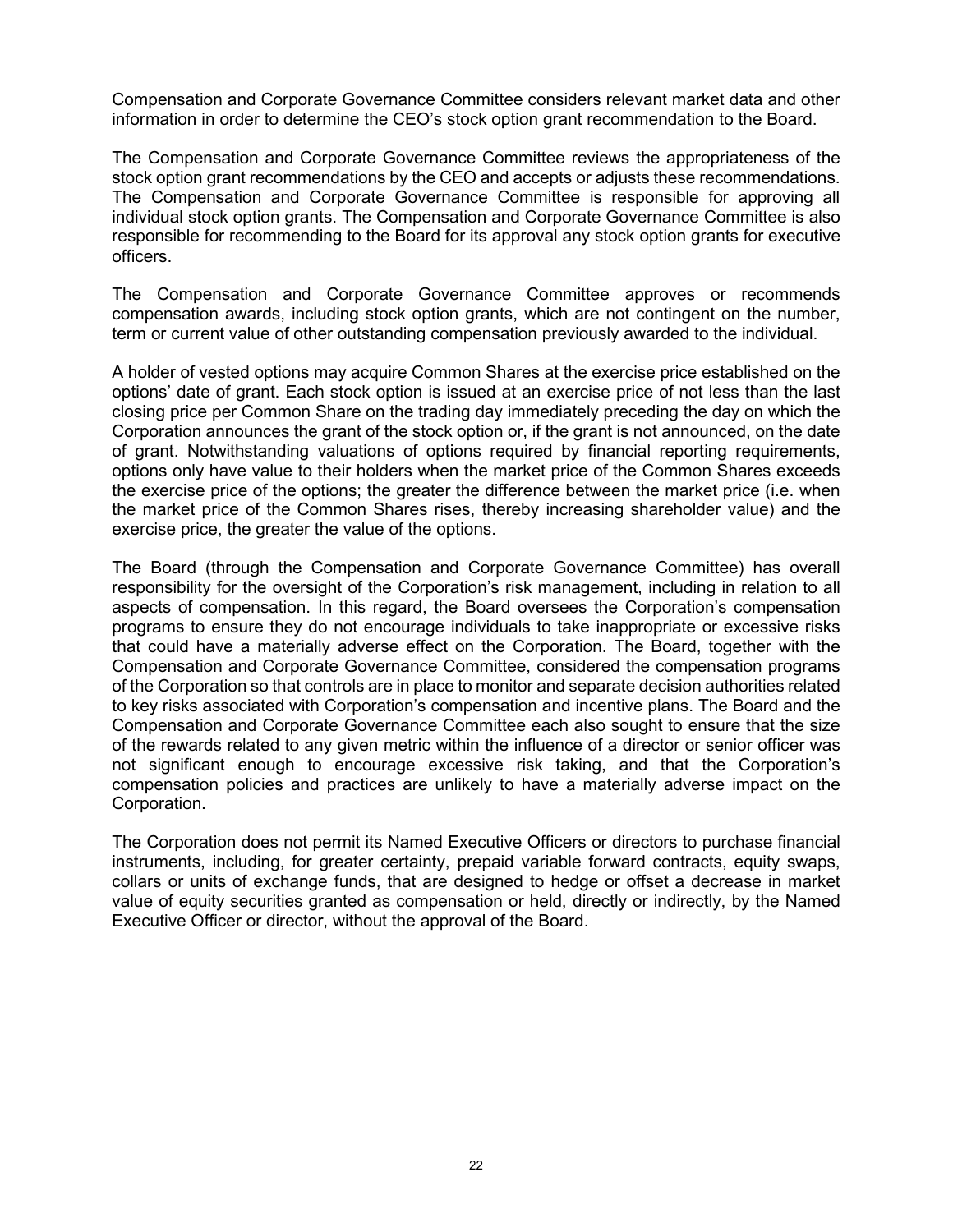# **Compensation of Named Executive Officers**

The following table provides a summary of total compensation earned during the financial years ended December 31, 2021, December 31, 2020 and December 31, 2019, by each NEO for services rendered in all capacities during those periods.

| Name, Principal Position -<br><b>Current Employees</b> | Year | Salary<br>$($ \$) | Option-based<br>awards<br>$(5)^{(3)}$ | Non-equity incentive plan<br>compensation<br>(5) |                                | All other<br>compensation<br>$($ \$) | <b>Total</b><br>compensation<br>(5) |
|--------------------------------------------------------|------|-------------------|---------------------------------------|--------------------------------------------------|--------------------------------|--------------------------------------|-------------------------------------|
|                                                        |      |                   |                                       | <b>Annual incentive</b><br>plans                 | Longer-term<br>incentive plans |                                      |                                     |
| Brian Mosoff <sup>(1)</sup>                            | 2021 | \$150,000         |                                       |                                                  |                                |                                      | \$150,000                           |
| <b>Chief Executive Officer</b>                         | 2020 | \$150,000         |                                       |                                                  |                                |                                      | \$150,000                           |
|                                                        | 2019 | \$150,000         |                                       |                                                  |                                |                                      | \$150,000                           |
| Stefan Coolican <sup>(2)</sup>                         | 2021 | \$150,000         |                                       |                                                  |                                |                                      | \$150,000                           |
| <b>President and Chief Financial</b><br><b>Officer</b> | 2020 | \$150,000         |                                       |                                                  |                                |                                      | \$150,000                           |
|                                                        | 2019 | \$150,000         |                                       |                                                  |                                |                                      | \$150,000                           |

(1) Mr. Mosoff also serves as a director of the Corporation but does not receive any compensation in his capacity as a director.

(2) Mr. Coolican also served as a director of the Corporation but did not receive any compensation in his capacity as a director. Mr. Coolican resigned from his position as the Corporation's President and Chief Financial Officer and from the Corporation's Board of Directors on March 31, 2022.

(3) The Corporation determines the grant date fair values using the Black-Scholes option valuation model at the time it allocates longterm compensation for each executive. The Black-Scholes option valuation model takes into account an option's exercise price, its expected life, a risk-free interest rate and the expected volatility.

## **Outstanding Option-Based Awards**

The table below reflects all option-based awards for each Named Executive Officer outstanding as at December 31, 2021. The Corporation does not have any other equity incentive plan other than the stock option plan.

| NEO OPTION-BASED AWARDS OUTSTANDING AS AT DECEMBER 31, 2021 |                                                                  |                                        |                                  |                                                          |  |  |
|-------------------------------------------------------------|------------------------------------------------------------------|----------------------------------------|----------------------------------|----------------------------------------------------------|--|--|
| Name                                                        | Number of securities<br>underlying<br>unexercised options<br>(#) | Option<br>exercise<br>price<br>$($ \$) | <b>Option expiration</b><br>date | Value of unexercised in-<br>the-money options<br>$($ \$) |  |  |
| <b>Brian Mosoff</b>                                         | 519.407                                                          | \$1.20                                 | August 15, 2028                  | \$1,090,755                                              |  |  |
| Stefan Coolican                                             | 519.407                                                          | \$1.20                                 | August 15, 2028                  | \$1,090,755                                              |  |  |

# **Value Vested or Earned During the Year**

The value of option-based awards which vested during the year ended December 31, 2021 was \$96,306.50 each for Mr. Mosoff and Mr. Coolican, for a total of \$192,613 and the value of nonequity incentive plan compensation earned during the year ended December 31, 2021 was, in each case, nil for each NEO.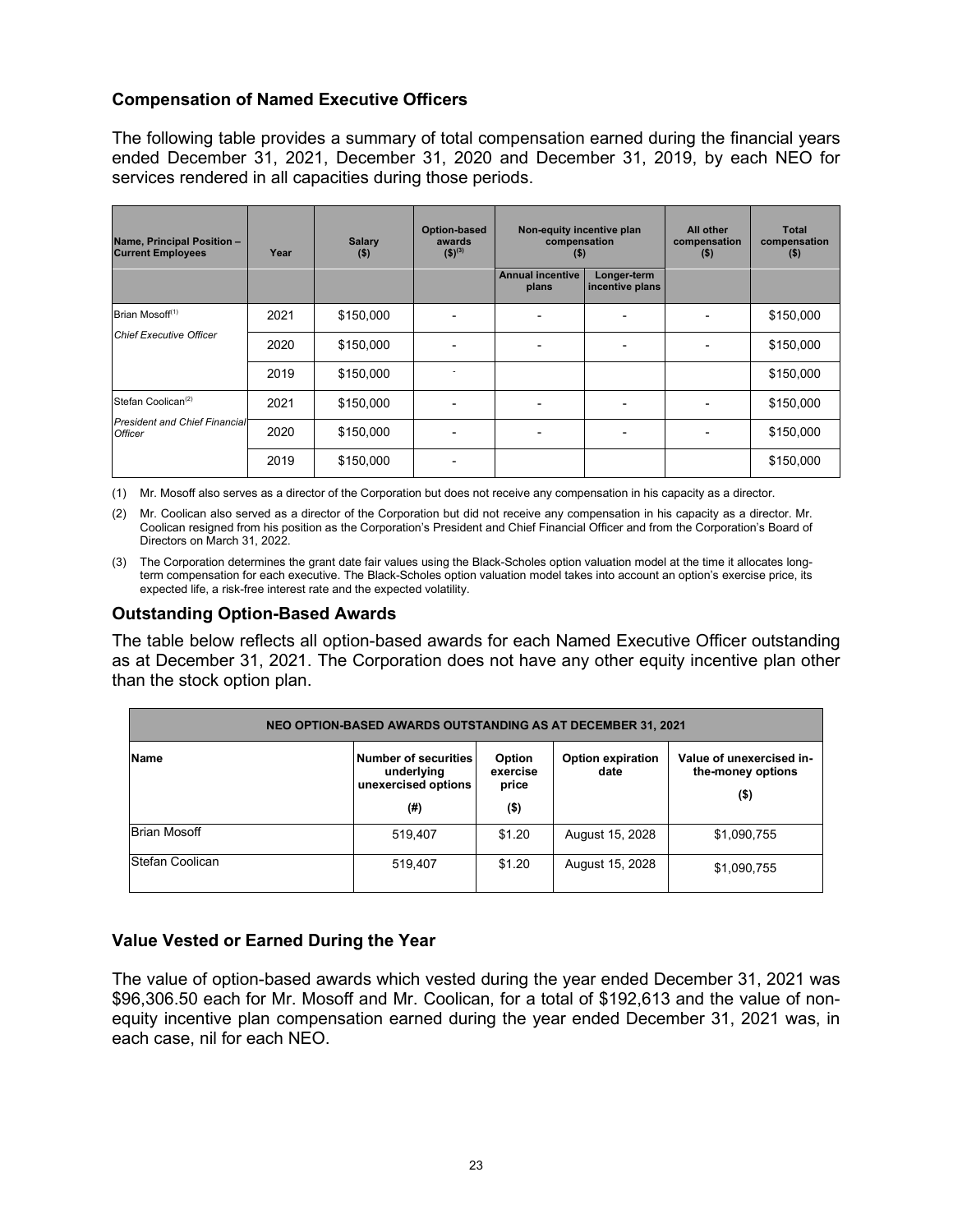# **Equity Compensation Plan Information**

The following table sets out the number of Common Shares issuable pursuant to the stock option plan, and the weighted-average exercise price of the outstanding Options.

| <b>Plan Category</b>                                                   | <b>Number of Securities to be</b><br><b>Issued upon</b><br><b>Exercise of Options</b><br>(as at December 31, 2021) | Weighted-<br><b>Average Exercise Price of</b><br><b>Outstanding Options</b><br>(as at December 31, 2021) | <b>Number of Securities</b><br><b>Remaining Available for</b><br><b>Future Issuance Under</b><br>the Stock Option Plan<br>(as at December 31, 2021) |
|------------------------------------------------------------------------|--------------------------------------------------------------------------------------------------------------------|----------------------------------------------------------------------------------------------------------|-----------------------------------------------------------------------------------------------------------------------------------------------------|
| <b>Equity Compensation</b><br>Plans Approved by<br>Securityholders     | 1.790.754                                                                                                          | \$1.55                                                                                                   | 1.591.800                                                                                                                                           |
| <b>Equity Compensation</b><br>Plans Not Approved by<br>Securityholders |                                                                                                                    |                                                                                                          |                                                                                                                                                     |

# **Performance Graph**

The Common Shares are listed on the Exchange under the trading symbol "ETHC". The graph below assumes an investment of \$100 in Common Shares made on April 19, 2018 and measured until December 31, 2021. The Corporation's total shareholder return is compared with the cumulative total return of an index of publicly traded digital asset companies for the same period, with such index including HIVE Blockchain Technologies Ltd., Hut 8 Mining Corp., and BIGG Digital Assets Inc.



The Corporation's share price has slightly outperformed an index of its peers with its strategy that is more focused on Ethereum and Ethereum's native utility token "Ether". Given the volatility of the digital assets industry, it is difficult to make conclusions representing trends in the performance grant and executive compensation.

# **Termination and Change of Control Benefits for NEOs**

The employment agreements that the Corporation has entered into with its NEOs may require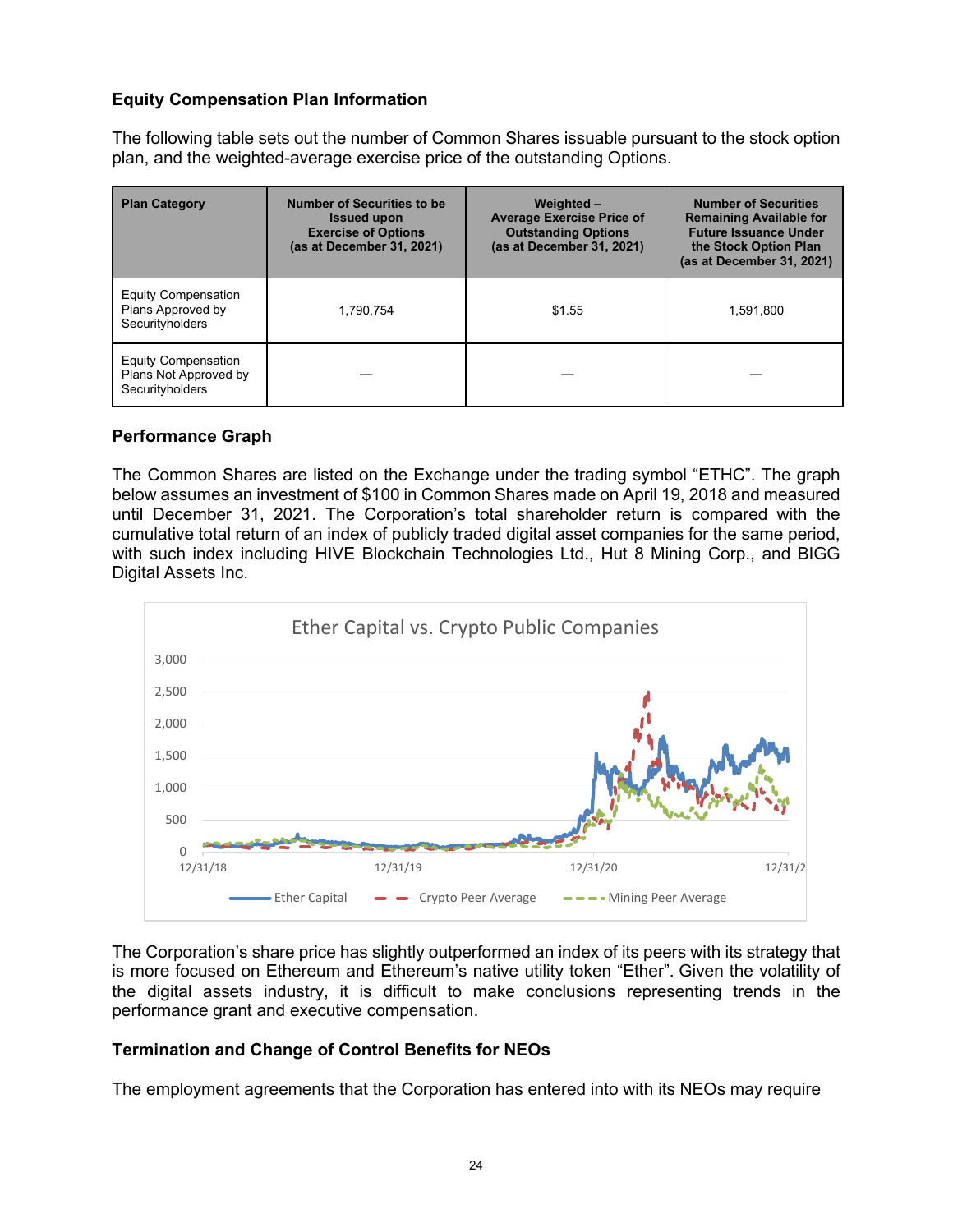the Corporation to make certain types of payments and provide certain types of benefits to the NEOs upon termination of employment of a NEO.

# *Employment Agreement of Mr. Mosoff*

Brian Mosoff entered into an employment agreement with the Corporation as of July 22, 2018, pursuant to which he became Chief Executive Officer of the Corporation. Under the terms of his employment agreement, if Mr. Mosoff is terminated without just cause, then the Corporation must provide Mr. Mosoff with a payment equal to 3 months' pay plus one additional month for each year served with the Corporation, up to a maximum of 12 months. As at December 31, 2021, such payment upon termination would be equivalent to \$81,250.

# *Employment Agreement of Mr. Coolican*

Stefan Coolican entered into an employment agreement with the Corporation as of July 22, 2018, pursuant to which he became the President and Chief Financial Officer of the Corporation. Under the terms of his employment agreement, if Mr. Coolican is terminated without just cause, then the Corporation must provide Mr. Coolican with a payment equal to 3 months' pay plus one additional month for each year served with the Corporation, up to a maximum of 12 months. As at December 31, 2021, such payment upon termination would be equivalent to \$81,250. Stefan Coolican resigned from his position as the Corporation's President and Chief Financial Officer on March 31, 2022 with no severance pay.

Each of the current NEOs is subject to a non-competition clause and a non-solicitation clause for a period of 12 months following the date of the termination of their employment, for whatever reason and with or without just cause.

# **INDEBTEDNESS OF DIRECTORS AND EXECUTIVE OFFICERS**

No current or former director, executive officer or employee of the Corporation, or any associate of any such person, is, or has been at any time since the incorporation of the Corporation, indebted to the Corporation or any of its subsidiaries nor is, or at any time since the incorporation of the Corporation has, any indebtedness of any such person to another entity been the subject of a guarantee, support agreement, letter of credit or other similar arrangement or understanding provided by the Corporation or any of its subsidiaries.

# **Indemnification and Insurance**

The Corporation maintains director and officer liability insurance (traditional policy) and errors and omissions insurance which has a total policy limit of \$2,000,000. The Corporation's by-laws require that the Corporation indemnify and hold any individual who is or was a director or officer of the Corporation and any individual who acts or acted at the Corporation's request as a director or officer (or any individual acting in a similar capacity) of another entity, against all costs, charges and expenses, including, without limitation, an amount paid to settle an action or satisfy a judgment, reasonably incurred by any such individual in respect of any civil, criminal, administrative, investigative or other proceeding in which such individual is involved because of his/her association with the Corporation or such other entity, provided that such individual acted honestly and in good faith and in a manner the individual reasonably believed to be in or not opposed to the Corporation's best interests and, with respect to criminal and administrative actions or proceedings that are enforced by monetary penalty, such individual had no reasonable grounds to believe that his or her conduct was unlawful. The Corporation's by-laws also provide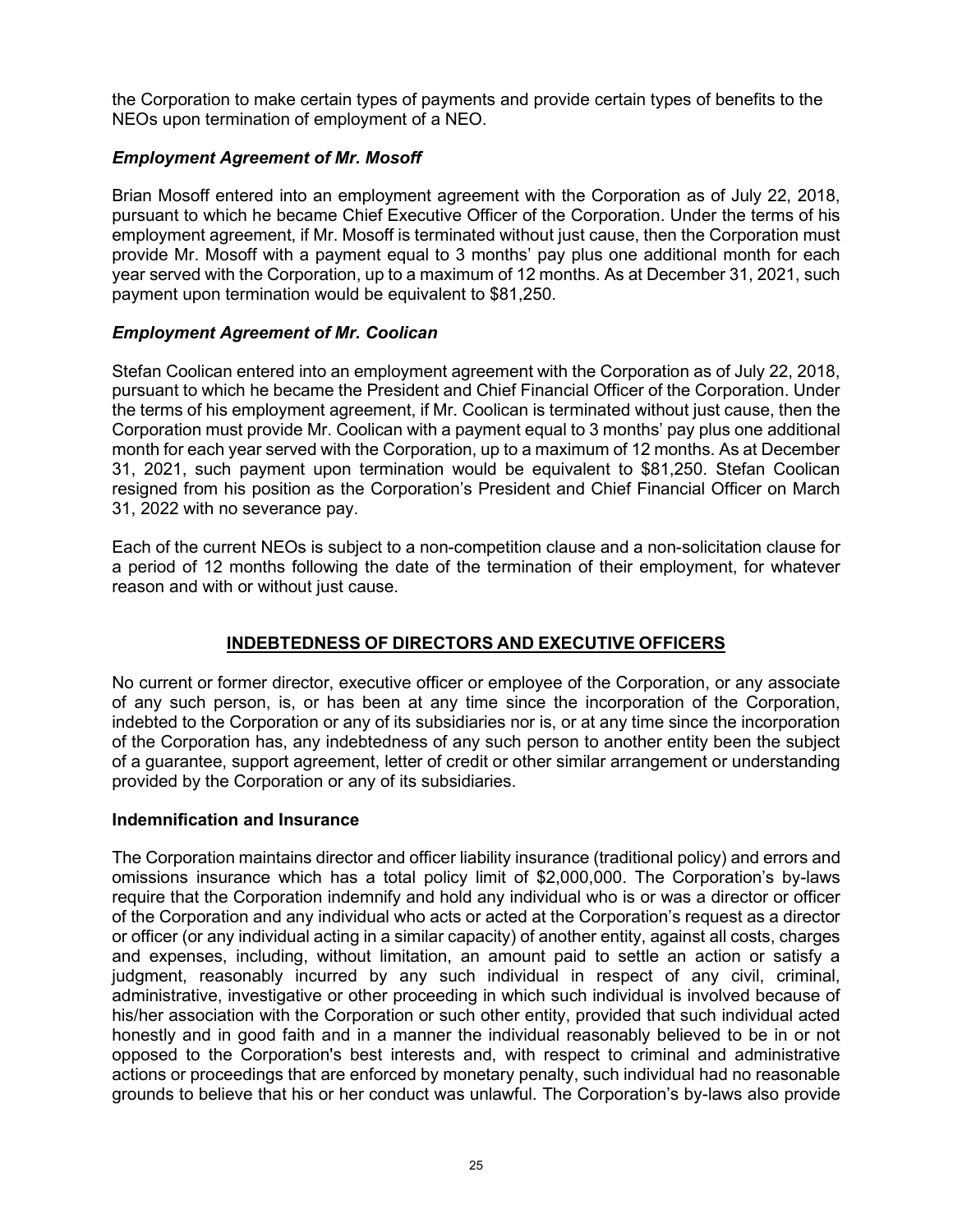for the advancement of defence expenses to such individuals by the Corporation. The 2021 premium costs for these policies, inclusive of taxes was \$120,150.

# **INTEREST OF INFORMED PERSONS IN MATERIAL TRANSACTIONS**

Except as otherwise described herein, none of the persons who were directors or executive officers of the Corporation or a subsidiary of the Corporation at any time during the Corporation's last financial year, the directors nominees, any person or corporation who beneficially owns, directly or indirectly, or who exercises control or direction over (or a combination of both) more than 10% of the issued and outstanding Common Shares, nor any associate or affiliate of those persons, has any material interest, direct or indirect, by way of beneficial ownership of securities or otherwise, in any transaction since the beginning of the Corporation's last completed financial year or proposed transaction which has materially affected or would materially affect the Corporation.

# **MANAGEMENT CONTRACTS**

## **Purpose Services Agreement**

As Som Seif is the CEO of Purpose LP and Purpose Investments Inc. ("Purpose Investments") as well as the Chairman and Co-CIO of Ether Capital, Purpose LP and Purpose Investments are considered related parties to the Corporation.

The Corporation has entered into a services agreement with Purpose LP dated January 29, 2018 (as amended, the "Purpose Services Agreement") in order for the Corporation to receive accounting, tax, financial reporting, administrative, human resources, information technology, legal, management and product services from Purpose LP. During the year ended December 31, 2021, \$42,000 was paid or incurred under the services agreement with Purpose LP. As at December 31, 2021, the Corporation had a balance outstanding of \$1,120 included in accounts payable, under the services agreement with Purpose LP and as direct cost reimbursements. The services agreement was amended and restated as of February 23, 2021 to reflect the fact that the scope of accounting, tax, financial reporting, administrative, human resource, information technology, legal, management and product services from Purpose LP, or any qualified third parties who may be engaged by Purpose LP has been reduced considerably as the CEO and CFO of Ether Capital have primary responsibility for managing the Corporation. Purpose LP is located at 130 Adelaide Street West Suite 3100, Toronto, Ontario M5H 3P5.

On February 16, 2021, the Corporation announced that it had entered into a consulting arrangement with Purpose Investments relating to digital asset investment products managed by Purpose Investments. The first such product, the Purpose Bitcoin ETF, launched on February 18, 2021. The Corporation will receive ongoing consulting fees from Purpose Investments relating to the Purpose Bitcoin ETF. On April 20, 2021, the Corporation announced the launch of the second product, the Purpose Ether ETF, under the consulting arrangement relating to digital asset investment products managed by Purpose Investments. During the year ended December 31, 2021, \$1,377,232 of consulting fees were earned under the above consulting arrangements with Purpose Investments of which \$244,865 was included in accounts receivable as at December 31, 2021.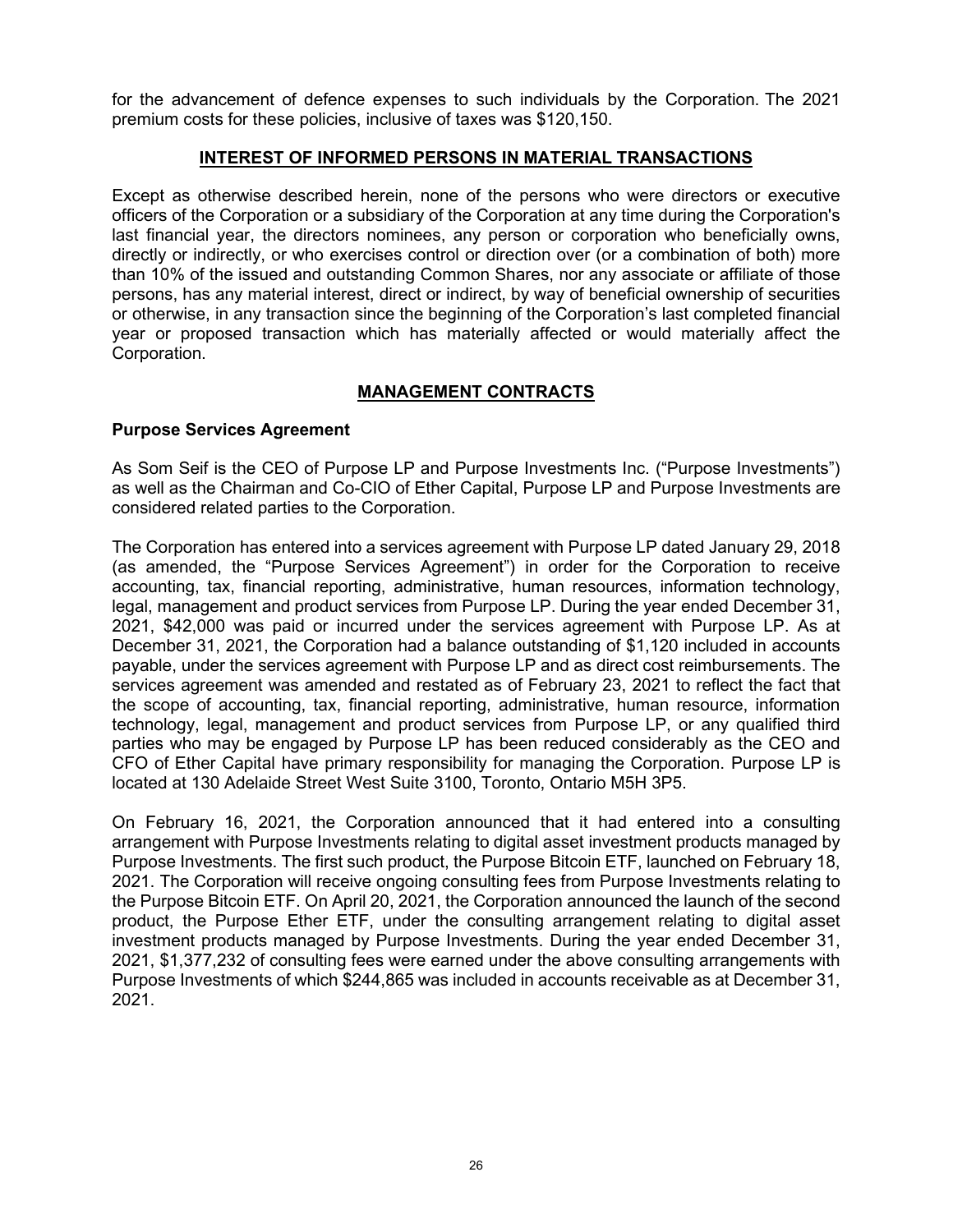#### **AVAILABLE INFORMATION**

Additional information relating to the Corporation is available on SEDAR at [www.sedar.com.](http://www.sedar.com/) Financial information about the Corporation is provided in the Corporation's comparative annual financial statements and MD&A for its most recently completed financial year.

Shareholders of the Corporation may request copies of the Corporation's financial statements and MD&A by contacting the President and Chief Financial Officer of the Corporation by email at imcpherson@ethcap.co or by mail at 130 Adelaide Street West, Suite 3100, Toronto, Ontario M5H 3P5, Attention: President and Chief Financial Officer.

\* \* \* \* \* \*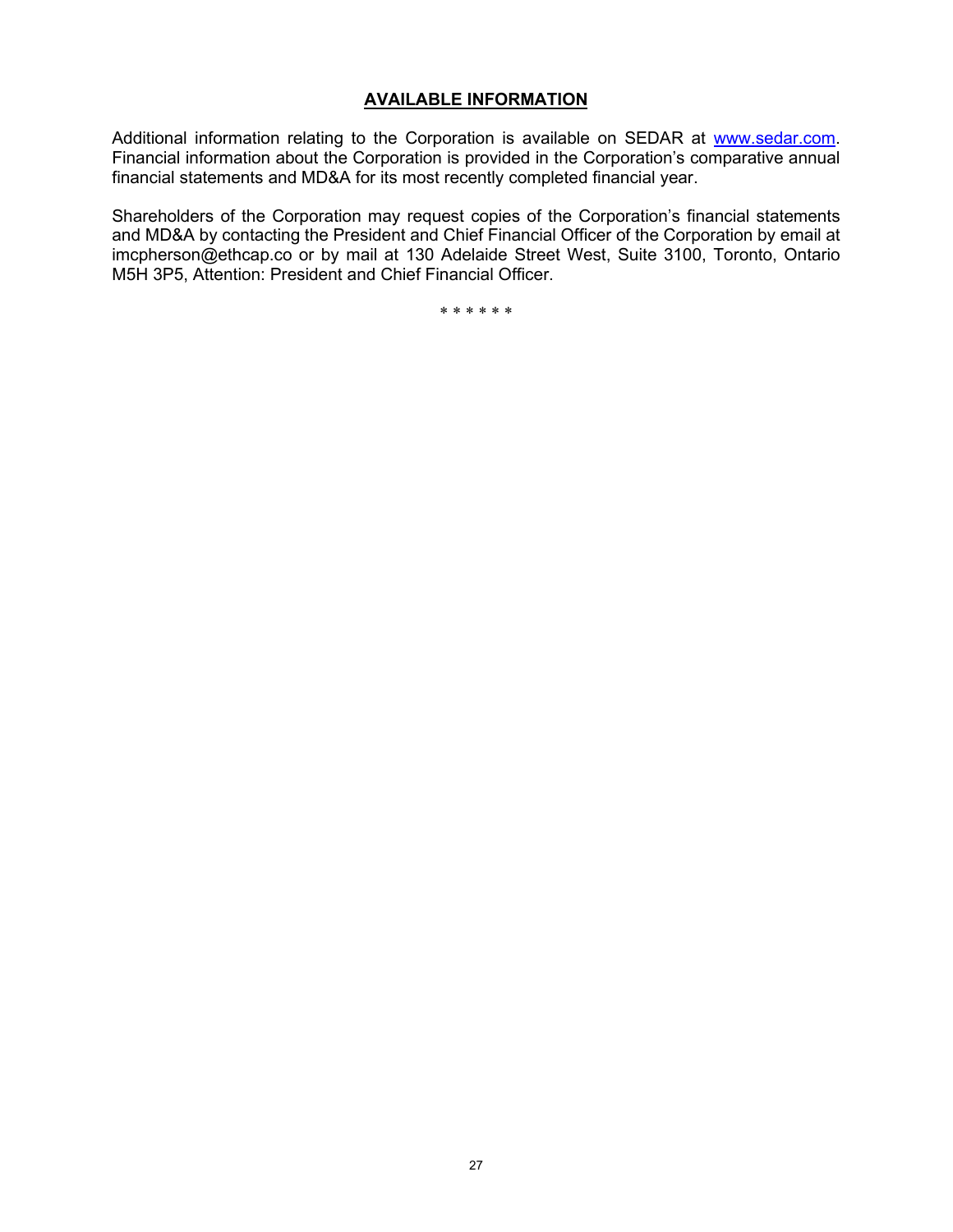# **DIRECTORS' APPROVAL**

The contents and the sending of this Circular have been approved by the Board of Directors of the Corporation.

Dated as of May 26, 2022.

By: *(Signed) Som Seif*

Som Seif Executive Chairman and Co-Chief Investment Officer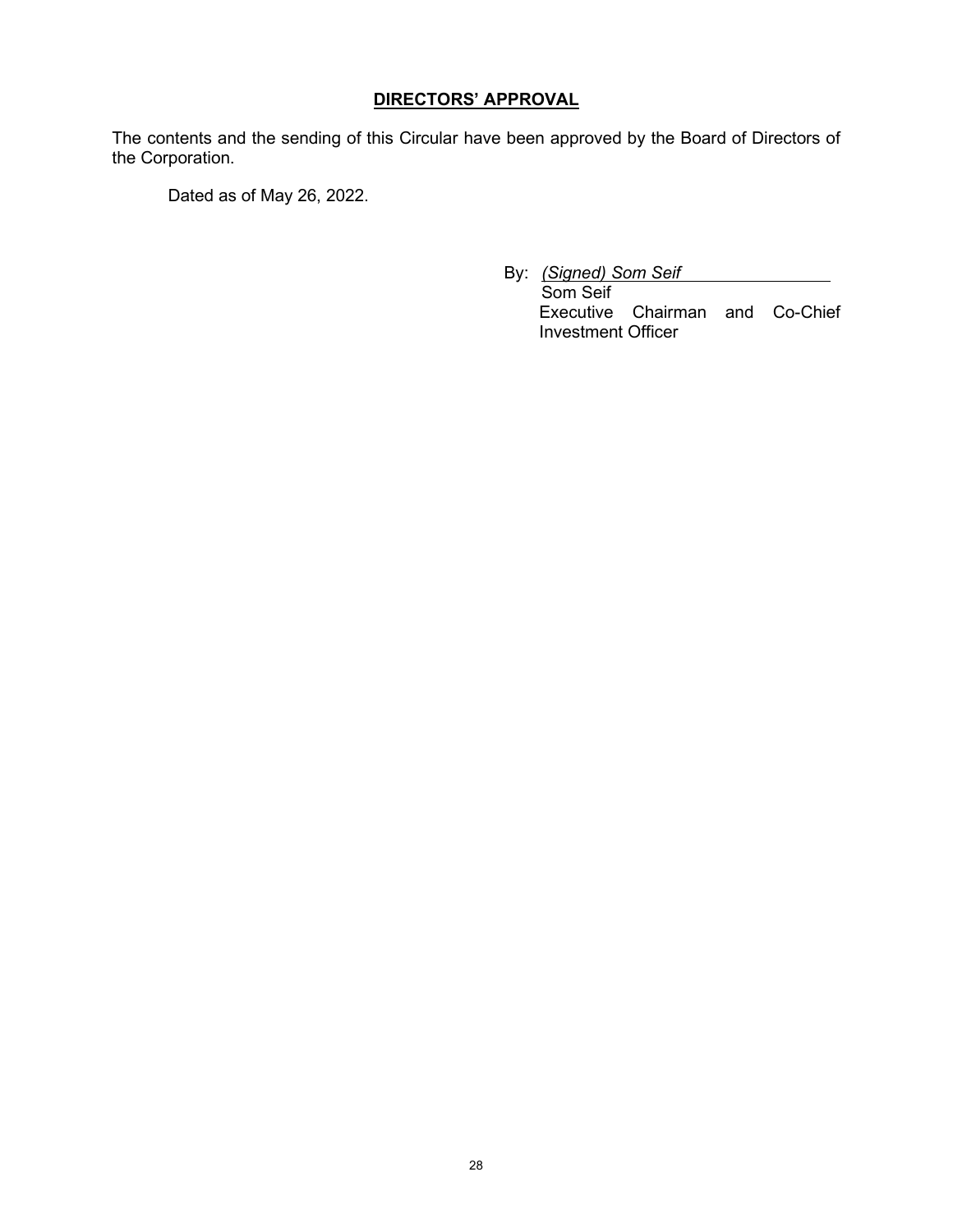# **APPENDIX A**

# **ETHER CAPITAL CORPORATION**

# **BOARD MANDATE**

## **1. Purpose**

The Board of Directors (the "**Board**") has the duty to supervise the management of the business and affairs of Ether Capital Corporation (the "**Corporation**"). The Board, directly and through its committees and the chair of the Board (the "**Chair**"), shall provide direction to senior management, generally through the Chief Executive Officer, to pursue the best interests of the Corporation.

## **2. Composition**

## *General*

The composition and organization of the Board, including the number, qualifications and remuneration of directors, the number of Board meetings, Canadian residency requirements, quorum requirements, meeting procedures and notices of meetings are governed by the *Business Corporations Act* (Ontario), applicable Canadian securities laws, applicable stock exchange rules (including the rules of the NEO Exchange) and the articles and by-laws of the Corporation, in each case as they may be amended and/or replaced from time to time, subject to any exemptions or relief that may be granted from such requirements.

Each director must have an understanding of the Corporation's principal operational and financial objectives, plans and strategies, and financial position and performance. Directors must have sufficient time to carry out their duties and not assume responsibilities that would materially interfere with, or be incompatible with, Board membership. Directors who experience a significant change in their personal circumstances, including a change in their principal occupation, are expected to advise the chair of the Compensation and Corporate Governance Committee.

# *Independence*

A majority of the Board must be independent. "Independent" shall have the meaning, as the context requires, given to it in National Policy 58-201 *Corporate Governance Guidelines*, as it may be amended and/or replaced from time to time.

# *Chair of the Board*

If the Chair of the Board is not independent, then the independent directors shall select from among their number a director who will act as "Lead Director" and who will assume responsibility for providing leadership to enhance the effectiveness and independence of the Board. The Chair, if independent, or the Lead Director if the Chair is not independent, shall act as the effective leader of the Board and ensure that the Board's agenda will enable it to successfully carry out its duties.

#### **3. Duties and Responsibilities**

The Board shall have the specific duties and responsibilities outlined below.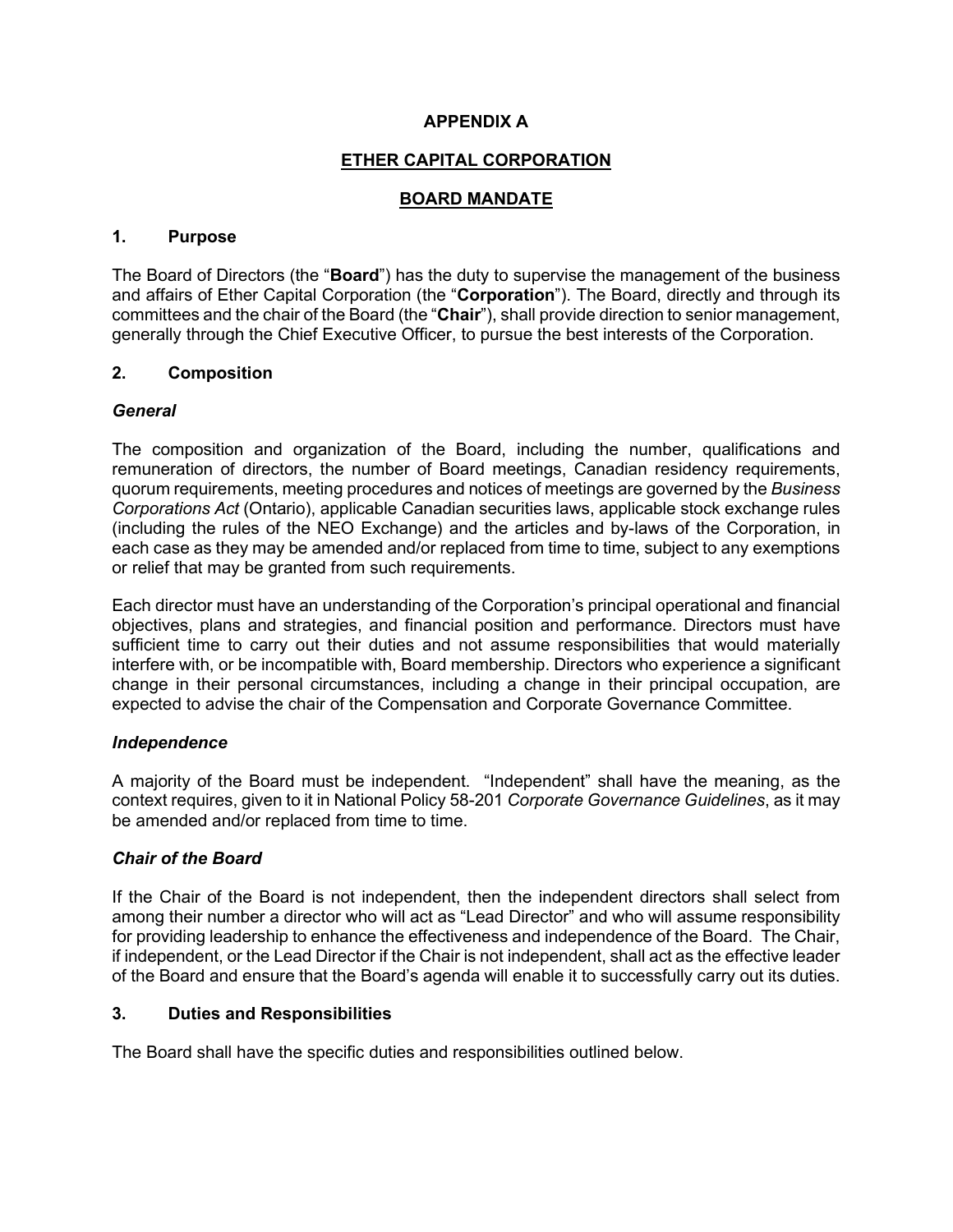# *Strategic Planning*

# (a) **Strategic Plan**

The Board shall adopt a strategic plan for the Corporation. At least annually, the Board shall review and, if advisable, approve the Corporation's strategic planning process and the Corporation's annual strategic plan. In discharging this responsibility, the Board shall review the plan in light of management's assessment of emerging trends, the competitive environment, the opportunities for the business of the Corporation, risk issues, and significant business practices and products.

# (b) **Business and Capital Plans**

At least annually, the Board shall review and, if advisable, approve the Corporation's annual business and capital plans as well as policies and processes generated by management relating to the authorization of major investments and significant allocation of capital. The Board is responsible for the approval of the annual business and capital plans and has established an Audit Committee of the Board to assist in fulfilling this responsibility.

# (c) **Monitoring**

At least annually, the Board shall review management's implementation of the Corporation's strategic, business and capital plans. The Board shall review and, if advisable, approve any material amendments to, or variances from, these plans.

## *Risk Management*

# (a) **General**

At least annually, the Board shall review reports provided by management of principal risks associated with the Corporation's business and operations, review the implementation by management of appropriate systems to manage these risks, and review reports by management relating to the operation of, and any material deficiencies in, these systems.

# (b) **Verification of Controls**

The Board shall verify that internal, financial, non-financial and business control and management information systems have been established by management.

#### *Human Resource Management*

# (a) **General**

At least annually, the Board shall review a report of the Compensation and Corporate Governance Committee concerning the Corporation's approach to human resource management and executive compensation.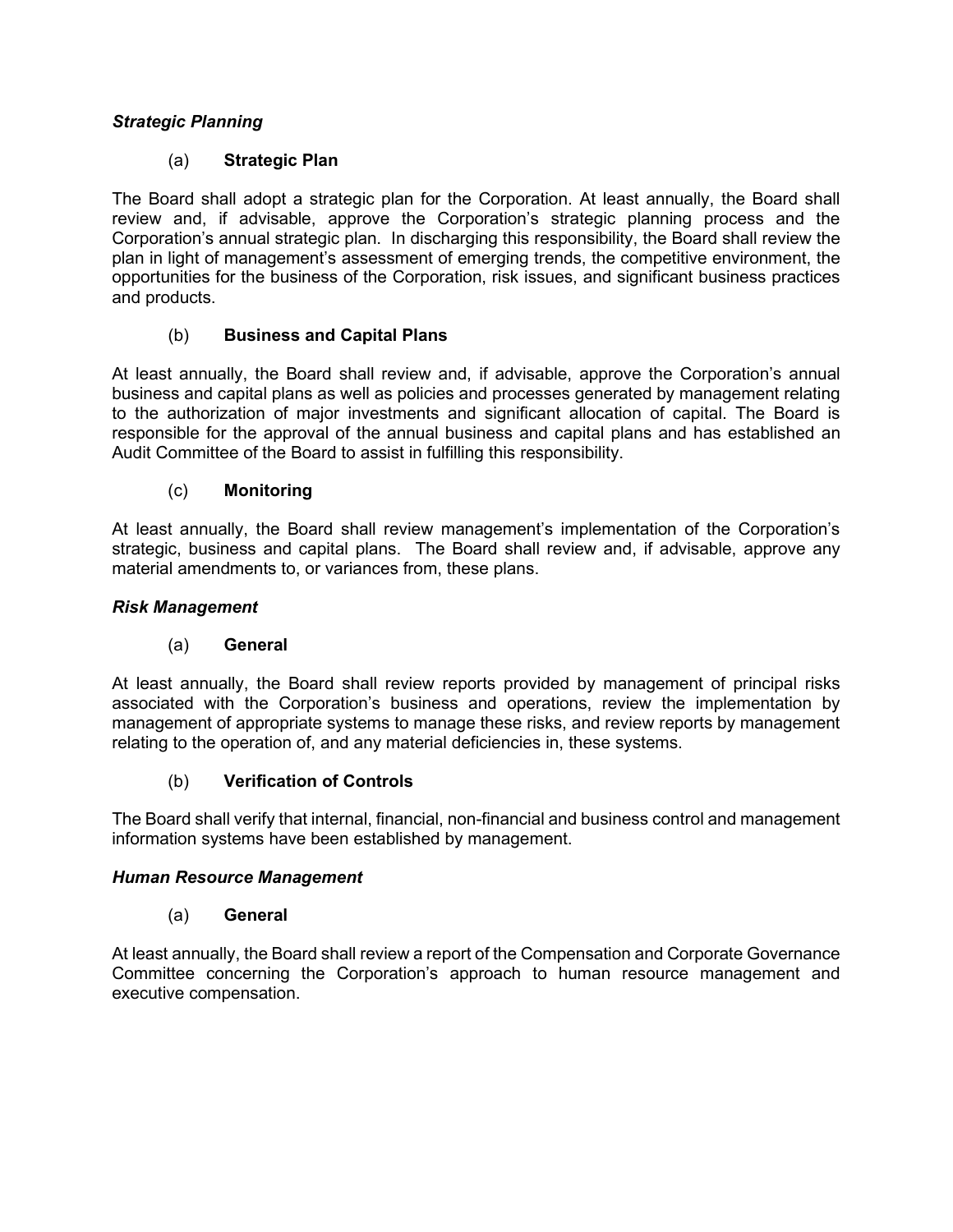# (b) **Succession Review**

At least annually, the Board shall review the succession plans of the Corporation for the Chair, the Lead Director, the Chief Executive Officer and other executive officers, including the appointment, training and monitoring of such persons.

# (c) **Integrity of Senior Management**

The Board shall, to the extent feasible, satisfy itself as to the integrity of the Chief Executive Officer and other executive officers of the Corporation and that the Chief Executive Officer and other senior officers strive to create a culture of integrity throughout the Corporation.

# *Corporate Governance*

# (a) **General**

At least annually, the Board shall review a report of the Compensation and Corporate Governance Committee concerning the Corporation's approach to corporate governance.

# (b) **Director Independence**

At least annually, the Board shall review a report of the Compensation and Corporate Governance Committee that evaluates the director independence standards established by the Board and the Board's ability to act independently from management in fulfilling its duties.

# (c) **Ethics Reporting**

The Board has adopted a written Code of Business Conduct and Ethics (the "**Code**") applicable to directors, officers and employees of the Corporation. At least annually, the Board shall review the report of the Compensation and Corporate Governance Committee relating to compliance with, or material deficiencies from, the Code and approve changes it considers appropriate. The Board shall review reports from the Compensation and Corporate Governance Committee concerning investigations and any resolutions of complaints received under the Code.

# (d) **Board of Directors Mandate Review**

At least annually, the Board shall review and assess the adequacy of this Mandate to ensure compliance with any rules of regulations promulgated by any regulatory body and approve any modifications to this Mandate as considered advisable.

# *Communications*

# (a) **General**

The Board has adopted a Disclosure Policy for the Corporation. At least annually, the Board, in conjunction with the Chief Executive Officer, shall review the Corporation's overall Disclosure Policy, including measures for receiving feedback from the Corporation's stakeholders, and management's compliance with such policy. The Board shall, if advisable, approve material changes to the Corporation's Disclosure Policy.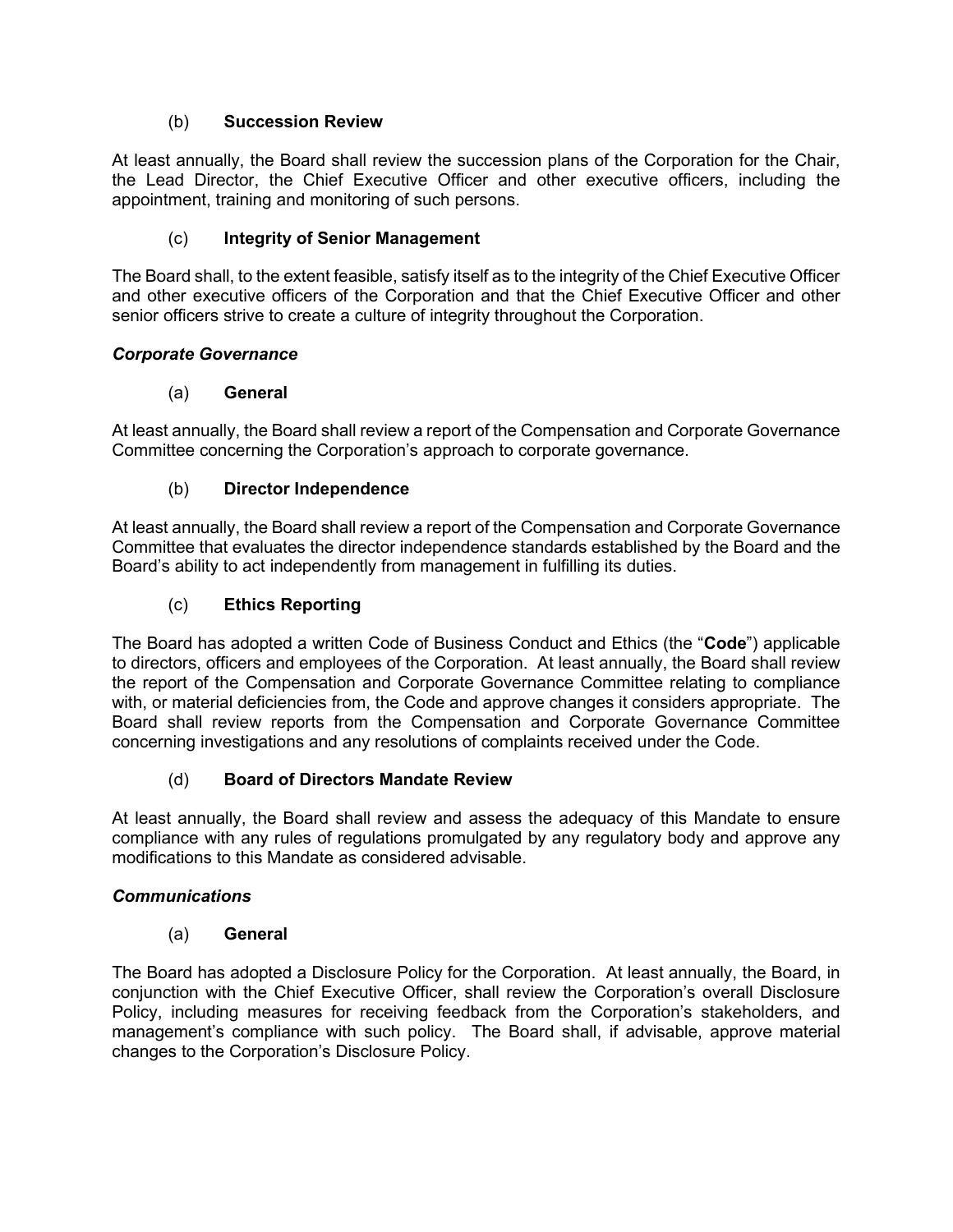## (b) **Shareholders**

The Corporation endeavors to keep its shareholders informed of its progress through an annual report, annual information form, quarterly interim reports, periodic press releases and other continuous disclosure documentation, as applicable. Directors and management meet with the Corporation's shareholders at the annual meeting and are available to respond to questions at that time. In addition, the Corporation shall maintain a website that is regularly updated and provides investors with relevant information on the Corporation and an opportunity to communicate with the Corporation.

## *Investments*

The Board shall source prospective investment opportunities, review the recommendations of directors, officers and employees of the Corporation and others respecting prospective investment opportunities, and review and approve, as appropriate, any such prospective investments.

## **2. Committees of the Board**

The Board has established the following committees: the Compensation and Corporate Governance Committee and the Audit Committee. Subject to applicable law and regulations, the Board may establish other Board committees or merge or dispose of any such Board committee.

## *Committee Mandates*

The Board has approved mandates for each Board committee and shall approve mandates for each new Board committee. At least annually, each committee mandate shall be reviewed by the Compensation and Corporate Governance Committee and any suggested amendments brought to the Board for consideration and approval.

# *Delegation to Committees*

The Board has delegated to the applicable committee those duties and responsibilities set out in each Board committee's mandate.

#### *Consideration of Committee Recommendations*

As required by applicable law, by applicable committee Mandate or as the Board may consider advisable, the Board shall consider for approval the specific matters delegated for review to Board committees.

#### *Board/Committee Communication*

To facilitate communication between the Board and each Board committee, each committee chair shall provide a report to the Board on material matters considered by the committee at the first Board meeting after the committee's meeting.

#### **3. Meetings**

The Board will meet at least once in each quarter, with additional meetings held as deemed advisable. The Chair (in conjunction with the Lead Director, as applicable) is primarily responsible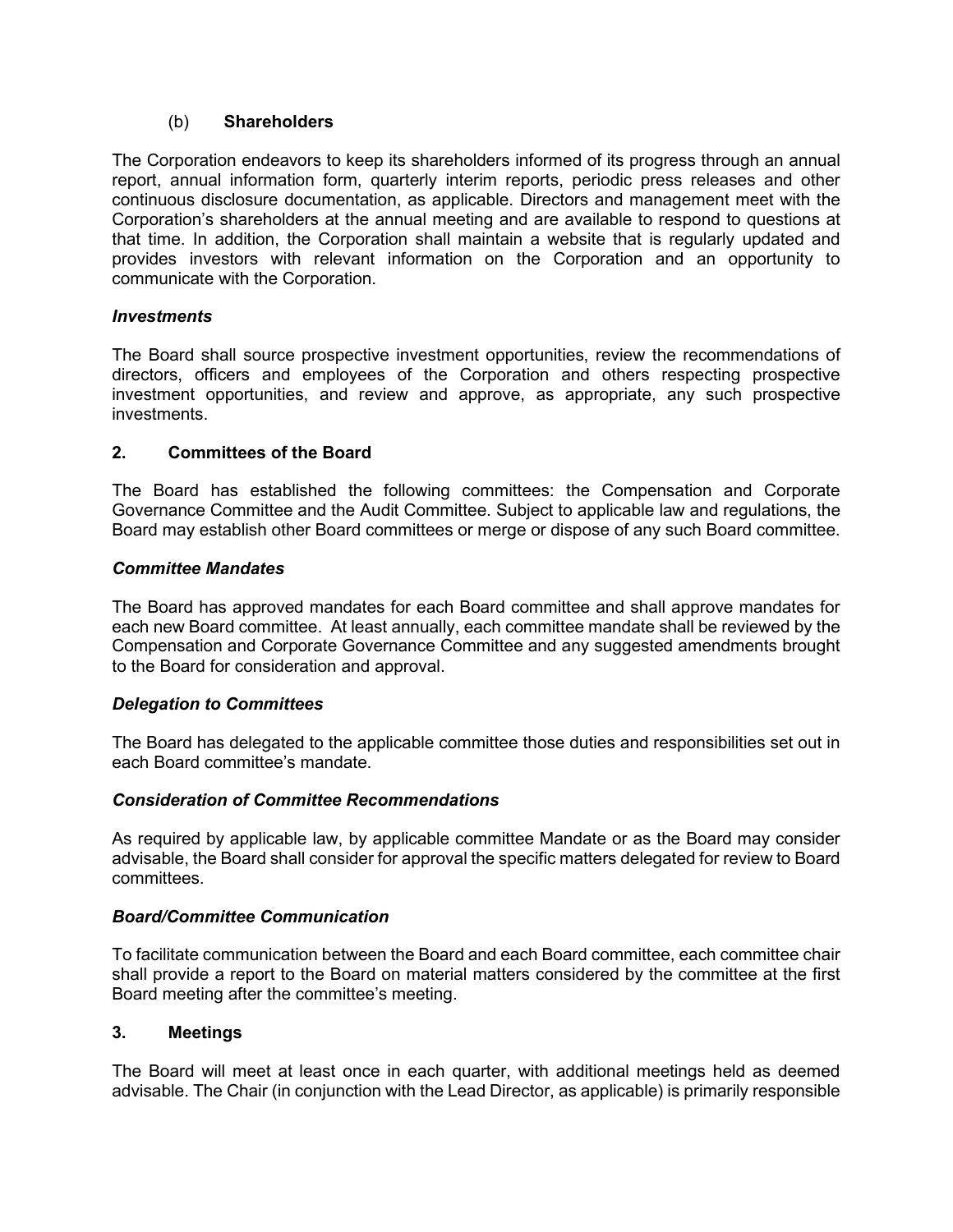for the agenda and for supervising the conduct of the meeting. Any director may propose the inclusion of items on the agenda, request the presence of, or a report by any member of senior management, or at any Board meeting raise subjects that are not on the agenda for that meeting.

Meetings of the Board shall be conducted in accordance with the Corporation's constating documents.

## *Secretary and Minutes*

The Corporation's Secretary, his or her designate or any other person the Board requests shall act as secretary of Board meetings. Minutes of Board meetings shall be recorded and maintained by the Secretary and subsequently presented to the Board for approval.

## *Meetings Without Management*

The independent members of the Board shall hold regularly scheduled meetings, or portions of regularly scheduled meetings, at which non-independent directors and members of management are not present.

## *Directors' Responsibilities*

Each director is expected to attend all meetings of the Board and any committee of which he or she is a member. Directors will be expected to have read and considered the materials sent to them in advance of each meeting and to actively participate in the meetings.

## *Access to Management and Outside Advisors*

In discharging the forgoing duties and responsibilities, the Board shall have unrestricted access to management and employees of the Corporation and to the relevant books, records and systems of the Corporation as considered appropriate. The Board shall have the authority to retain legal counsel, consultants or other advisors to assist it in fulfilling its responsibilities. The Corporation shall provide appropriate funding, as determined by the Board, for the services of these advisors.

#### *Service on Other Boards and Audit Committees*

Directors may serve on the boards of other public and/or private companies so long as these commitments do not materially interfere and are compatible with their ability to fulfill their duties as a member of the Board. Directors must advise the Chair in advance of accepting an invitation to serve on the board of another public corporation.

# **4. Director development and evaluation**

Each new director shall participate in the Corporation's initial orientation program and each director shall participate in the Corporation's continuing director development programs. The Compensation and Corporate Governance Committee shall review with each new member: (i) certain information and materials regarding the Corporation, including the role of the Board and its committees; and (ii) the legal obligations of a director of the Corporation. At least annually, the Board with the assistance of the Compensation and Corporate Governance Committee, shall review the Corporation's initial orientation program and continuing director development programs.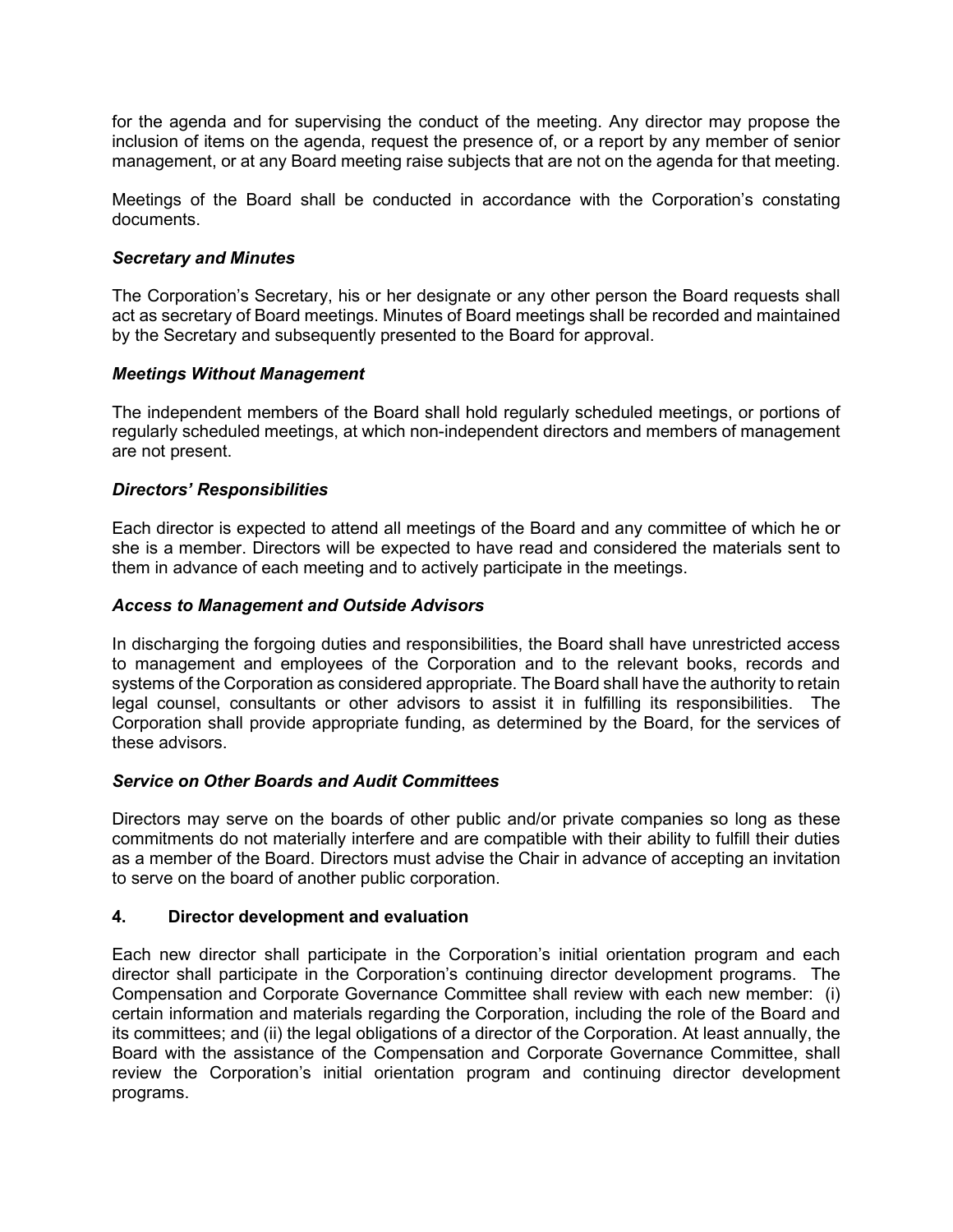# **5. No Rights Created**

This Mandate is a statement of broad policies and is intended as a component of the flexible governance framework within which the Board, assisted by its committees, directs the affairs of the Corporation. While it should be interpreted in the context of all applicable laws, regulations and listing requirements, as well as in the context of the Corporation's Articles and By-laws, it is not intended to establish any legally binding obligations.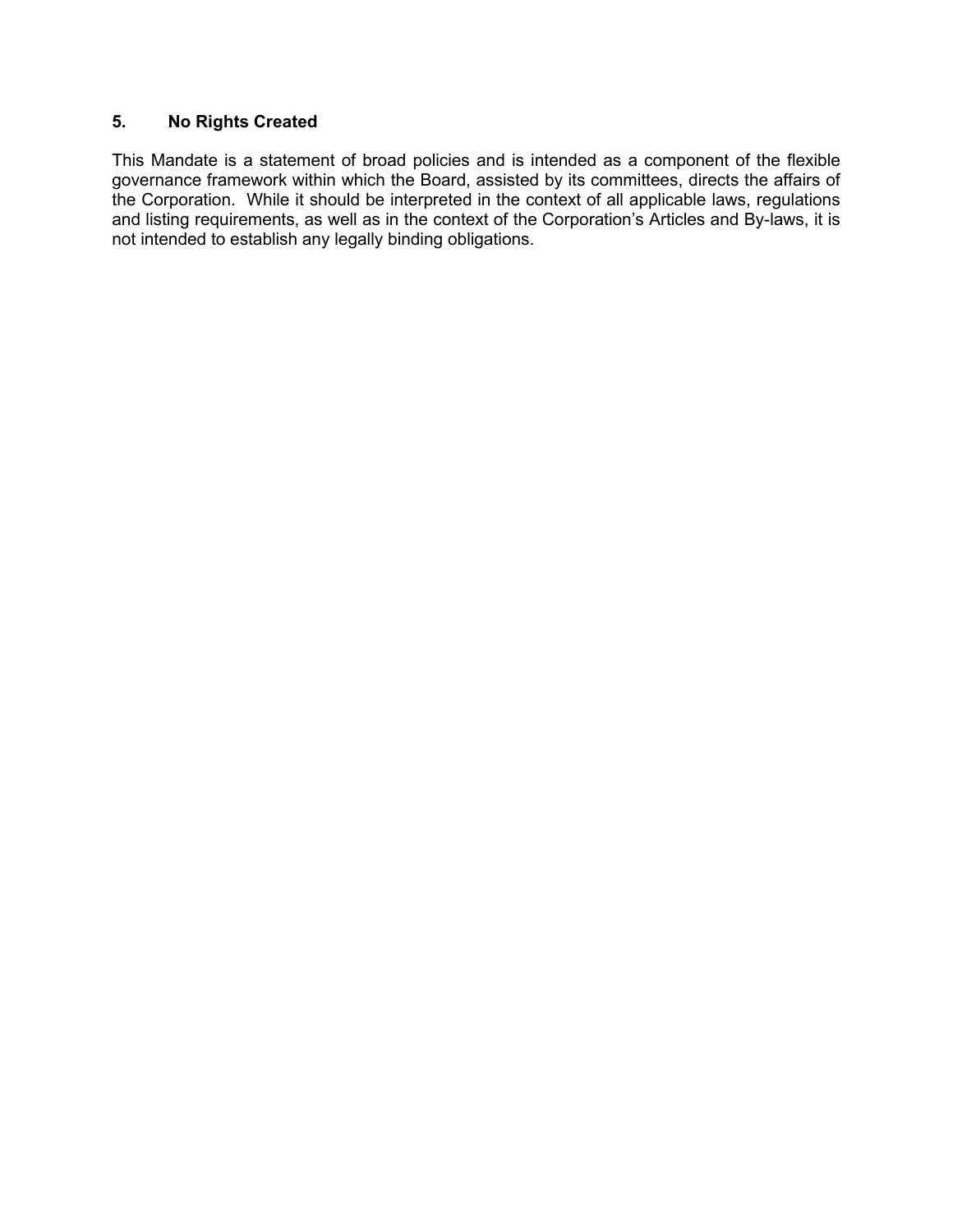# **APPENDIX B**

# **NOTICE AND RESPONSE LETTERS**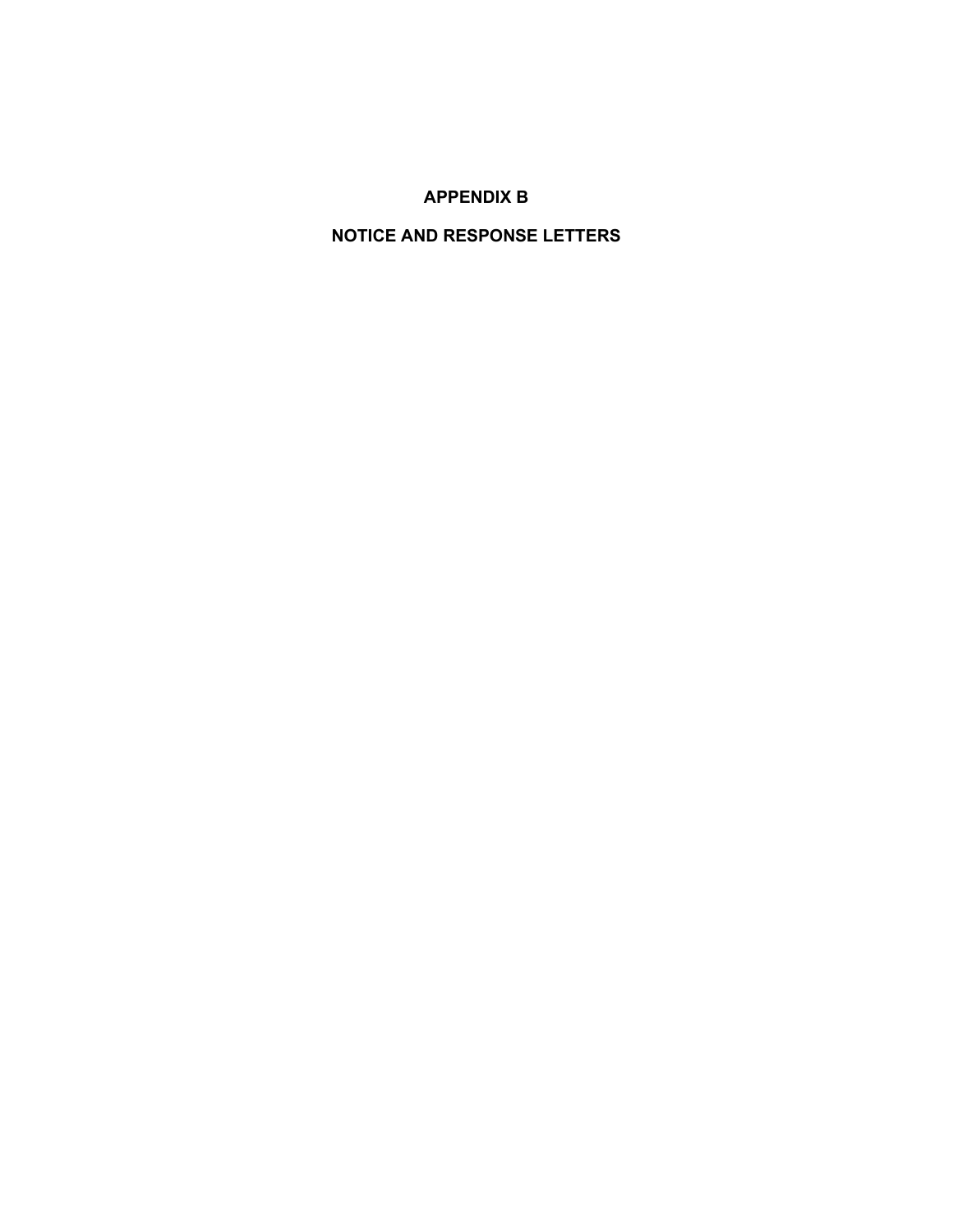May 4, 2022

**To:** 

Ontario Securities Commission Alberta Securities Commission British Columbia Securities Commission The Manitoba Securities Commission Financial and Consumer Services Commission (New Brunswick) Office of the Superintendent of Securities Service Newfoundland and Labrador Office of the Superintendent of Securities (Northwest Territories) Nova Scotia Securities Commission Office of the Superintendent of Securities Nunavut The Office of the Superintendent Securities (Prince Edward Island) Autorité des marchés financiers Financial and Consumer Affairs Authority of Saskatchewan Office of the Yukon Superintendent of Securities

Dear Sir/Madam

# **Re: Notice of Change of Auditors for Ether Capital Corp.**

Pursuant to National Instrument 51-102, Ether Capital Corp. (the "Company") hereby provides a change of auditor notice as follows:

- On May 4, 2022, KPMG LLP of Toronto, Ontario, resigned as Ether Capital Corp.'s auditor, at the Company's request.
- On May 4, 2022, Ether Capital Corp. appointed E&Y LLP of Toronto, Ontario, to fill the vacancy created by the resignation of KPMG LLP, and to hold such position until the close of the next annual meeting of shareholders of Ether Capital Corp.
- The resignation of KPMG LLP and the appointment of E&Y LLP was considered and approved by the Board of Directors of Ether Capital Corp.
- There were no modifications of opinion by KPMG LLP in the Auditors' Reports of the two most recently completed fiscal years ended December 31, 2020 and December 31, 2021.
- The Board of Directors of Ether Capital Corp. is of the opinion that there were no "reportable events" as defined by National Instrument 51-102, which occurred in connection with the audit of the two most recently completed fiscal years or for any period subsequent to the most recently completed fiscal period for which an Auditors' Report was issued.
- Dated at the City of Toronto, in the Province of Ontario, this 4<sup>th</sup> day of May, 2022.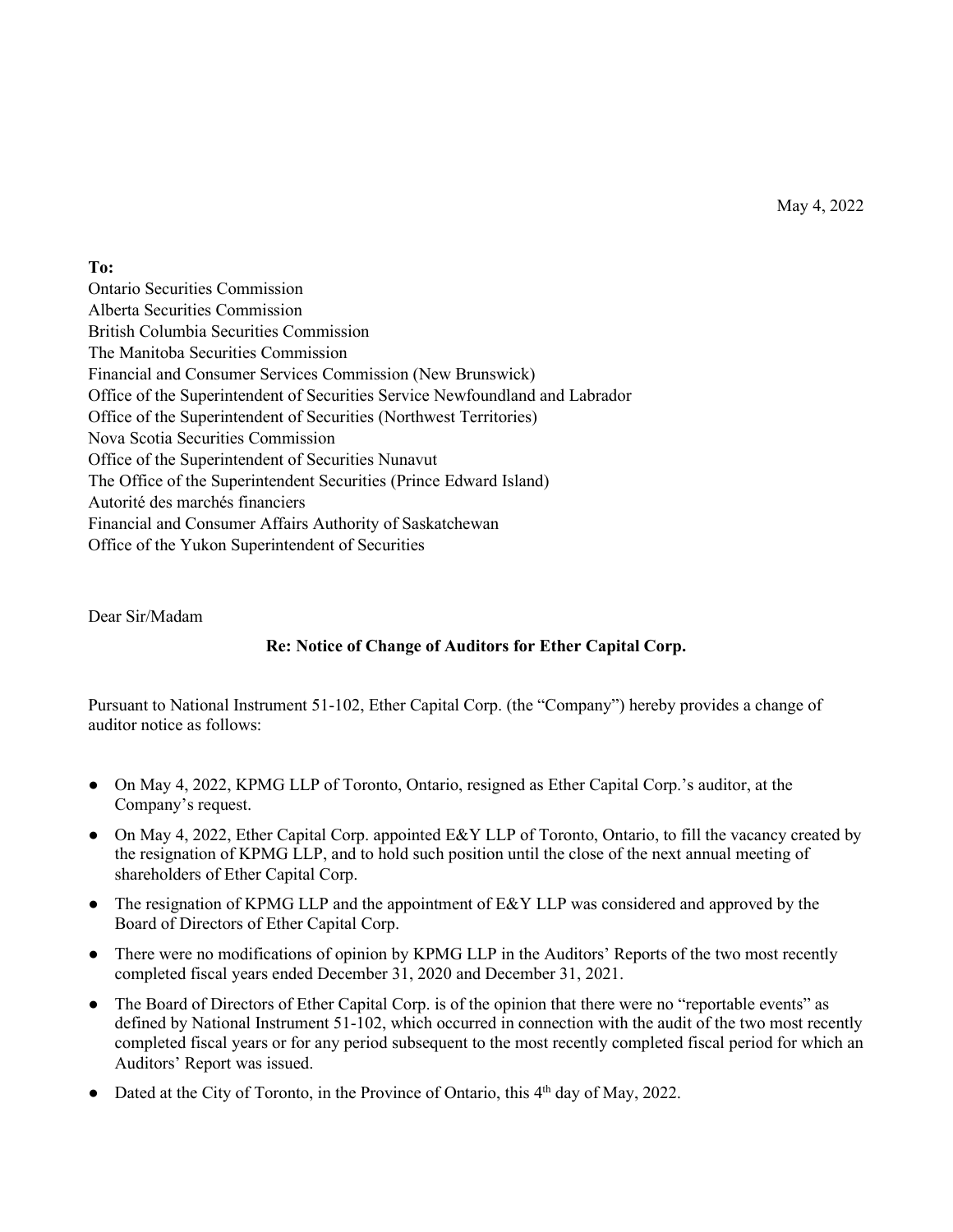Yours very truly,

IAN MCPHERSON

Ian McPherson, President & CFO Ether Capital Corp.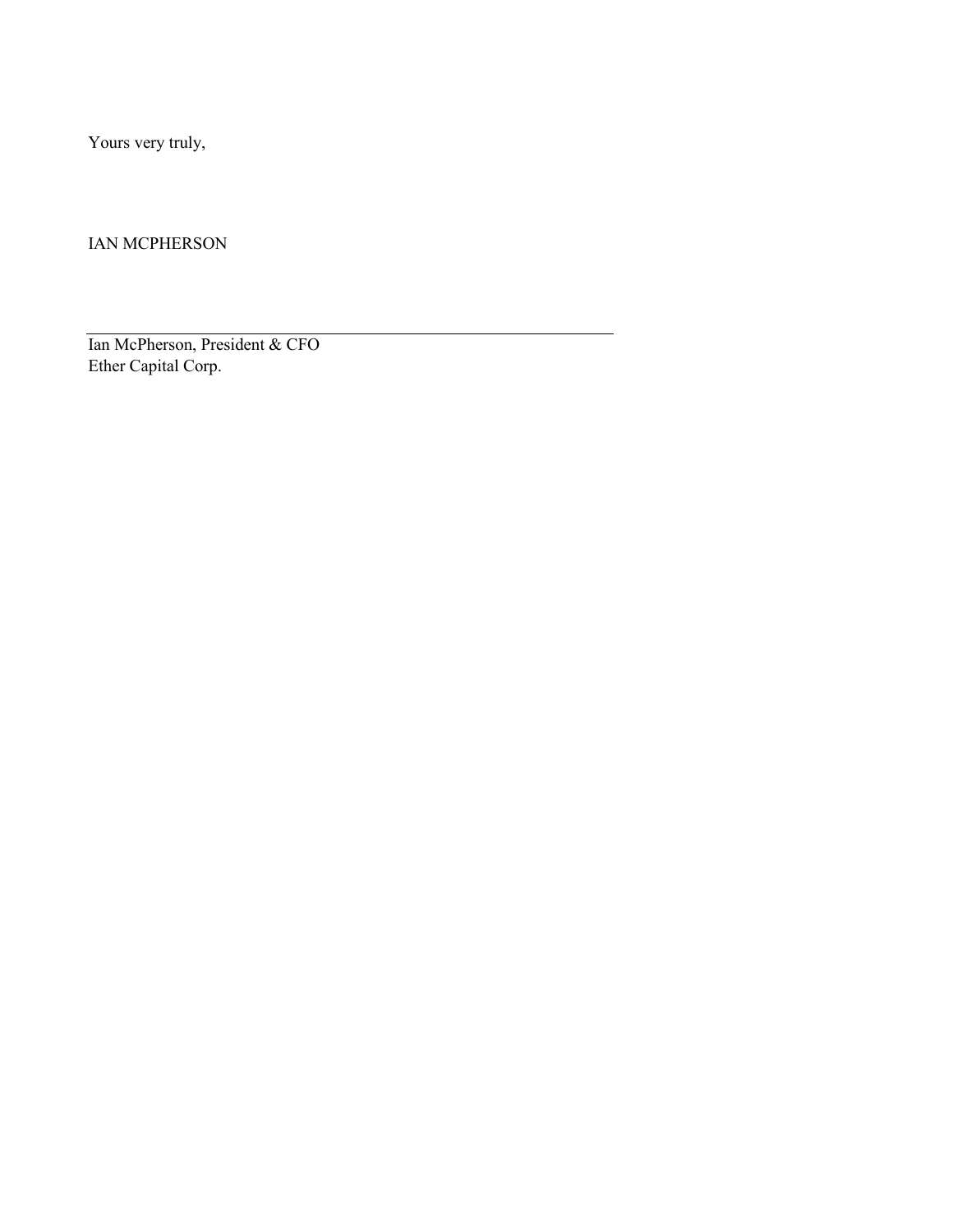

KPMG LLP Bay Adelaide Centre 333 Bay Street, Suite 4600 Toronto, ON M5H 2S5 Canada Tel 416-777-8500 Fax 416-777-8818

To:

Alberta Securities Commission British Columbia Securities Commission The Manitoba Securities Commission Financial and Consumer Services Commission, New Brunswick Office of the Superintendent of Securities, Service Newfoundland and Labrador Office of the Superintendent of Securities, Northwest Territories Nova Scotia Securities Commission Office of the Superintendent of Securities, Nunavut Ontario Securities Commission The Office of the Superintendent of Securities, Consumer, Corporate and Insurance Services Division, Prince Edward Island Autorité des marchés financiers Financial and Consumer Affairs Authority of Saskatchewan Office of the Yukon Superintendent of Securities

May 4, 2022

Dear Sir/Madam

#### **Re: Notice of Change of Auditors of Ether Capital Corporation**

We have read the Notice of Ether Capital Corporation dated May 4, 2022 and are in agreement with the statements contained in such Notice.

Yours very truly,

 $k$ *PmG LLP* 

Chartered Professional Accountants, Licensed Public Accountants Toronto, Canada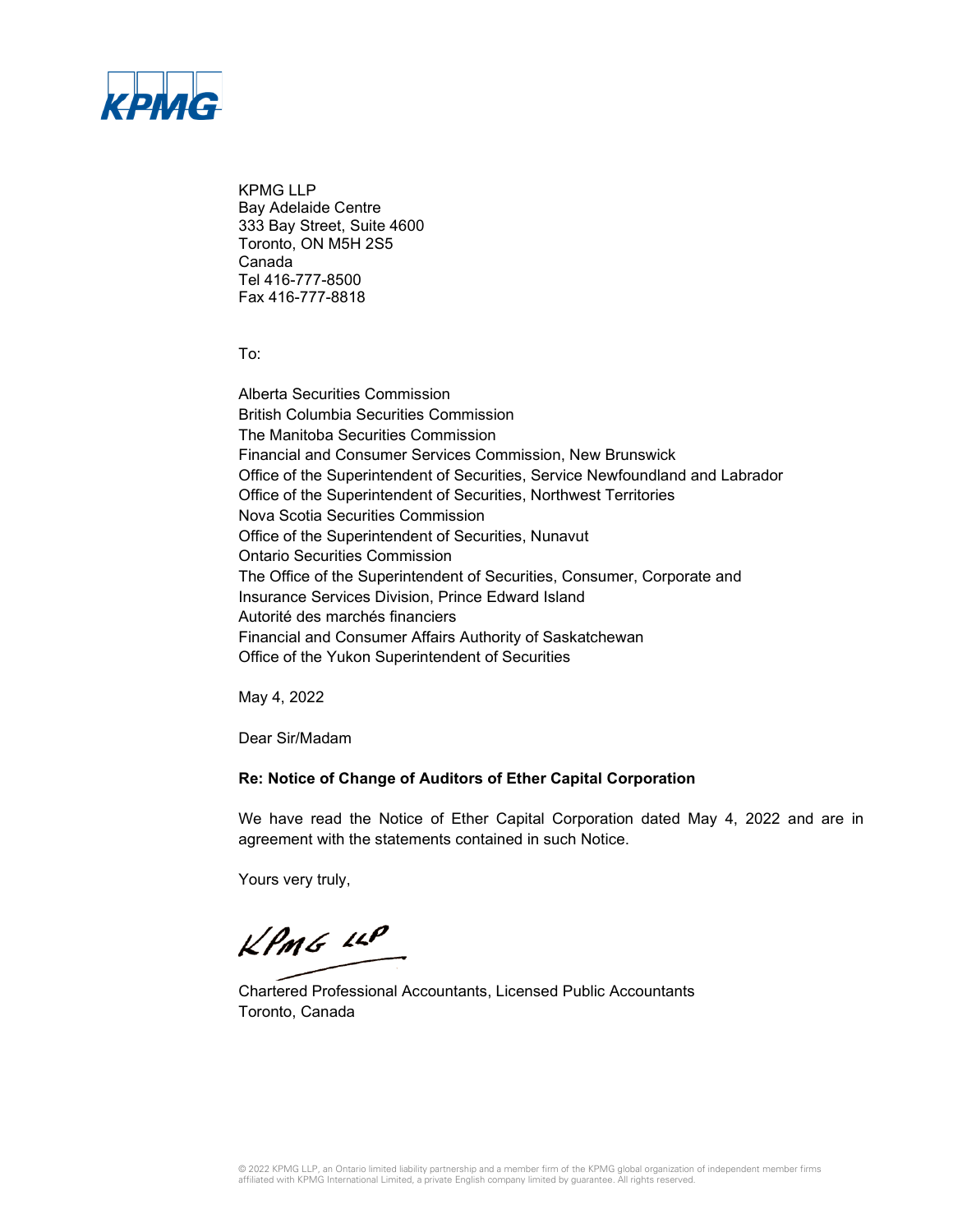

Ernst & Young LLP EY Tower 100 Adelaide Street West PO Box 1 Toronto, ON, M5H 0B3

Tel: +1 416 864 1234 Fax: +1 416 864 1174 ey.com

May 4, 2022

Alberta Securities Commission British Columbia Securities Commission The Manitoba Securities Commission Financial and Consumer Services Commission, New Brunswick Office of the Superintendent of Securities, Service Newfoundland & Labrador Office of the Superintendent of Securities, Northwest Territories Nova Scotia Securities Commission Nunavut Securities Office Ontario Securities Commission The Office of the Superintendent of Securities, Consumer, Corporate and Insurance Services Division, Prince Edward Island Autorité des marchés financiers Financial and Consumer Affairs Authority of Saskatchewan Office of the Yukon Superintendent of Securities

Dear Sirs/Mesdames:

#### Re: Ether Capital Corporation Change of Auditor Notice dated May 4, 2022

Pursuant to National Instrument 51-102 (Part 4.11), we have read the above-noted Change of Auditor Notice and confirm our agreement with the information contained in the Notice pertaining to our firm.

Yours sincerely,

Ernst + Young LLP

**Chartered Professional Accountants Licensed Public Accountants** 

cc: The Board of Directors, Ether Capital Corporation